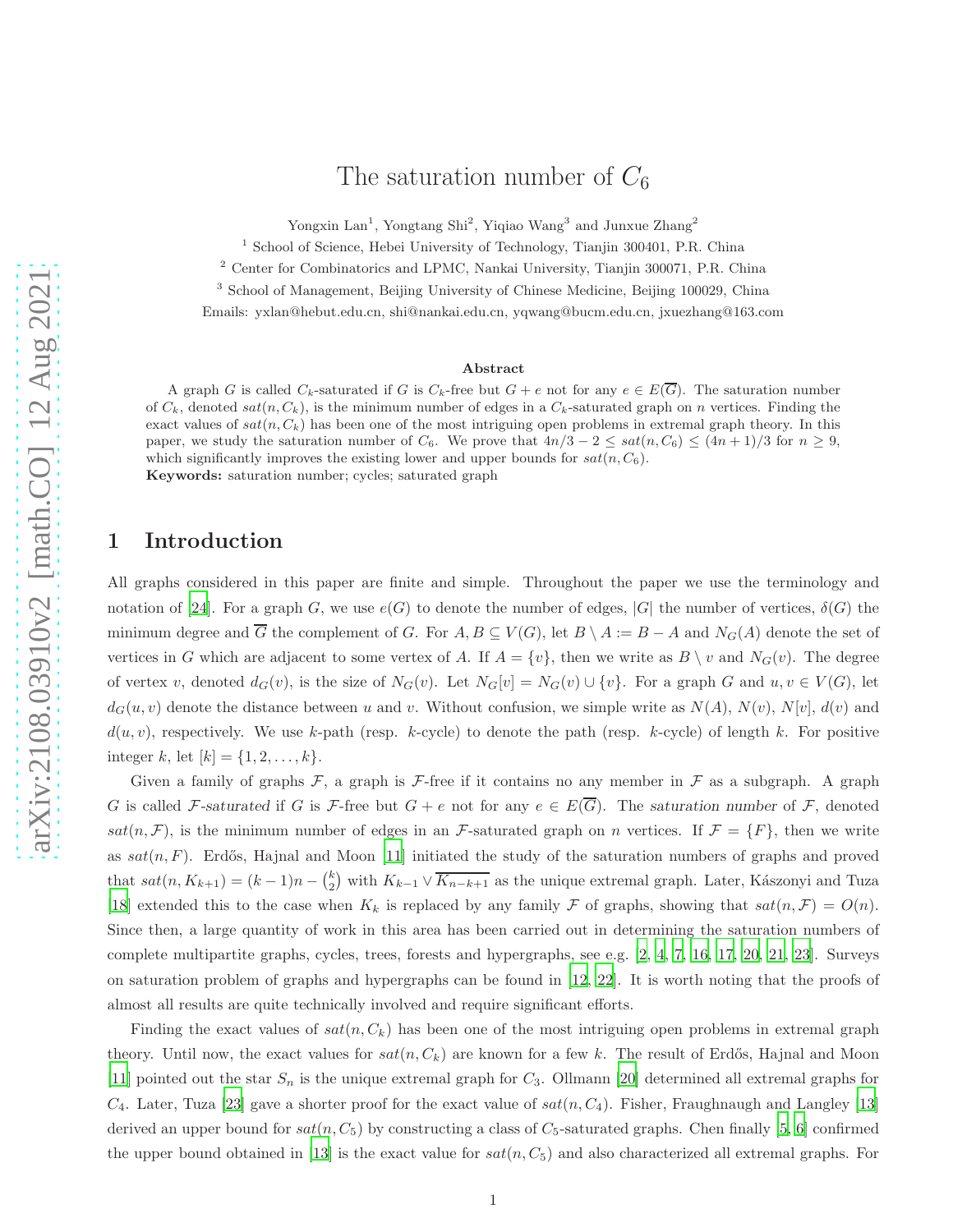the case of  $C_n$ , Bondy [\[3](#page-28-16)] first showed that  $sat(n, C_n) \geq \left\lceil \frac{3n}{2} \right\rceil$ , which was later improved to  $sat(n, C_n) \geq \left\lfloor \frac{3n+1}{2} \right\rfloor$ in [\[8](#page-28-17)[–10](#page-28-18), [19](#page-28-19)]. We summarize some of these results as follows.

**Theorem 1.1** *(a)* [\[20\]](#page-28-8)  $sat(n, C_3) = n - 1$  *for any*  $n \geq 3$ *.* 

(b) **[20, 23]** 
$$
sat(n, C_4) = \left\lfloor \frac{3n-5}{2} \right\rfloor
$$
 for any  $n \ge 5$ .

(c) **[5, 6, 13]** 
$$
sat(n, C_5) = \left\lceil \frac{10(n-1)}{7} \right\rceil
$$
 for any  $n \ge 21$ .

<span id="page-1-0"></span>For general case  $k \geq 6$ , many researchers devoted to the study of the saturation numbers of  $C_k$ , see [\[1](#page-27-0), [3,](#page-28-16) [8](#page-28-17)– [10,](#page-28-18) [14](#page-28-20), [19,](#page-28-19) [25](#page-28-21)]. We present the previous best results as follows.

**Theorem 1.2** ([\[15](#page-28-22), [25\]](#page-28-21)) *For any*  $n \ge 9$ ,  $\lceil \frac{7n}{6} \rceil - 2 \le sat(n, C_6) \le \lfloor \frac{3n-3}{2} \rfloor$ .

Theorem 1.3 ([\[14](#page-28-20)]) *For all*  $k \ge 7$  *and*  $n \ge 2k - 5$ ,  $\left(1 + \frac{1}{k+2}\right)n - 1 \le sat(n, C_k) \le \left(1 + \frac{1}{k-4}\right)n + \binom{k-4}{2}$ .

<span id="page-1-2"></span>Based on the constructions that yields the upper bounds, Füredi and Kim believed the upper bounds are approximate optimal and proposed the following conjecture, which is widely open.

Conjecture 1.4 ([\[14](#page-28-20)]) *There exists a constant*  $k_0$  such that  $sat(n, C_k) = \left(1 + \frac{1}{k-4}\right)n + O(k^2)$  for all  $k \geq k_0$ .

<span id="page-1-1"></span>It seems quite difficult to determine the exact values of  $sat(n, C_k)$  for any  $k \geq 6$  as mentioned by Faudree, Faudree and Schmitt [\[12](#page-28-11)]. In this paper, we prove the following result, which improves Theorem [1.2.](#page-1-0)

**Theorem 1.5** *Let*  $n \geq 9$  *be a positive integer and*  $n \equiv \varepsilon \pmod{3}$  *with*  $\varepsilon \in \{0, 1, 2\}$ *. Then* 

- (a)  $sat(n, C_6) \leq \frac{4n-\varepsilon}{3} + \binom{\varepsilon}{2}$  $_{2}^{\varepsilon}\big),$
- (*b*)  $sat(n, C_6) \geq \frac{4n}{3} 2$ *.*

From Theorem [1.5,](#page-1-1) one can see  $sat(n, C_6) = 4n/3 + O(1)$  for any  $n \ge 9$ , which confirms that the constant  $k_0$ in Conjecture [1.4](#page-1-2) should be at least 7.

For any graph G, let  $T(G)$  denote the set of vertices v such that  $d(v) = 2$  and v is in a triangle,  $T_1(G)$  the set of vertices  $v \in T(G)$  such that v has no neighbor with degree two, and  $T_2(G)$  denote the set of vertices  $v \in T(G)$ such that v has neighbor with degree two. It follows from the following result that Theorem [1.5\(](#page-1-1)b) holds.

<span id="page-1-3"></span>**Theorem 1.6** Let  $n \geq 6$  be a positive integer. Let G be a  $C_6$ -saturated graph on n vertices with  $T_2(G) = \emptyset$ . Then  $e(G) \geq 4n/3 - 2$ .

**Proof of Theorem [1.5\(](#page-1-1)b):** Let G be a  $C_6$ -saturated graph on  $n \geq 9$  vertices with  $e(G) = sat(n, C_6)$ . If  $T_2(G) = \emptyset$ , then by Theorem [1.6,](#page-1-3) we have  $e(G) \geq 4n/3 - 2$ . So we may assume  $T_2(G) \neq \emptyset$ . Let  $G_1$  be a graph obtained from G by deleting every vertex of  $T_2(G)$ . Clearly,  $G_1$  is a  $C_6$ -saturated graph and  $T_2(G_1) = \emptyset$ . If  $|G_1| \leq 5$ , then  $G_1$  is a complete graph and so  $e(G_1) = \binom{|G_1|}{2} > 4|G_1|/3 - 2$ . If  $|G_1| \geq 6$ , then  $e(G_1) \geq 6$  $4|G_1|/3 - 2$  by Theorem [1.6.](#page-1-3) It is easy to see that  $e(G[T_2(G)]) + e(T_2(G), V(G) \setminus T_2(G)) = 3|T_2(G)|/2$ . Thus,  $e(G) = e(G_1) + e(T_2(G), V(G) \setminus T_2(G)) + e(G[T_2(G)]) \geq 4|G_1|/3 - 2 + 3|T_2(G)|/2 > 4n/3 - 2.$ 

We organize our paper as follows. In Section 2, we prove Theorem  $1.5(a)$  by giving a new construction. In Section 3, we investigate some properties of  $C_6$ -saturated graph. We then prove Theorem [1.6](#page-1-3) in Sections 4-7. We need to introduce more notation. Given a  $C_6$ -saturated graph G, let  $\mathcal{F}_G$  denote the family of graphs  $G + e$  for any  $e \in E(\overline{G})$ , and  $C_6(e)$  the family of 6-cycles containing e in  $G+e$ . By abusing notation, we also use  $C_6(e)$  to denote the only graph in  $C_6(e)$ . Denote by  $P(uv)$  the path with ends u and v. Given a graph G with vertex partition  $V(G) = V_1 \cup \cdots \cup V_s$  and  $x \in V(G)$ , let  $N_i(x) = N(x) \cap V_i$  and  $n_i(x) = |N_i(x)|$ .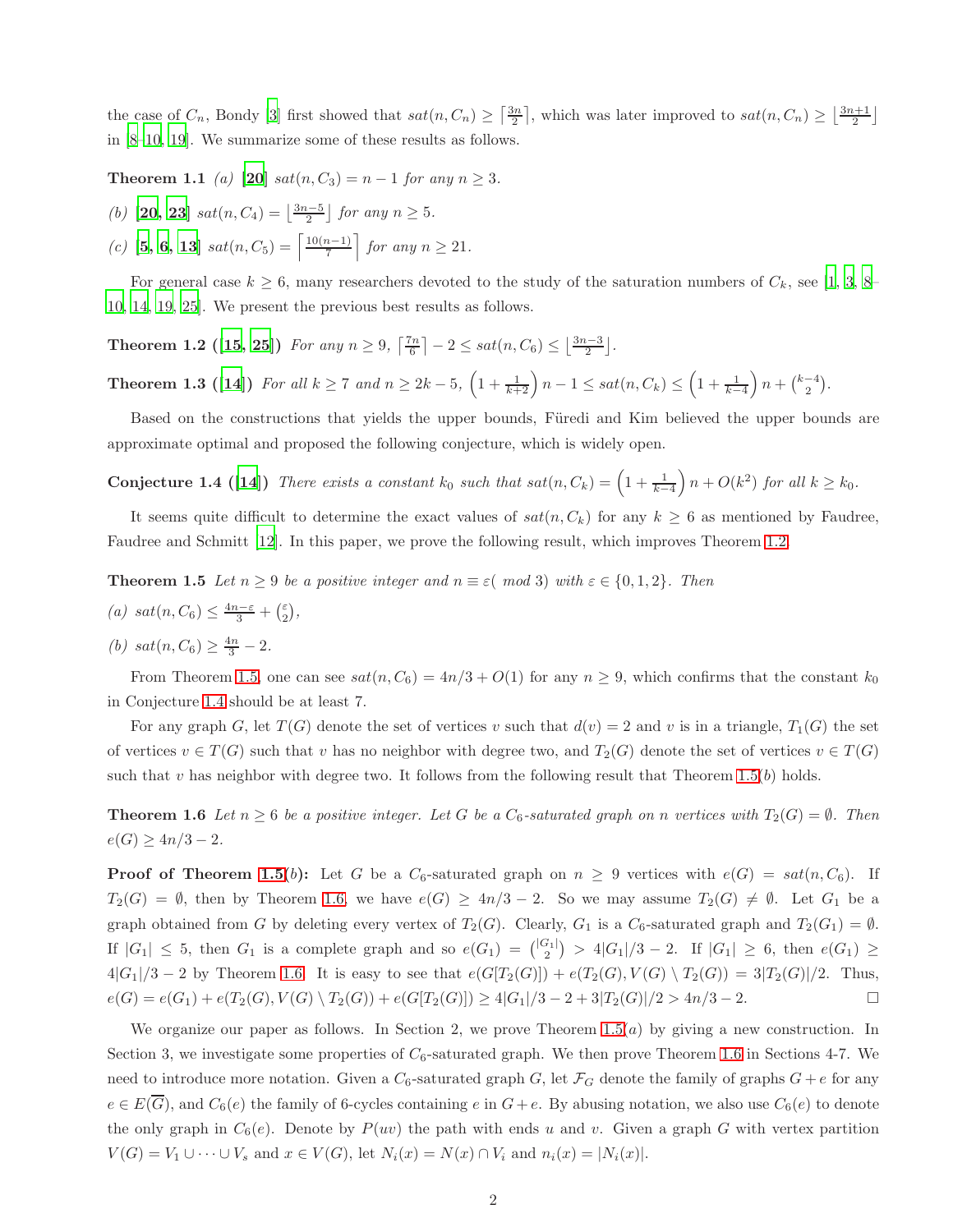# 2 Proof of Theorem  $1.5(a)$

Let n and  $\varepsilon$  be given as in the statement. Let  $G_0$  be the graph depicted in Figure [1\(](#page-2-0)a). Let  $P_i$  be a path with vertices  $a_i, b_i, c_i$  in order. For  $n = 3t$  with  $t \geq 3$ , let  $G_t^0$  be a graph on  $n = 3t$  vertices obtained from  $G_0 \cup P_1 \cup \cdots \cup P_{t-3}$  by adding edges  $x_1a_i$  and  $x_2c_i$  for any  $i \in [t-3]$ . For  $n = 3t + \varepsilon$  with  $t \geq 3$  and  $\varepsilon \in [2]$ , let  $G_t^{\varepsilon}$  be a graph on  $n = 3t + \varepsilon$ vertices obtained from  $G_t^0 \cup K_\varepsilon$  by joining  $y_4$  to all vertices of  $K_\varepsilon$ . The graph  $G_t^1$  is depicted in Figure [1\(](#page-2-0)b). Then for any  $\varepsilon \in \{0, 1, 2\}$ ,  $G_t^{\varepsilon}$  is  $C_6$ -free and

$$
e(G_t^{\varepsilon})=e(G_0)+e(H)+e(K_{\varepsilon})+2(t-3)+\varepsilon=12+2(t-3)+\binom{\varepsilon}{2}+2(t-3)+\varepsilon=(4n-\varepsilon)/3+\binom{\varepsilon}{2}.
$$

We next prove that  $G_t^{\varepsilon}$  is  $C_6$ -saturated for any  $t \geq 3$  and  $\varepsilon \in \{0,1,2\}$ . Observe that if  $G_t^1$  is  $C_6$ -saturated, then both  $G_t^0$  and  $G_t^2$  are  $C_6$ -saturated. Thus, we shall prove that  $G_t^1$  is  $C_6$ -saturated for any  $t \geq 3$ . It has been proved in [\[25\]](#page-28-21) that  $G_0$  is  $C_6$ -saturated. Thus we just need to show that  $G + z_1v \in \mathcal{F}_G$  for any  $v \in V(G_0) \setminus y_4$ , and  $\{G + a_i a_j, G + a_i b_j, G + a_i c_j, G + b_i b_j, G + b_i c_j, G + c_i c_j\} \subseteq \mathcal{F}_G$  for any integers  $0 \leq i \leq j \leq t-3$ . It is clear that the latter holds since  $C_6(a_ia_j) = a_ib_ic_ix_2x_1a_j$ ,  $C_6(a_ib_j) = a_ib_ic_ix_2c_ib_j$ ,  $C_6(a_ic_j) = a_ix_1y_2y_3x_2c_j$ ,  $C_6(b_ib_j)$  $b_i a_i x_1 x_2 c_j b_j$ ,  $C_6(b_i c_j) = b_i a_i x_1 a_j b_j c_j$  and  $C_6(c_i c_j) = c_i b_i a_i x_1 x_2 c_j$ . For  $v \in \{x_1, y_1, c_0, y_3\}$ ,  $C_6(z_1 v) = z_1 P^1 v$  where  $P^1 = y_4 x_2 y_3 y_2$  or  $P^1 = y_4 y_2 x_1 x_2$ . For  $v \in \{x_2, a_0\}$ ,  $C_6(z_1 v) = z_1 P^2 v$ , where  $P^2 = y_4 y_2 y_1 x_1$ . For  $v \in \{y_2, b_0\}$ ,  $C_6(z_1v) = z_1P^3v'v$ , where  $P^3 = y_4x_2x_1$  and  $v' \in N(x_1) \cap N(v)$ . Hence, for any  $t \geq 3$  and  $\varepsilon \in \{0,1,2\}$ ,  $G_t^{\varepsilon}$  is  $C_6$ -saturated. Thus,  $sat(n, C_6) \leq e(G_t^{\varepsilon}) \leq (4n - \varepsilon)/3 + \binom{\varepsilon}{2}$  $_{2}^{\varepsilon}$ , as desired.



<span id="page-2-0"></span>Figure 1: (a)  $G_0$  and (b)  $G_t^1$ .

# 3 Properties of  $C_6$ -saturated graphs

<span id="page-2-2"></span>In this section, we shall investigate some properties of  $C_6$ -saturated graphs.

**Lemma 3.1** Let G be a  $C_6$ -saturated graph and  $e \in E(\overline{G})$ . Let  $P_1 = P_1(xy)$  be a p-path of  $C_6(e)$  with  $e \in E(P_1)$ . *If* G has a p-path  $P_2 = P_2(xy)$  such that  $V(P_1) \cap V(P_2) = \{x, y\}$ , then there must exist a  $(6-p)$ -path  $P = P(xy)$ *such that*  $(V(P) \cap V(P_2)) \setminus \{x, y\} \neq \emptyset$  *in G*.

*Proof.* Take another path  $P = P(xy)$  of  $C_6(e)$ . Then the length of P is  $(6-p)$ . Moreover,  $(V(P) \cap V(P_2)) \setminus \{x, y\} \neq \emptyset$ because  $G$  has no 6-cycle.

<span id="page-2-1"></span>We call a vertex of degree two in a graph a **root** and a root is **good** if it does not lie in any triangle.

**Lemma 3.2** ([\[25](#page-28-21)]) Let G be a  $C_6$ -saturated graph with  $\delta(G) = 2$ . Then at least one of the following is satisfied: *(1) We can choose a root*  $\alpha \in T_1(G)$  *such that*  $N(\alpha) = {\alpha_1, \alpha_2}$ ,  $N(\alpha_1) = {\alpha, \alpha_2, x_1}$  *and*  $N(\alpha_2) = {\alpha, \alpha_1, x_2}$ , *where*  $x_1 \neq x_2$ *;*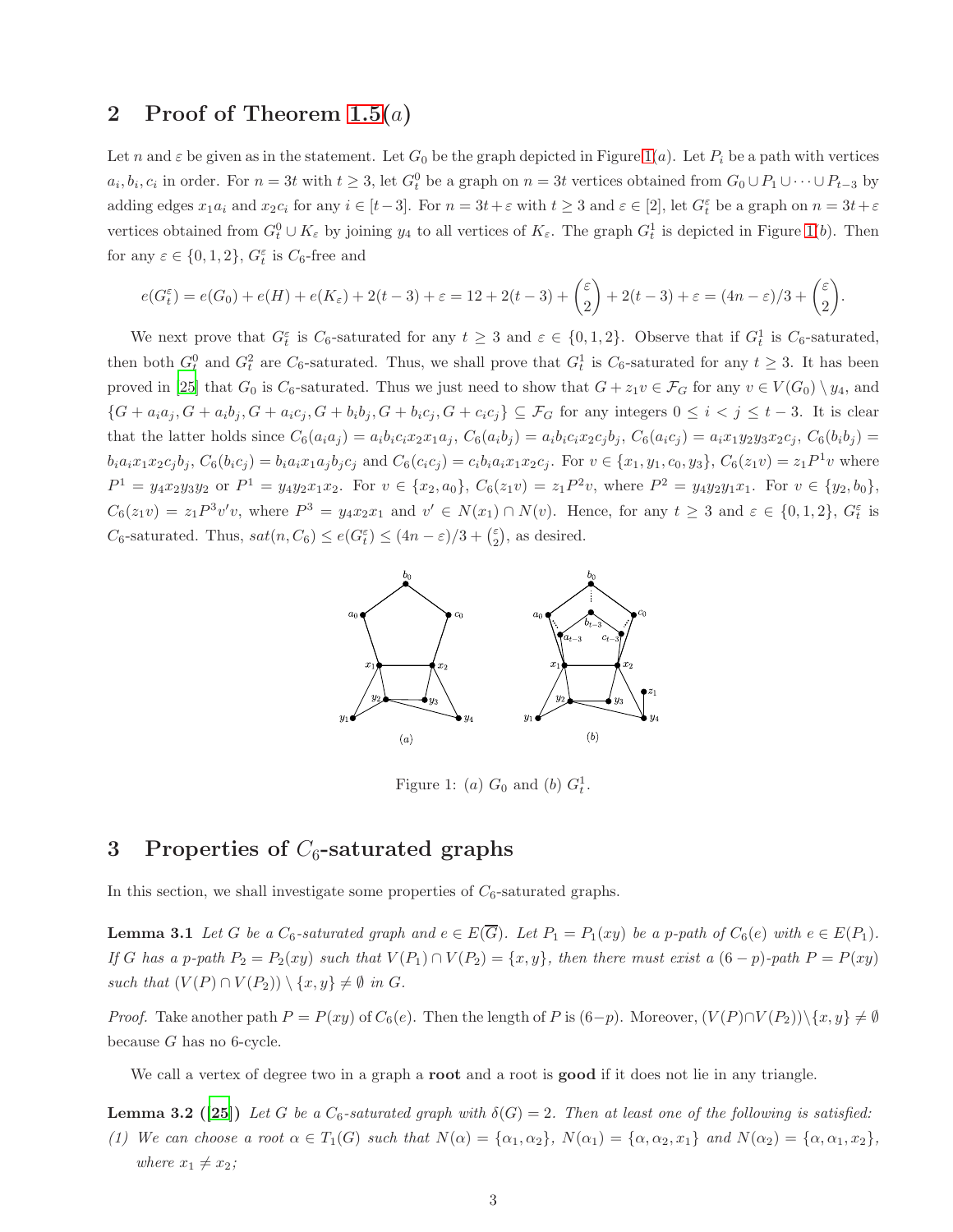*(2)*  $D(X) \ge 3|X|$  *holds for*  $X = V(G) \setminus \{v \in V(G)|d(v) = 2, v \notin T_1(G)\},$  where  $D(X) = \sum_{v \in X} d(v)$ *.* 

<span id="page-3-0"></span>In fact, we can derive a stronger result than Lemma [3.2.](#page-2-1)

**Lemma 3.3** Let G be a  $C_6$ -saturated graph with  $\delta(G) = 2$ . Then  $D(X) \geq 3|X|$  holds for  $X = V(G) \setminus \{v \in G\}$  $V(G)|d(v) = 2, v \notin T_1(G) \},$  where  $D(X) = \sum_{v \in X} d(v)$ .

*Proof.* Suppose not. By Lemma [3.2,](#page-2-1) we see Lemma [3.2\(](#page-2-1)1) holds. Let  $\alpha$  be such a root. Let  $N(\alpha)$ ,  $N(\alpha_1)$  and  $N(\alpha_2)$  be defined as in the statement of the Lemma [3.2.](#page-2-1) Then G has a 5-path  $P(\alpha x_1)$  because  $G + \alpha x_1 \in \mathcal{F}_G$ . Let  $P(\alpha x_1) = \alpha a_1 a_2 a_3 a_4 x_1$ . Note that  $d(\alpha_i) = 3$  for any  $i \in [2]$ . If  $a_1 = \alpha_2$ , then  $\alpha_1 = a_i$  for some  $i \in \{2, 3, 4\}$  by Lemma [3.1.](#page-2-2) But then  $d(\alpha_1) \geq 4$ , a contradiction. If  $a_1 = \alpha_1$ , then  $a_2 = \alpha_2$  and  $a_3 = x_2$ . But then G has a copy of  $C_6$  with vertices  $x_1, \alpha_1, \alpha, \alpha_2, x_2, a_4$  in order, a contradiction.

<span id="page-3-1"></span>**Lemma 3.4** *Let*  $n \geq 6$  *be a positive integer. Suppose* G *is a*  $C_6$ -saturated graph on n vertices such that  $\delta(G) = 2$ *and*  $T_2(G) = \emptyset$ *. Then* G *has a good root or*  $e(G) \geq 4n/3 - 2$ *.* 

*Proof.* Suppose G has no good root. That is, every root is in a triangle. Then  $\{v \in V(G)|d(v)=2\} = T_1(G) \cup T_2(G)$ . Hence,  $\{v \in V(G)|d(v) = 2, v \notin T_1(G)\} = T_2(G) = \emptyset$ . By Lemma [3.3,](#page-3-0)  $\sum_{v \in V(G)} d(v) \geq 3|G|$ . Then  $e(G) =$  $(\sum_{v \in V(G)} d(v))/2 \ge 3n/2 > 4n/3 - 2.$ 

# 4 Proof of Theorem [1.6](#page-1-3)

Let G be a  $C_6$ -saturated graph on n vertices. If  $\delta(G) \geq 3$ , then  $e(G) \geq 3n/2 > 4n/3-2$ . So we may assume  $\delta(G) \leq$ 2. By Lemma [3.4,](#page-3-1) we further assume G has a good root when  $\delta(G) = 2$ . Let  $\alpha \in V(G)$  such that  $d(\alpha) = \delta(G)$ . Set  $N[\alpha] = {\alpha, \alpha_1, \ldots, \alpha_{\delta(G)}}$ . Denote by  $C_5^+$  the graph obtained from a 5-cycle by joining two non-adjacent vertices. Let  $\Theta = \{v \in V(G)|d(v) = 2\}, \mathcal{C}_4 = \{v \in \Theta | v \text{ is contained in a 4-cycle}\}, \mathcal{C}_5 = \{v \in \Theta | v \text{ is contained in a 5-cycle}\},\$  $\Theta_5 = \{v \in \Theta | v \text{ is contained in a } C_5^+\}, \Theta_4 = \{v \in \Theta | v \notin C_5^+\}, \Theta_3 = \{v | v \in C_4 - C_5\}, \Theta_2 = \{v | v \in C_5 - C_4\}$  and  $\Theta_1 = \Theta - C_4 - C_5$ . We choose such  $\alpha$  satisfying: when  $\delta(G) = 1$ , the number of 4-cycles containing  $\alpha_1$  is minimum; when  $\delta(G) = 2$ ,  $\alpha$  is a good root and  $\alpha \in \Theta_i$  for some  $i \in [4]$  such that i is as small as possible. Let  $V_1 = N[\alpha]$  and  $V_i = \{x \in V(G)|d(x, \alpha) = i\}$  for any  $i \geq 2$ . Clearly,  $V_i = \emptyset$  for any  $i \geq 6$  because G is  $C_6$ -saturated, that is, any two non-adjacent vertices are the ends of some 5-path in G. Thus,  $V_1, \ldots, V_5$  form a partition of  $V(G)$ . We define a function as follows.

<span id="page-3-2"></span>**Definition 4.1** For any  $x \in V_i$  and  $i \geq 1$ , let

$$
g(x) = \begin{cases} \frac{1}{2}n_i(x) - \frac{4}{3} & \text{if } i = 1; \\ n_{i-1} + \frac{1}{2}n_i(x) - \frac{4}{3} & \text{if } i \ge 2. \end{cases}
$$

**Remark.** For any  $x \in V_i$  with  $i \geq 2$ ,  $g(x) \geq n_{i-1}(x)/3 + n_i(x)/6 \geq \frac{2}{3}$  if  $n_{i-1}(x) \geq 2$  or  $n_i(x) \geq 2$ ;  $g(x) = \frac{1}{6}$  if  $n_{i-1}(x) = 1$  and  $n_i(x) = 1$ ; and  $g(x) = -\frac{1}{3}$  if  $n_{i-1}(x) = 1$  and  $n_i(x) = 0$ .

We define  $N_i^*(x) := N_i(x) \cap V_i^*$  and  $n_i^*(x) := |N_i^*(x)|$ , where  $\star \in \{-, +, 1, 2, -1, -2\}$ . By Remark, for  $i \ge 2$ ,  $V_i$ can be partitioned into  $V_i^-, V_i^+$ :  $V_i^- := \{x \in V_i | g(x) < 0\} = \{x \in V_i | g(x) = -1/3\}$  and  $V_i^+ = V_i - V_i^-$ . Moreover, we partition  $V_i^-$  into  $V_i^{-1}$ ,  $V_i^{-2}$ , and  $V_i^+$  into  $V_i^1$ ,  $V_i^2$ , respectively:  $V_i^{-1} := \{x \in V_i^- | n_{i+1}^2(x) \ge 2\}$  and  $V_i^{-2} :=$  $V_i^- - V_i^{-1}$ ;  $V_i^1 := \{x \in V_i^+ | g(x) = 1/6\}$  and  $V_i^2 := \{x \in V_i^+ | g(x) \ge 2/3\}$ .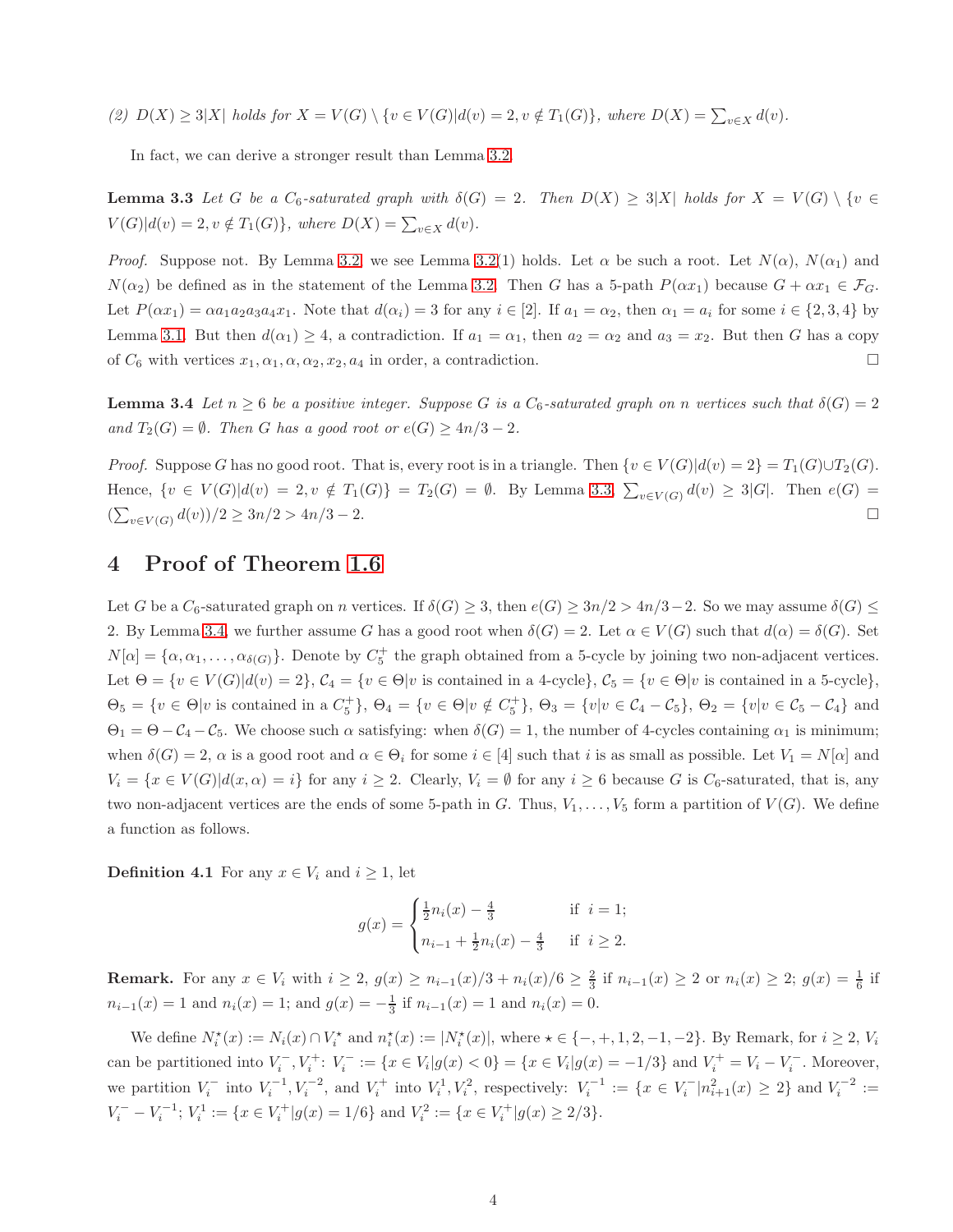By Definition [4.1,](#page-3-2)

$$
e(G) = \sum_{i=1}^{5} e(V_i) + \sum_{i=2}^{5} e(V_i, V_{i-1}) = \sum_{i=1}^{5} \frac{1}{2} \sum_{x \in V_i} n_i(x) + \sum_{i=2}^{5} \sum_{x \in V_i} n_{i-1}(x)
$$
  

$$
= \sum_{i=1}^{5} \sum_{x \in V_i} \left( g(x) + \frac{4}{3} \right) = \sum_{x \in V_1} g(x) + \sum_{x \in V(G) \setminus V_1} g(x) + \frac{4}{3}n
$$
  

$$
\geq \sum_{x \in V(G) \setminus V_1} g(x) + \frac{4}{3}n - 2.
$$
 (1)

To obtain the desired lower bound in Theorem [1.6,](#page-1-3) we just need to show that  $\sum_{x \in V(G) \setminus V_1} g(x) \geq 0$ . The basic idea of our proof is similar to the "discharging method". The function  $g$  is the assignment to each vertex  $x$  such that an "initial charge" of x is equal to  $g(x)$ . We reallocate the "charge" of each vertex such that the final charge at each vertex except the vertices of  $V_1$  is at least zero. For this purpose, a series of functions (like "discharging rules") are defined, and in each function, the "charge" of each vertex would be updated although the "charges" of most vertices for which we do not involve in each function keep unchanged. Also, the definitions of these functions can be regarded as two stages: at the first stage, the "initial charge" of x is equal to  $g(x)$  and the "final charge" of x is equal to  $g^*(x)$ ; at the second stage, the "initial charge" of x is equal to  $g^*(x)$  and the "final charge" of x is equal to  $f_7(x)$ .

In the following, we define the functions at the first stage. For any vertex uninvolved in the definition of  $g_i$ , the values of  $g_i$  remain unchanged. For  $x \in V(G)$ , we call x as j-vertex if  $g(x) = j$ ; j<sup>+</sup>-vertex if  $g(x) \geq j$ .

**Definition 4.2** (1) Several  $\frac{2}{3}$ <sup>+</sup>-vertices send charge to some  $-\frac{1}{3}$ -vertices in the last level and  $\frac{1}{6}$ -vertices in the same level; several  $\frac{1}{6}$ -vertices send charge to  $-\frac{1}{3}$ -vertices in the last level. We define the concrete laws as follows:

<span id="page-4-0"></span>(1.1) For any  $u \in V_2^2$ , let  $g_1(u) = g(u) - \frac{1}{6}n_2^1(u)$ . For any  $u \in V_i^2$  with  $i \in \{3, 4\}$ , let  $g_1(u) = g(u) - \frac{1}{6}|A_1(u)| \frac{1}{3}|B_1(u)| - \frac{1}{6}n_i^1(u)$ . For any  $u \in V_i^2$  with  $i = 5$ , let  $g_1(u) = g(u) - \frac{1}{6}|A_1(u)| - \frac{1}{3}|B_1(u)| - \frac{1}{6}(n_5^1(u) - |C_1(u)|)$ , where  $A_1(u) = \{v \in N_{i-1}^-(u)|n_i^2(v) \ge 2\}$ ,  $B_1(u) = \{v \in N_{i-1}^-(u)|n_i^2(v) = 1\}$  and  $C_1(u) = \{w \in N_5^1(u)|d(u) = 1\}$  $3, n_4(u) = n_4^{-}(u) = 1$  and  $N_4(w) \subseteq N_4(w')$ , where  $w' \in N_5(u) \setminus w$ .

(1.2) For any  $w \in V_2^1$ , let  $g_1(w) = g(w) + \frac{1}{6}n_i^2(w)$ . For any  $w \in V_i^1$  with  $i \in \{3, 4\}$ , let  $g_1(w) = g(w) +$  $\frac{1}{6}n_i^2(w) - \frac{1}{6} |A_2(w)|$ , where  $A_2(w) = \{v \in N_{i-1}^-(w) : n_i^2(v) = 0\}$ . For any  $w \in V_5^1$ , let  $g_1(w) = g(w) + \frac{1}{6}n_5^2(w)$  if  $w \notin C_1(u)$ ,  $g_1(w) = g(w)$  otherwise, where  $\{u\} = N_5(w)$ .

(1.3) For any  $v \in V_i^-$  with  $i \in \{2,3,4\}$ , let  $g_1(v) = g(v) + \frac{1}{6}n_{i+1}^2(v)$  if  $n_{i+1}^2(v) \geq 2$ ;  $g_1(v) = g(v) + \frac{1}{3}$  if  $n_{i+1}^2(v) = 1$ ;  $g_1(v) = g(v) + \frac{1}{6}n_{i+1}^1(v)$  when  $i \in \{2,3\}$  and  $g_1(v) = g(v)$  when  $i = 4$  if  $n_{i+1}^2(v) = 0$ .

- (2) Several  $\frac{1}{6}$ -vertices of  $V_5$  send charge to some  $\frac{1}{6}$ -vertices of  $V_5$ . Concretely, for any two adjacent vertices  $w_1, w_2 \in V_5^1$  with  $N_4(w_i) = \{y_i\}$ , let  $g_2(w_i) = g_1(w_i) - \frac{1}{6}$  and  $g_2(w_{3-i}) = g_1(w_{3-i}) + \frac{1}{6}$  if  $g_1(y_i) ≥ 0$  and  $g_1(y_{3-i}) < 0$ ;  $g_2(w_i) = g_1(w_i)$  otherwise.
- (3) Several  $\frac{1}{6}$ -vertices send charge to their neighbours in the last level. Concretely, for any  $y \in V_i^-$  with  $g_2(y) < 0$ , where  $i \in \{2,3,4\}$ , let  $g_3(y) = g_2(y) + t|A_3(y)|$  and  $g_3(z) = g_2(z) - g_2(z) = 0$  for  $z \in A_3(y)$ , where  $A_3(y) =$  $\{z \in N_{i+1}^1(y)|g_2(z) = t\}$ , and  $t = \frac{1}{6}$  when  $i \in \{2, 3\}$  and  $t = \frac{1}{3}$  when  $i = 4$ .
- (4) Several  $\frac{1}{6}$ -vertices of  $V_5$  send charge to some  $\frac{1}{6}$ -vertices of  $V_5$ . Concretely, for any two adjacent vertices  $w_1, w_2 \in V_5^1$  with  $N_4(w_i) = \{y_i\}$ , let  $g_4(w_i) = g_3(w_i) - \frac{1}{6}$  and  $g_4(w_{3-i}) = g_3(w_{3-i}) + \frac{1}{6}$  if  $g_3(y_i) \geq 0$  and  $g_3(y_{3-i}) < 0$ ;  $g_4(w_i) = g_3(w_i)$  otherwise.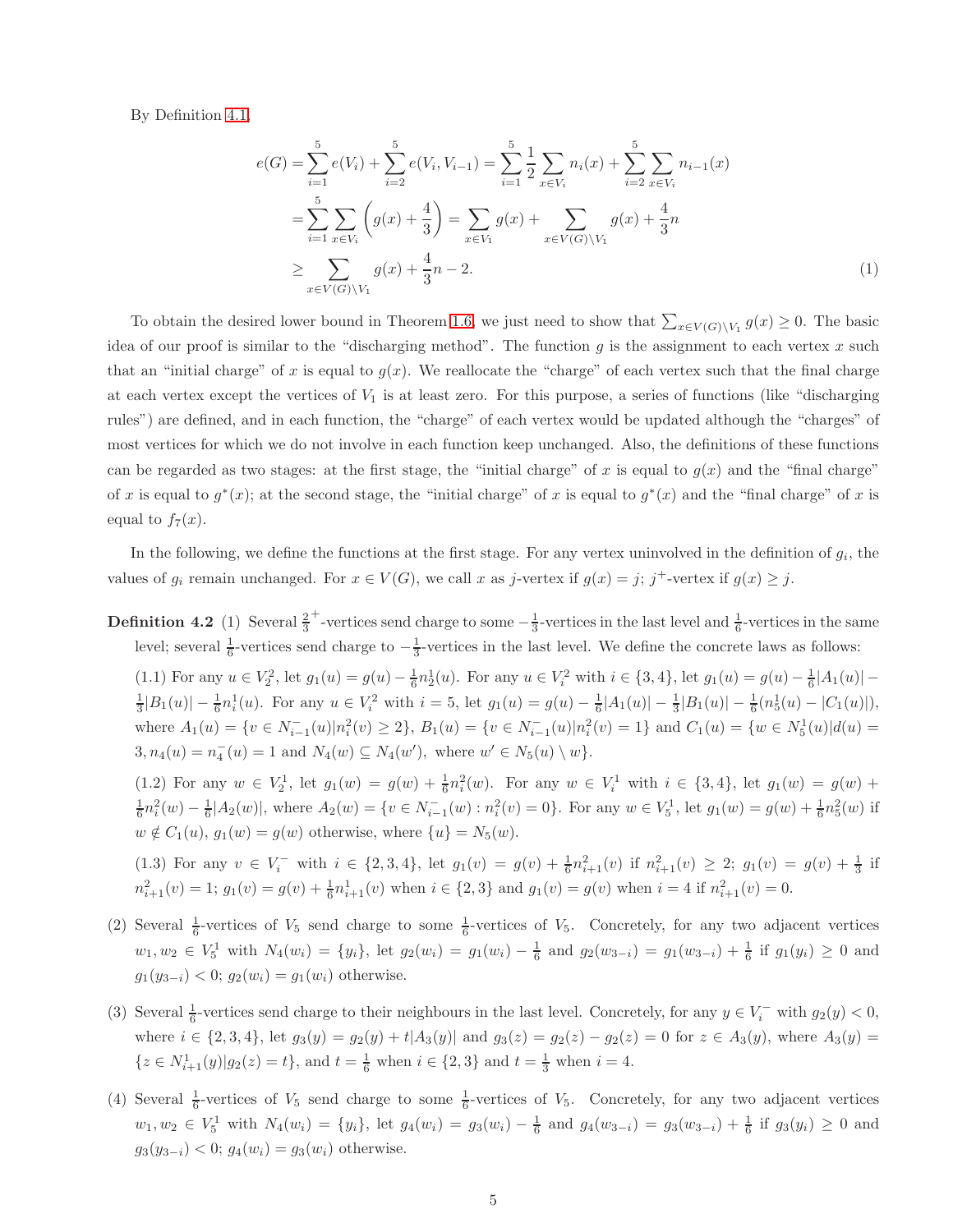(5) Several  $\frac{1}{6}$ -vertices of  $V_5$  send charge to their neighbours in the last level. Concretely, for any  $y \in V_4^-$  with  $g_4(y) < 0$ , let  $g_5(y) = g_4(y) + \sum_{z \in N_5^1(y)} g_4(z)$  and  $g_5(z) = g_4(z) - g_4(z) = 0$  for any  $z \in N_5^1(y)$ .

For any  $x \in V(G)$ , let  $g^*(x) = g_5(x)$  and  $g_0(x) = g(x)$ . Clearly,

<span id="page-5-0"></span>
$$
\sum_{x \in V(G) \backslash V_1} g^*(x) = \sum_{x \in V(G) \backslash V_1} g(x). \tag{2}
$$

Moreover, for any  $0 \le i \le j \le 5$ , if  $g_i(x) \ge 0$ , then  $g_j(x) \ge 0$ ; and if  $g_i(x) < 0$ , then  $g_0(x) \le \cdots \le g_i(x) < 0$ . For any  $i \in [5]$ , let  $V_i^{*-} := \{x \in V_i | g^*(x) < 0\}$ ,  $N_i^{*-}(x) := N_i(x) \cap V_i^{*-}$  and  $n_i^{*-}(x) := |N_i^{*-}(x)|$ . By Definitions [4.1](#page-3-2) and [4.2,](#page-4-0) we see that for any  $x \in V_i^2$  and  $i \in \{3, 4, 5\}$ ,

$$
g^*(x) \ge g(x) - \frac{1}{3}n_{i-1}^{-2}(x) - \frac{1}{6}n_{i-1}^{-1}(x) - \frac{1}{6}n_i^1(x)
$$
  
\n
$$
\ge g(x) - \frac{1}{3}(n_{i-1}(x) - n_{i-1}^+(x)) + \frac{1}{6}n_{i-1}^{-1}(x) - \frac{1}{6}(n_i(x) - n_i^2(x))
$$
  
\n
$$
= \frac{2}{3}n_{i-1}(x) + \frac{1}{3}n_{i-1}^+(x) + \frac{1}{6}n_{i-1}^{-1}(x) + \frac{1}{3}n_i(x) + \frac{1}{6}n_i^2(x) - \frac{4}{3}.
$$
 (3)

<span id="page-5-1"></span>By Definition [4.2](#page-4-0) and Ineq. [\(3\)](#page-5-0), we have the following observations.

**Observation 4.3** Let  $i \in \{2, 3, 4\}$ . For  $x \in V_i^{*-}$ , we have (1)  $n_{i+1}^2(x) = 0$  and  $n_{i+1}^1(x) \le 1$ , and (2) if  $y \in N_{i+1}^1(x)$ , then  $n_{i+1}^1(y) = 1$ .

<span id="page-5-4"></span>**Observation 4.4** Let  $i \in \{3, 4, 5\}$ . For any  $x \in V_i^2$ ,  $g^*(x) \ge \frac{1}{3}n_{i-1}(x) + \frac{1}{6}n_i(x)$  if one of the following holds. (1)  $n_{i-1}^+(x) \ge 2$  or  $n_{i-1}(x) \ge 3$  and  $n_{i-1}(x) + n_i(x) \ge 5$ ; (2)  $n_{i-1}^+(x) + n_{i-1}(x) \geq 4;$ 

- (3)  $n_{i-1}^+(x) + n_{i-1}(x) = 3$  and  $n_i^2(x) \ge 1$ ;
- <span id="page-5-3"></span>(4)  $n_{i-1}^+(x) + n_{i-1}(x) = 3$  and  $n_{i-1}^{-1}(x) + n_i(x) \ge 2$ .

**Observation 4.5** Let  $i \in \{3, 4, 5\}$ . For any  $x \in V_i^2$ ,  $g^*(x) \geq \frac{1}{6}n_{i-1}(x) + \frac{1}{6}n_i(x)$  if one of the following holds. (1)  $n_{i-1}^+(x) \ge 2$  or  $n_{i-1}(x) \ge 2$  and  $n_{i-1}(x) + n_i(x) \ge 4$ ;

(2)  $n_{i-1}^+(x) + n_{i-1}(x) \geq 3;$ (3)  $n_{i-1}^+(x) + n_{i-1} = 2$  and  $n_i^2(x) \ge 1$ ; (4)  $n_{i-1}^+(x) + n_{i-1} = 2$  and  $n_{i-1}^{-1}(x) + n_i(x) \ge 2$ ; (5)  $n_{i-1}^+(x) + n_{i-1} = 1$  and  $n_{i-1}^{-1}(x) + n_i^2(x) \ge 3$ .

Now we are ready to define the functions at the second stage. Here, the "initial charge" can be regarded as the value of  $g^*$ . For any vertex uninvolved in the following definition of  $f_i$ , the value of  $f_i$  remains unchanged. For any  $x \in V(G)$ , let  $N_i^{j-1}(x) := \{v \in N_i(x) | f_j(v) < 0\}$  and  $N_i^{j+1}(x) = N_i(x) \setminus N_i^{j-1}(x)$ . We define  $n_i^{j-1}(x) = |N_i^{j-1}(x)|$  and  $n_i^{j+}(x) = |N_i^{j+}(x)|$ . Let  $L(v)$  denote the set of vertices in  $N(v)$  with degree one.

**Definition 4.6** (1) Every vertex of  $V_5$  sends averagely its charge to its neighbours of  $V_4$ . Concretely, for any  $z \in V_4$  and  $w \in V_5$ ,  $f_1(z) = g^*(z) + \sum_{v \in N_5(z)} g^*(v) / n_4(v)$  and  $f_1(w) = g^*(w) - \sum_{u \in N_4(w)} g^*(w) / n_4(w) = 0$ . In particular, we have the following two exceptional cases:

<span id="page-5-2"></span>(1.1) Suppose  $w \in V_5$  with  $N(w) = \{z_1, z_2, w_1\}$  such that  $n_5^-(z_1) \neq 0$  and  $(N_5^1(w_1) \cap N_5^1(z_2)) \setminus w \neq \emptyset$ , where  $z_1, z_2 \in V_4^-$  and  $w_1 \in V_5$ . Then w will send  $2g^*(w)/3$  charge to  $z_1$  and  $g^*(w)/3$  charge to  $z_2$ .

(1.2) Suppose  $w \in V_5$  with  $N(w) = N_4^-(w) = \{z_1, z_2, z_3\}$  such that  $n_5^-(z_1) \neq 0$ ,  $n_5^-(z_2) = n_5^-(z_2) = 0$  and  $N_3(z_2) = N_3(z_3)$ . Then w will send  $g^*(w)/2$  charge to  $z_1$ , and  $g^*(w)/4$  charge to  $z_2$ , and  $g^*(w)/4$  charge to  $z_3$ .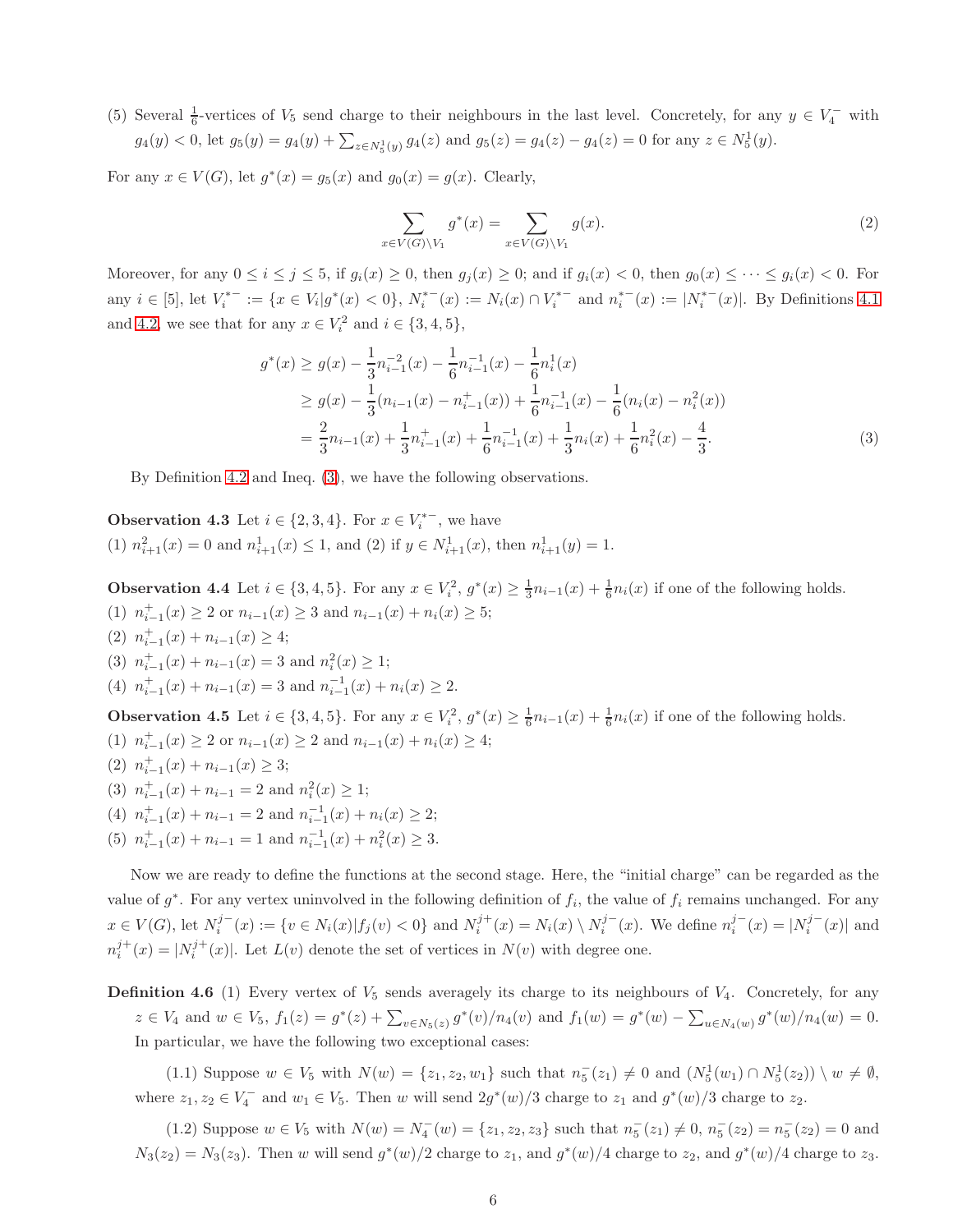- $(2)$  Several  $\frac{1}{6}$ +vertices of  $V_4$  send charge to their neighbours of  $V_4$ . Concretely, for any  $z \in V_4$ , if  $f_1(z) \geq \frac{1}{6} n_4^{1-}(z)$ , then  $f_2(z) = f_1(z) - \frac{1}{6}n_4^{1-}(z)$ , and  $f_2(z') = f_1(z') + \frac{1}{6}$  for any  $z' \in N_4^{1-}(z)$ . Moreover, for any two adjacent vertices  $z_1, z_2 \in V_4^1$  with  $N_3(z_i) = \{y_i\}$  and  $f_1(z_j) = 0$  and  $f_1(y_j) < 0$ , if  $f_1(z_{3-j}) \ge \frac{1}{3}$  and  $f_1(y_{3-j}) < 0$ , or  $f_1(z_{3-j}) \geq \frac{1}{6}$  and  $f_1(y_{3-j}) \geq 0$ , then let  $f_2(z_{3-j}) = f_1(z_{3-j}) - \frac{1}{6}$  and  $f_2(z_j) = f_1(z_j) + \frac{1}{6}$ .
- (3) Several vertices of  $V_4$  send averagely charge to their neighbours of  $V_3$ . Concretely, for any  $y \in V_3$ , then  $f_3(y) = f_2(y) + \sum_{z \in N_4^{2+}(y)} f_2(z)/n_3(z)$  and  $f_3(z) = f_2(z) - f_2(z) = 0$  for any  $z \in N_4^{2+}(y)$ . In particular, we have the following exceptional case:

(3.1) Suppose  $z \in V_4$  with  $N_3(z) = \{y_1, y_2, y_3\}, n_4(z) \leq 1$  and  $n_5(z) = 0$  such that  $L(y_1) \neq \emptyset$  and  $L(y_2) = L(y_3) = \emptyset$ . Then z will send  $f_2(z)/2$  charge to  $y_1$ ,  $f_2(z)/4$  charge to  $y_2$  and  $f_2(z)/4$  charge to  $y_3$ .

- (4) Several vertices of  $V_3$  send charge to their neighbours of  $V_3 \cup V_4$ . Concretely, for any  $y \in V_3$ , let  $s(y) :=$  $\sum_{z \in N_4^{3-}(y)} -f_3(z)$  and  $A(y) = \{y_1 \in N_3(y)|f_3(y_1) - s(y_1) < 0\}$ , if  $f_3(y) \ge s(y) + \frac{1}{6}|A(y)|$ , then  $f_4(y) =$  $f_3(y) - s(y) - \frac{1}{6}|A(y)|$ ,  $f_4(z) = f_3(z) + (-f_3(z))$  for any  $z \in N_4^{3-}(y)$  and  $f_4(y_1) = f_3(y_1) + \frac{1}{6}$  for any  $y_1 \in A(y)$ ; if  $s(y) + \frac{1}{6}|A(y)| > f_3(y) \geq s(y)$ , then  $f_4(y) = f_3(y) - s(y)$  and  $f_4(z) = f_3(z) + (-f_3(z))$  for any  $z \in N_4^{3-}(y)$ .
- (5) Several vertices of  $V_3$  send charge to their neighbours of  $V_4$ . Concretely, for  $y \in V_3$ , if  $f_4(y) \ge \sum_{z \in N_4^{4-}(y)} -f_4(z)$ , then  $f_5(y) = f_4(y) - \left(\sum_{z \in N_4^{4-}(y)} - f_4(z)\right)$  and  $f_5(z) = f_4(z) + (-f_4(z)) = 0$  for any  $z \in N_4^{4-}(y)$ .
- (6) Several  $\frac{1}{6}$ -vertices of  $V_3$  send charge to their neighbours of  $V_3$ . Concretely, for any two adjacent vertices  $y_1, y_2 \in$  $V_3^1$  with  $N_2(y_i) = \{x_i\}$ , if  $f_5(x_1) \geq 0$ ,  $f_5(x_2) < 0$ ,  $f_5(y_1) \geq \frac{1}{6}$  and  $f_5(y_2) = 0$ , then let  $f_6(y_1) = f_5(y_1) - \frac{1}{6}$ ,  $f_6(y_2) = f_5(y_2) + \frac{1}{6}.$
- (7) Every vertex of  $V_3\cup V_4$  sends charge to some vertices of  $V_2$ . Concretely, for  $x\in V_2$ , if  $f_6(x)+\sum_{y\in N_3^{6+}(x)}f_6(y)/n_2(y)$  $\geq \sum_{y \in A_4(x) \cup N_3^{6-}(x)} - f_6(y)$ , then  $f_7(x) = f_6(x) + \sum_{y \in N_3^{6+}(x)} f_6(y)/n_2(y) + \sum_{y \in A_4(x) \cup N_3^{6-}(x)} f_6(y)$ ,  $f_7(y) =$  $f_6(y) - f_6(y) = 0$  for any  $y \in N_3(x) \cup A_4(x)$ , where  $A_4(x) = \{y \in N_4(N_3(x)) | f_6(y) < 0\}.$

Clearly,

$$
\sum_{x \in V(G) \backslash V_1} f_7(x) = \sum_{x \in V(G) \backslash V_1} g^*(x). \tag{4}
$$

Observe that for any  $x \in V(G)$  and  $1 \leq i < j \leq 6$ , we have

(\*) if  $f_i(x) \geq 0$ , then  $f_i(x) \geq 0$ ; if  $f_i(x) < 0$ , then  $f_1(x) \leq \cdots \leq f_i(x) < 0$ .

<span id="page-6-1"></span>In order to prove Theorem [1.6,](#page-1-3) it is enough to prove Theorem [4.9](#page-6-0) by inequalities [\(3\)](#page-5-0) and (4). Before we do this, we firstly obtain the following two useful results, which indicate that the number of vertices in  $V_i^{5-}$   $(i = 3, 4)$ are not too many. Their proofs are stated in Sections 5 and 6.

<span id="page-6-2"></span>**Theorem 4.7** *Let*  $x \in V_2$ *. Then*  $\sum_{y \in N_3(x)} n_4^{5-}(y) \le 1$ *.* 

**Theorem 4.8** *Let*  $x \in V_2$ *. Then*  $n_3^{5-}(x) \le 1$ *. Moreover, if*  $n_3^{5-}(x) = 1$ *, then*  $n_4^{5-}(y) = 0$  *for any*  $y \in N_3(x) \setminus \mathbb{R}$  $N_3^{5-}(x)$ .

<span id="page-6-0"></span>Furthermore, Theorem [4.9](#page-6-0) follows from Theorems [4.7](#page-6-1) and [4.8,](#page-6-2) which will be proved in Section 7.

**Theorem 4.9** *For any*  $2 \le i \le 5$ ,  $V_i = V_i^{7+}$ .

Now we are ready to prove Theorem [1.6.](#page-1-3)

**Proof of Theorem [1.6:](#page-1-3)** If  $\delta(G) = 1$ , then  $\sum_{v \in V_1} g(v) = 2 \times (\frac{1}{2} - \frac{4}{3}) = -\frac{5}{3}$ . If  $\delta(G) = 2$ , then  $\sum_{v \in V_1} g(v) =$  $2 \times (\frac{1}{2} - \frac{4}{3}) + (1 - \frac{4}{3}) = -2$ . By Theorem [4.9](#page-6-0) and inequalities (2) and (4),  $\sum_{v \in V(G) \setminus V_1} g(v) \ge 0$ . Therefore, by Ineq. (1),  $e(G) \ge \sum_{v \in V_1} g(v) + \sum_{v \in V(G) \setminus V_1} g(v) + \frac{4}{3}n \ge \frac{4n}{3}$  $\frac{3n}{3} - 2.$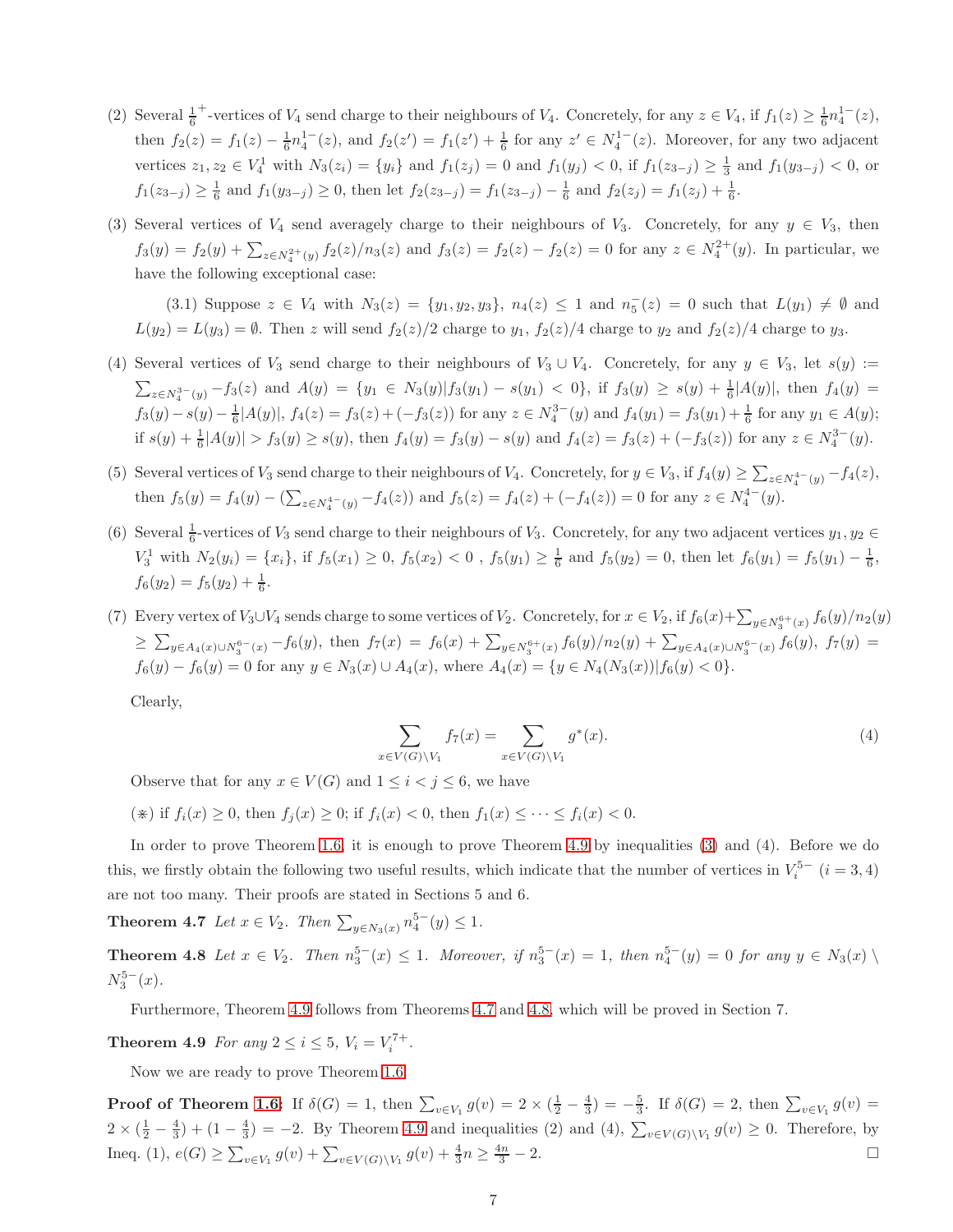### <span id="page-7-0"></span>5 Proof of Theorem [4.7](#page-6-1)

**Lemma 5.1** *Let*  $y \in V_3$ *. For*  $z \in N_4^{*-}(y)$  *with*  $d(z) ≥ 2$ *, we have* 

 $(n)$   $n_5^-(z) = 0$  *and*  $d(z) = 2$ *,* 

*(b) G has a* 3*-path*  $P = zww_1z_1$  *such that*  $d(w) = d(w_1) = d(z_1) = 2$  *and*  $yz_1 \notin E(G)$ *.* 

*Proof.* Suppose  $n_5^-(z) \neq 0$ . Let  $w \in N_5^-(z)$ . Then  $d(w) = 1$ . Hence, G has a 4-path with vertices  $y, z_1, w_2, w_1, z_2$ in order since  $G + yw \in \mathcal{F}_G$ . By Observation [4.3\(](#page-5-1)1), we see that  $w_1 \in V_5^1$  as  $z \in V_4^{*-}$ . That is,  $d(w_1) = 2$ . By Lemma [3.1,](#page-2-2) G has a 4-path with ends z and  $w_2$  containing  $w_1$  because  $G + ww_2 \in \mathcal{F}_G$ . But this is impossible since  $d(w_1) = 2$ . So we assume  $n_5^-(z) = 0$ . Note that  $n_3(z) + n_4(z) = 1$ . By Observation [4.3\(](#page-5-1)1),  $n_5^1(z) = n_5(z) \le 1$ . Thus,  $d(z) = 2$ , since otherwise  $n_5^1(z) = n_5(z) = d(z) - n_3(z) - n_4(z) \ge 2$ . This proves (*a*).

To prove (b), let  $P = zww_1z_1$  be a 3-path of G such that  $w \in V_5$ . By Observation [4.3,](#page-5-1)  $w, w_1 \in V_5^1$ . This implies  $z_1 \in V_4$  and  $d(w) = d(w_1) = 2$ . Note that  $g(z_1) < 0$  and  $n_5^2(z_1) = 0$ , else  $g_2(w) \ge \frac{1}{3}$  which yields  $g^*(z) \ge g_3(z) \ge 0$ . Now we shall show that  $yz_1 \notin E(G)$ . Suppose not. Then G has a 3-path with vertices  $y, z_2, w_2, z_1$  in order because  $G + wz_1 \in \mathcal{F}_G$  and  $d(z) = 2$ . Then  $w_2 \in V_5$  and  $z_2 \in V_4$  since  $g(z_1) < 0$ . But then  $w_2 \in N_5^2(z_1)$ , a contradiction. Hence  $yz_1 \notin E(G)$ .

It remains to show that  $d(z_1) = 2$ . Let  $y_1 \in N_3(z_1)$ . Then  $y_1 \neq y$ . Suppose  $d(z_1) \geq 3$ . Let  $w_2 \in N(z_1) \setminus \{y_1, w_1\}$ . Then,  $w_2 \in V_5$  and  $d(w_2) \leq 2$  because  $g(z_1) < 0$  and  $n_5^2(z_1) = 0$ . Note that  $d(w_2) = 2$ , otherwise G has a 4-path with ends w and  $z_1$  containing  $w_1$  because  $G + w w_2 \in \mathcal{F}_G$  which means  $d(w_1) \geq 3$ . Let  $w_3 \in N(w_2) \setminus z_1$ .

Since  $n_5^2(z_1) = 0$ , we see  $w_3 \in V_5$ . Note that  $n_4(w_3) = 1$ , else  $n_4(w_3) \ge 2$ , which means  $g_1(w_2) \ge \frac{1}{3}$ ,  $g_3(z_1) \ge 0$ ,  $g_4(w) \geq \frac{1}{3}$  and  $g^*(z) = g_5(z) \geq 0$ . Let  $N_4(w_3) = \{z_2\}$ . We claim that  $yz_2 \in E(G)$ . Suppose not. Note that G has a 5-path  $P(w_1w_3)$  since  $G + w_1w_3 \in \mathcal{F}_G$ . Let  $P(w_1w_3) = w_1a_1a_2a_3a_4w_3$ . Then  $a_1 \in \{w, z_1\}$ . If  $a_1 = w$ , then  $a_2 = z$ ,  $a_3 = y$ . And so  $a_4 = z_2$  since  $n_4(w_3) = 1$ , which contradicts to  $yz_2 \notin E(G)$ . Hence,  $a_1 = z_1$ . By Lemma [3.1,](#page-2-2) G has a 4-path with ends  $z_1$  and  $w_3$  containing  $w_2$ . But this is impossible because  $d(w_2) = 2$ , as claimed. Since  $yz_1 \notin E(G)$ , we see  $z_1 \neq z_2$ . Clearly,  $g(z_2) < 0$ , else  $g_2(w_2) \geq \frac{1}{3}$ ,  $g_3(z_1) \geq 0$ ,  $g_4(w) \geq \frac{1}{3}$  and so  $g^*(z) = g_5(z) \geq 0$ . Note that G has a 5-path  $P(w_1w_2)$  because  $G + w_1w_2 \in \mathcal{F}_G$ . Let  $P(w_1w_2) = w_1b_1b_2b_3b_4w_2$ . Then  $b_1 \in \{w, z_1\}$ . If  $b_1 = w$ , then  $b_2 = z$ ,  $b_3 = y$ . And so  $b_4 = z_1$  since  $d(w_2) = 2$ , which contradicts to  $yz_1 \notin E(G)$ . Thus  $b_1 = z_1$  and so  $b_4 = w_3$ . Since  $g(z_1) < 0$ , we see that  $b_2 \in V_3 \cup V_5$ . In fact,  $b_2 \in V_5$ , else  $b_2 = y_1$  and  $b_3 = z_2$  as  $n_4(w_3) = 1$ , which contradicts to  $g(z_2) < 0$ . Then  $b_3 \in V_5$  and  $b_3z_1 \notin E(G)$  because  $n_5^2(z_1) = 0$ . But then  $g_1(w_2) \geq \frac{1}{3}$ ,  $g_3(z_1) \geq 0$ ,  $g_4(w) \geq \frac{1}{3}$  and so  $g^*(z) = g_5(z) \geq 0$ , a contradiction, as desired.

<span id="page-7-1"></span>Lemma 5.2 *Let*  $y \in V_3$ *. Then*  $n_4^{*-}(y) \leq 1$ *.* 

*Proof.* Suppose not. Let  $z_1, z_2 \in N_4^{*-}(y)$ . We claim that  $d(z_i) \geq 2$  for any  $i \in [2]$ . W.l.o.g., suppose  $d(z_1) = 1$ . Then  $d(z_2) \geq 2$ , else  $G + z_1z_2 \notin \mathcal{F}_G$ . By Lemma [5.1\(](#page-7-0)a),  $d(z_2) = 2$ . Let  $w \in N(z_2) \setminus y$ . By Lemma [3.1,](#page-2-2) G has a 4-path with ends y and w containing  $z_2$  because  $G + z_1w \in \mathcal{F}_G$ . But this is impossible since  $d(z_2) = 2$ , as claimed. By Lemma [5.1,](#page-7-0)  $d(z_i) = 2$  and G has a 3-path  $P^i = z_i w_i w_{i+2} z_{i+2}$  such that  $d(w_i) = d(w_{i+2}) = d(z_{i+2}) = 2$  and  $yz_{i+2} \notin E(G)$ . This implies  $V(P^1) \cap V(P^2) = \emptyset$ . But then  $G + z_1z_2 \notin \mathcal{F}_G$ , a contradiction.

**Remark.** It is easy to check that  $n_5^-(v) \leq 1$  for any  $v \in V_4$ . From the above Definition [4.6,](#page-5-2) we see that  $f_6(v) = \cdots = f_1(v) = g^*(v)$  for any  $v \in V_2$ ,  $f_2(v) = f_1(v) = g^*(v)$  for any  $v \in V_3$ ,  $f_1(v) \ge g^*(v) - \frac{1}{3}n_5^-(v) \ge g^*(v) - \frac{1}{3}n_5^-(v)$ for any  $v \in V_4$  and  $f_2(v) \ge f_1(v) - \frac{1}{6}n_4^{1-}(v) \ge f_1(v) - \frac{1}{6}n_4(v)$  for any  $v \in V_4^2$ .

<span id="page-7-2"></span>Let 
$$
t_v^* := \frac{g^*(v)}{n_{i-1}(v)}
$$
 for any  $v \in V_i$  and  $i \in \{3, 4, 5\}$ ,  $t_v^2 := \frac{f_2(v)}{n_3(v)}$  for any  $v \in V_4$  and  $t_v^6 := \frac{f_6(v)}{n_2(v)}$  for any  $v \in V_3$ .

**Lemma 5.3** *Let*  $z \in V_4$  *with*  $n_5^-(z) \ge 1$ *. Then*  $f_2(z) \ge 0$ *. Moreover,*  $f_3(y) \ge 0$  *for any*  $y \in N_3(z)$ *.*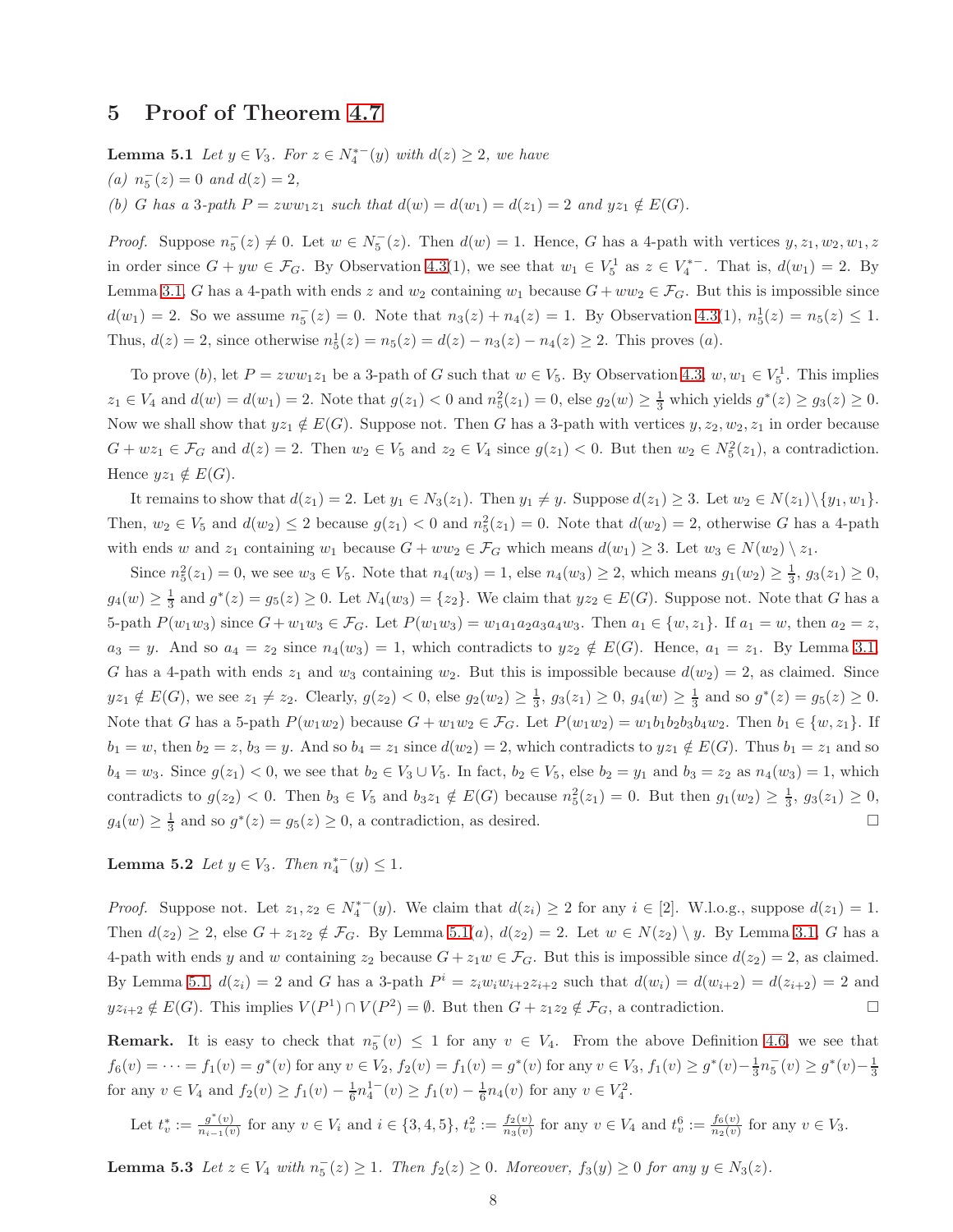*Proof.* Note that  $n_5^-(z) = 1$ . Let  $N_5^-(z) = \{w\}$  and  $y_1 \in N_3(z)$ . Clearly,  $d(z) \geq 3$ , else  $G + y_1 w \notin \mathcal{F}_G$ .

Firstly, we shall show that  $f_2(z) \ge 0$ . Suppose  $f_2(z) < 0$ . By  $(\divideontimes)$ , we have  $f_1(z) < 0$ . Clearly,  $g^*(z) < \frac{1}{3}$ , else  $f_1(z) \ge g^*(z) - \frac{1}{3}n_5^-(z) \ge 0$ . We next prove several claims.

Claim 1.  $n_3(z) = 1$ .

**Proof.** Suppose not. Let  $y_2 \in N_3(z) \setminus y_1$ . Hence, for any  $i \in [2]$ ,  $n_2(y_i) = 1$  and  $N_2(y_1) = N_2(y_2)$ , else let  $x_i \in N_2(y_i)$ , G has a copy of  $C_6$  with vertices  $z, y_1, x_1, \alpha_1, x_2, y_2$  since  $\delta(G) = 1$ , where  $\alpha_1 \in V_1$ . Let  $N_2(y_1) =$  $N_2(y_2) = \{x\}$ . By Lemma [3.1,](#page-2-2) G has a 4-path with ends x and z containing  $y_1$  and  $y_2$  since  $G + wx \in \mathcal{F}_G$ . Then  $G-x-z$  has an s-path with ends  $y_1$  and  $y_2$  for some  $s \in [2]$ . Hence,  $n_3^+(z) \geq 1$  or  $n_3^{-1}(z) \geq 2$ . But then by Ineq. [\(3\)](#page-5-0),  $g^*(z) \ge \frac{1}{3}$ , a contradiction.

Claim 2.  $n_5(z) = 1$ .

**Proof.** Suppose not. We first assert  $d(v) = 3$  for any  $v \in N_5(z) \setminus w$ . If  $d(u) = 2$  for some  $u \in N_5(z)$ , then let  $N(u) = \{z, u'\}, G + w u' \notin \mathcal{F}_G$  because G has no 4-path with ends z and u' containing u, a contradiction. If  $d(u) \geq 4$  for some  $u \in N_5(z)$ , then  $g^*(u) \geq \frac{1}{3}n_4(u)$  as  $d(u) = n_4(u) + n_5(u)$ , which implies  $t_u^* \geq \frac{1}{3}$  and  $f_1(z) \ge g^*(z) - \frac{1}{3}n_5(z) + t_u^* \ge 0$ , a contradiction, as asserted. Hence,  $N_5(z) \setminus w = N_5^2(z)$ . Note that  $n_5(z) = 2$ , otherwise let  $w_1, w_2 \in N_5(z) \setminus w$ ,  $g^*(w_i) \geq \frac{1}{6} n_4(w_i)$  because  $n_4^{-1}(w_i) + n_4^+(w_i) \geq 1$  and  $n_4(w_i) + n_5(w_i) \geq 3$  which yields  $t_{w_i}^* \geq \frac{1}{6}$  and  $f_1(z) \geq g^*(z) - \frac{1}{3}n_5^-(z) + t_{w_1}^* + t_{w_2}^* \geq 0$ . Let  $N_5(z) = \{w, w_1\}$ . Note that  $n_4^+(w_1) = 0$ , otherwise  $t_{w_1}^* \geq \frac{1}{3}$  and so  $f_1(z) \geq 0$ . We next prove that

(a)  $n_4(w_1) = 1$ .

To see why (a) is true, suppose  $n_4(w_1) \geq 2$ . Let  $z_1 \in N_4(w_1) \setminus z$ . Then  $g(z_1) < 0$  as  $n_4^+(w_1) = 0$ . By Lemma [3.1,](#page-2-2) G has a 4-path with ends z and  $z_1$  containing  $w_1$  because  $G + wz_1 \in \mathcal{F}_G$ . Since  $d(w_1) = 3$ ,  $G - z_1$ has a 3-path  $P(zw_1)$  or  $G - z$  has a 3-path  $P(z_1w_1)$ . We assert that  $G - z_1$  has no 3-path  $P(zw_1)$ . Suppose not. Let  $P(zw_1) = za_1b_1w_1$ . Since  $g(z) < 0$  and  $n_5(z) = 2$ , we see that  $a_1 = y_1$  and  $b_1 \in V_4 \setminus z_1$ . By Lemma [3.1,](#page-2-2) G has a 4-path with ends z and  $b_1$  containing  $y_1$  and  $w_1$  because  $G + wb_1 \in \mathcal{F}_G$ , which implies  $G - z - b_1$  has a 2-path between  $y_1$  and  $w_1$ . Hence,  $y_1z_1 \in E(G)$  as  $d(w_1) = 3$ . Since  $n_5(z) = 2$  and  $g(z) < 0$ , G has a 2-path with ends  $y_1$  and v because  $G + ww_1 \in \mathcal{F}_G$ , where  $v \in \{b_1, z_1\}$ . But then  $g(v) > 0$  and so  $n_4^+(w_1) \neq 0$ , a contradiction, as asserted. Thus,  $G - z$  has a 3-path  $P(z_1w_1) = z_1a_1b_1w_1$ . We see that  $a_1 \in V_3 \cup V_5$  because  $g(z_1) < 0$ . Assume first  $a_1 \in V_3$ . Then  $b_1 \in V_4$ . Moreover,  $n_5^-(z_1) + n_5^-(b_1) = 0$ , otherwise let  $w_2 \in N_5^-(z_1)$ , we see  $y_1 = a_1$  because  $G + w_2b_1 \in \mathcal{F}_G$  which yields  $G - z_1$  has a 3-path  $P(zw_1)$  violating the above assert. But then  $f_1(z) \ge g^*(z) - \frac{1}{3}n_5(z) + \frac{1}{3} \ge 0$  by Definition [4.6\(](#page-5-2)1.2), a contradiction. Assume now  $a_1 \in V_5$ . Then  $b_1 \in V_4 \cup V_5$ . Note that  $b_1 \in V_5$ , otherwise by Ineq. [\(3\)](#page-5-0), we see  $g^*(w_1) \geq \frac{1}{3}n_4(w_1)$  because  $z_1, b_1 \in N_4^{-1}(w_1)$ , which implies  $t_{w_1}^* \geq \frac{1}{3}$  and  $f_1(z) \geq g^*(z) - \frac{1}{3}n_5^-(z) + t_{w_1}^* \geq 0$ . We see  $d(a_1) \geq 3$ , else  $f_1(z) \geq g^*(z) - \frac{1}{3}n_5^-(z) + \frac{1}{3} \geq 0$  by Definition [4.6\(](#page-5-2)1.1). By Ineq. [\(3\)](#page-5-0),  $g^*(w_1) \geq \frac{1}{3}n_4(w_1)$  because  $z_1 \in N_4^{-1}(w_1)$  and  $b_1 \in N_5^2(w_1)$ . That is,  $t_{w_1}^* \geq \frac{1}{3}$ . But then  $f_1(z) \ge g^*(z) - \frac{1}{3}n_5^-(z) + t_{w_1}^* \ge 0$ , a contradiction. This proves (*a*).

By  $(a)$ ,  $N(w_1)\backslash z = N_5(w_1)$ . Let  $w_2 \in N(w_1)\backslash z$ . By Lemma [3.1,](#page-2-2) G has a 4-path with ends z and  $w_2$  containing  $w_1$  because  $G + ww_2 \in \mathcal{F}_G$ . Since  $g(z) < 0$ ,  $n_4(w_1) = 1$  and  $n_5(z) = 2$ , we see  $G - w_2$  has no s-path with ends z and  $w_1$  for some  $s \in \{2,3\}$ . Hence,  $G - z$  has a 3-path  $P(w_1w_2)$ . Let  $P(w_1w_2) = w_1a_2b_2w_2$ . Then  $a_2 \in V_5$ . Note that  $\{w_2, a_2\} \cap N_5^1(w_1) \neq \emptyset$ , otherwise  $g^*(w_1) \geq \frac{1}{3}n_4(w_1)$  because  $w_2, a_2 \in N_5^2(w_1)$  which yields  $f_1(z) \geq 0$ . Hence,  $b_2 \in V_4$ . By Definition [4.2\(](#page-4-0)1.1), we see  $g^*(w_1) = \frac{1}{3}$ . But then  $f_1(z) \ge 0$ , a contradiction.

By Claims 1 and 2,  $N(z) \setminus \{y_1, w\} = N_4(z) \neq \emptyset$  since  $d(z) \geq 3$ . Let  $z_1 \in N_4(z)$  and  $y_2 \in N_3(z_1)$ . We assert  $G - y_2$  has no 2-path with ends z and  $z_1$ . Suppose not. Let  $P(z_1) = za_3z_1$ . Then  $a_3 \in V_3 \cup V_4$ . Clearly,  $a_3 \in V_3$ ,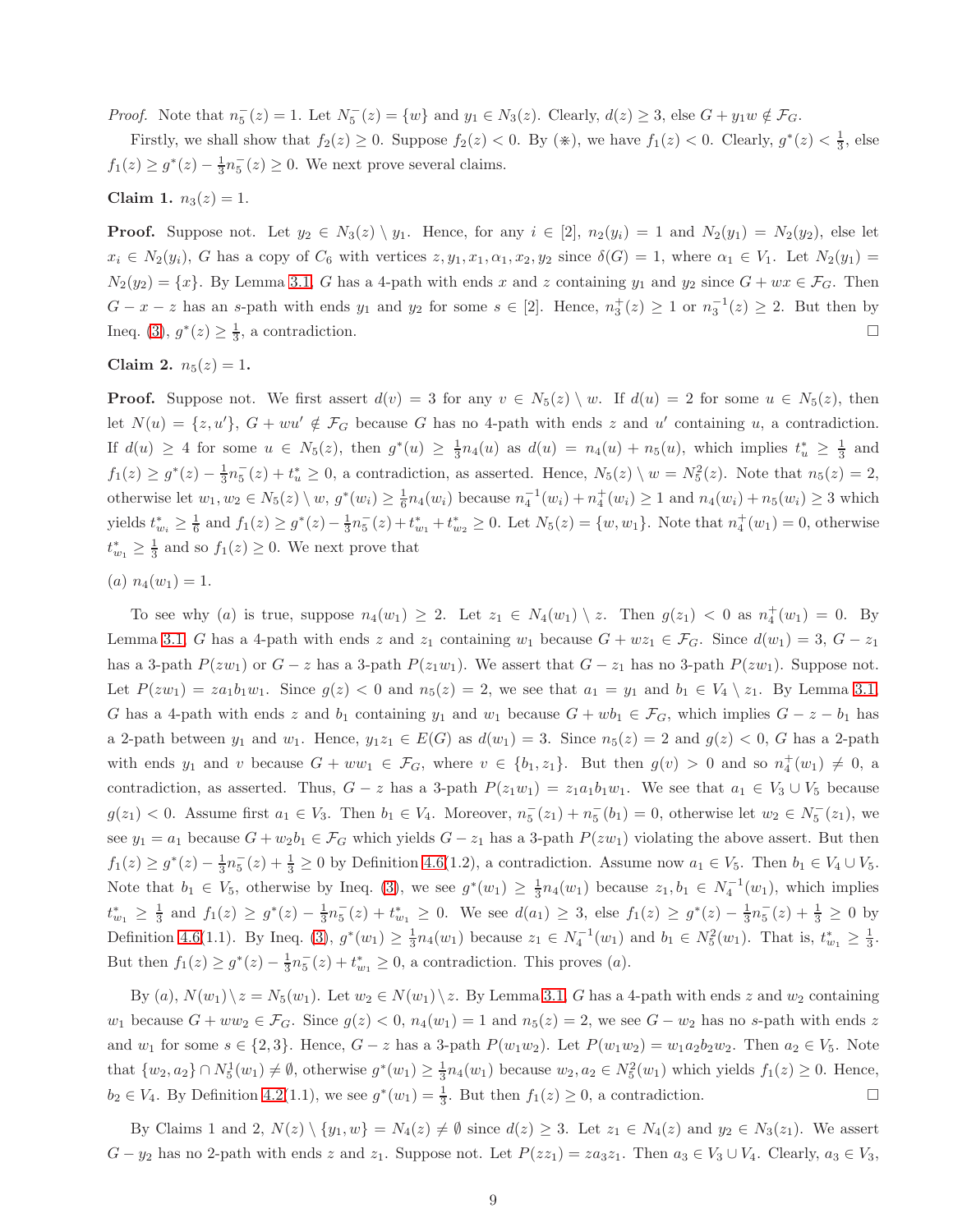otherwise  $a_3 \in V_4$ ,  $\{z_1, a_3\} \subseteq N_4^2(z)$  yields  $g^*(z) \ge \frac{1}{3}$ . Then  $a_3 = y_1$ . Hence,  $z_1 \in N_4^2(z) \cap N_4^2(y_1)$ . But then  $g^*(z) \geq \frac{1}{3}$ , a contradiction, as asserted. Hence,  $y_1 \neq y_2$ . By Lemma [3.1,](#page-2-2) G has a 4-path with ends z and  $y_2$ containing  $z_1$  because  $G + wy_2 \in \mathcal{F}_G$ . Hence,  $G - y_2$  has a 3-path  $P(z_1)$  or  $G - z$  has a 3-path  $P(y_2z_1)$ .

Claim 3.  $G - z$  has no 3-path  $P(y_2z_1)$ .

**Proof.** Suppose not. Let  $P(y_2z_1) = y_2a_4b_4z_1$ . We assert  $g(y_1) < 0$ . Suppose  $g(y_1) \ge 0$ . Then  $g(z) = g(z_1) = \frac{1}{6}$ , otherwise  $g^*(z) \geq \frac{1}{3}$ . Hence,  $d(z) = 3$ ,  $b_4 \in V_5$  and  $a_4 \in V_4$ . Then  $y_1y_2 \notin E(G)$ , else G has a copy of  $C_6$ with vertices  $y_1, z, z_1, b_4, a_4, y_2$  in order. Note that  $n_5^-(z_1) = 0$ , otherwise let  $w_1 \in N_5^-(z_1)$ , we see  $G - z$  has a 2-path with ends  $y_1$  and  $z_1$  because  $G + ww_1 \in \mathcal{F}_G$  and  $d(z) = 3$  which yields  $g(z_1) \geq \frac{2}{3}$ . By Observation [4.5\(](#page-5-3)2),  $g^*(b_4) \geq \frac{1}{6}n_4(b_4)$  because  $z_1 \in N_4^+(b_4)$  and  $n_4(b_4) \geq 2$ . Hence,  $t_{b_4}^* \geq \frac{1}{6}$  and  $f_1(z_1) \geq g^*(z_1) + t_{b_4}^* \geq \frac{1}{6}$ . Note that  $g^*(z) = \frac{1}{6}$  and  $f_1(z) = g^*(z) - \frac{1}{3} = -\frac{1}{6}$ . But then  $f_2(z) \ge f_1(z) + \frac{1}{6} \ge 0$ , a contradiction, as asserted. Let  $x_1 \in N_2(y_1)$ . By Lemma [3.1,](#page-2-2) G has a 4-path with ends z and  $x_1$  containing  $y_1$  because  $G + wx_1 \in \mathcal{F}_G$ . Since  $g(y_1) < 0$ , we see  $G - z$  has a 3-path  $P(x_1y_1)$  or  $G - x_1$  has a 3-path  $P(y_1z)$ . We next prove that

(b)  $G - z$  has no 3-path  $P(x_1y_1)$ .

To see why (b) is true, suppose  $P(x_1y_1)$  exists and let  $P(x_1y_1) = x_1c_4d_4y_1$ . Then  $d_4 \in V_4$  and  $c_4 \in V_3$  as  $g(y_1) < 0$ . Hence,  $d_4 \in N_4^2(y_1)$ , which means  $g^*(z) \geq \frac{1}{6}$ . Hence,  $f_1(z) \geq g^*(z) - \frac{1}{3}n_5^-(z) \geq -\frac{1}{6}$ . Note that  $g(z_1) = \frac{1}{6}$ , otherwise  $g(z_1) \geq \frac{2}{3}$  yields  $g^*(z) \geq \frac{1}{3}$ . Then  $b_4 \in V_5$  and  $a_4 \in V_4$ . Similarly, we have  $t_{b_4}^* \geq \frac{1}{6}$ and  $y_1y_2 \notin E(G)$ . Then  $n_5^-(z_1) \neq 0$ , otherwise  $f_1(z_1) \geq g^*(z_1) + t_{b_4}^* \geq \frac{1}{6}$  yields  $f_2(z) \geq f_1(z) + \frac{1}{6} \geq 0$ . Let  $w_1 \in N_5^-(z_1)$ . By Lemma [3.1,](#page-2-2)  $G - z_1 - a_4$  has a 2-path  $P(y_2b_4) = y_2z_2b_4$  and G has a 3-path  $P(zz_1) = zz'z_1'z_1$ because  $\{G + w_1a_4, G + ww_1\} \in \mathcal{F}_G$ . Then  $z' \in V_4$  because  $n_3(z) = n_5(z) = 1$ ,  $g(z_1) = \frac{1}{6}$  and  $y_1y_2 \notin E(G)$ . Moreover,  $z' \notin \{z_2, a_4\}$ , else let  $z' = z_2$ , we see G has a copy of  $C_6 = b_4 z_1 z z' y_2 a_4$ . Clearly,  $z'_1 \in V_5$  because  $g(z_1) = \frac{1}{6}$ . Then  $z'_1 \neq b_4$ , else G has a copy of  $C_6 = zz'z'_1z_2y_2z_1$ . By Observation [4.4\(](#page-5-4)1),  $g^*(z'_1) \geq \frac{1}{3}n_4(z'_1)$  because  $z', z_1 \in N_4^+(z_1')$ . Then  $t_{z_1'}^* \geq \frac{1}{3}$ . Hence,  $f_1(z_1) \geq g^*(z_1) - \frac{1}{3}n_5^-(z_1) + t_{z_1'}^* + t_{b_4}^* \geq \frac{1}{6}$ . But then  $f_2(z) \geq f_1(z) + \frac{1}{6} \geq 0$ , a contradiction. This proves (b).

By (b),  $G - x_1$  has a 3-path  $P(y_1z)$ . Let  $P(y_1z) = y_1c_4d_4z$ . Then  $c_4, d_4 \in V_4$ . We assert  $d_4 = z_1$ . Suppose not. Note that  $d_4 \in N_4^2(z)$ . Then  $g(z_1) = \frac{1}{6}$ ,  $N_4^2(y_1) = \{z\}$  and  $d(z) = 4$ , otherwise  $n_3^{-1}(z) + n_4^2(z) \ge 2$  or  $n_3(z) + n_4(z) = d(z) - 1 \ge 4$  which yields  $g^*(z) \ge \frac{1}{3}$ . This means  $b_4 \in V_5$  and  $a_4 \in V_4$ . Similarly,  $t_{b_4}^* \ge \frac{1}{6}$ . Note that  $n_5^-(z_1) = 0$ , otherwise let  $w_1 \in N_5^-(z_1)$ , we see G has a 3-path  $P(zz_1) = zz'z'_1z_1$  such that  $z' = d_4$  and  $z'_1 \notin$  $\{y_1, c_4, z\}$  because  $G + ww_1 \in \mathcal{F}_G$ , which yields G has a copy of  $C_6 = y_1c_4d_4z'_1z_1z$ . Hence,  $f_1(z_1) \geq g^*(z_1) + t_{b_4}^* \geq \frac{1}{6}$ . Note that  $g^*(z) \ge \frac{1}{6}$  and so  $f_1(z) \ge g^*(z) - \frac{1}{3} \ge -\frac{1}{6}$ . But then  $f_2(z) \ge f_1(z) + \frac{1}{6} \ge 0$ , a contradiction, as asserted. Note that  $z_1 \in N_4^2(z)$ . Moreover,  $N_4^2(y_1) \setminus z = \emptyset$ , else  $g^*(z) \ge \frac{1}{3}$  because  $z_1 \in N_4^2(z)$ . Hence,  $y_1z_1 \notin E(G)$ . By Lemma [3.1,](#page-2-2)  $G - z - c_4$  has a 2-path  $P(y_1z_1) = y_1y'_1z_1$  because  $G + wc_4 \in \mathcal{F}_G$ . We see  $c_4, y'_1 \in N_4^1(y_1)$  because  $g(y_1) < 0$ . Note that  $n_5^-(z_1) = 0$ , otherwise let  $w_1 \in N_5^-(z_1)$ , we see G has a 4-path with ends  $y_1$  and  $z_1$  containing each of  $\{z, c_4, y'_1\}$  because  $G + y_1w_1 \in \mathcal{F}_G$ , which yields  $zv \in E(G)$  for some  $v \in \{c_4, y'_1\}$  and so  $v \in N^2_4(y_1)$ . If  $b_4 \in V_5$ , then  $t_{b_4}^* \geq \frac{1}{6}$ . By Ineq. [\(3\)](#page-5-0),  $f_1(z_1) \geq g^*(z_1) + t_{b_4}^* \geq \frac{1}{6}n_4(z_1)$  because  $n_4(z_1) \geq 3$ . If  $b_4 \in V_3 \cup V_4$ , then  $b_4 \notin \{y'_1, c_4\}$  because  $\{y'_1, c_4\} \subseteq V_4^1$  and  $y_1y_2 \notin E(G)$ . Note that  $b_4 \neq z$ . Thus  $n_4(z_1) \geq 4$  and by Ineq. [\(3\)](#page-5-0),  $f_1(z_1) \ge g^*(z_1) \ge \frac{1}{6}n_4(z_1)$ . Since  $n_4^2(z) \ge 1$  and  $n_4^1(y_1) \ge 2$ , we have  $g^*(z) \ge \frac{1}{6}$  and so  $f_1(z) \ge g^*(z) - \frac{1}{3} \ge -\frac{1}{6}$ . But then  $f_2(z) \ge f_1(z) + \frac{1}{6} \ge 0$ , a contradiction.

By Claim 3,  $G - y_2$  has a 3-path  $P(zz_1)$ . Let  $P(zz_1) = za_5b_5z_1$ . Then  $a_5 \in V_3 \cup V_4$ . We next prove that (c)  $a_5 \in V_4$ .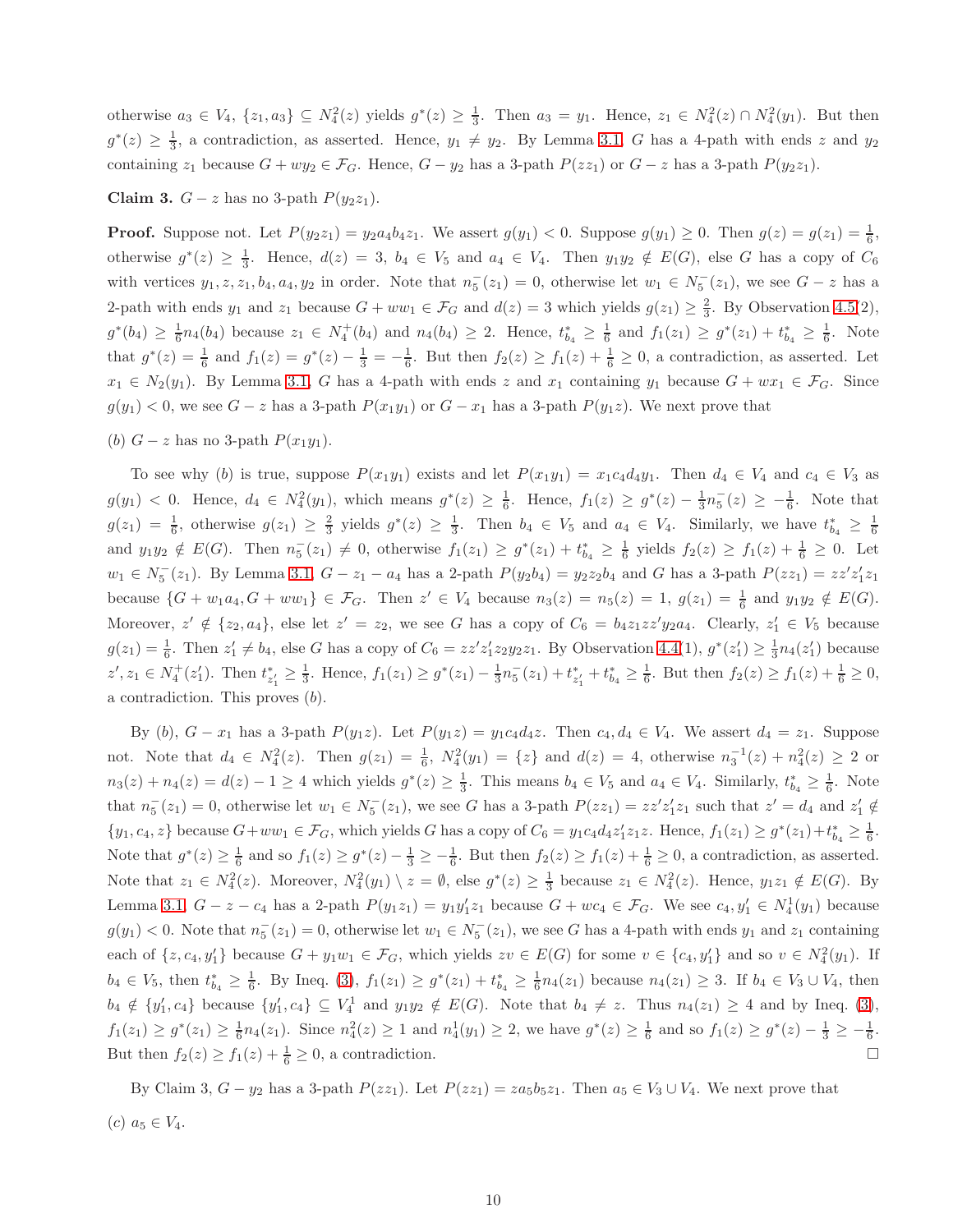To prove (c), suppose  $a_5 \in V_3$ . Then  $a_5 = y_1$  because  $n_3(z) = 1$ . Moreover,  $z_1 \in N_4^2(z)$  as  $b_5 \neq y_2$ . Hence,  $y_1z_1 \notin E(G)$ ,  $g(y_1) < 0$  and  $N_4^2(y_1) \setminus z = \emptyset$ , else  $g^*(z) \ge \frac{1}{3}$ . By Lemma [3.1,](#page-2-2)  $G - z - b_5$  has a 2-path  $P(y_1z_1)$  because  $G + wb_5 \in \mathcal{F}_G$ . Let  $P(y_1z_1) = y_1c_5z_1$ . We see  $b_5, c_5 \in V_4^1$ . It is easy to see  $g^*(z) \geq \frac{1}{6}$  and  $f_1(z) \ge g^*(z) - \frac{1}{3}n_5(z) \ge -\frac{1}{6}$ . Then  $n_5(z_1) = 0$ , otherwise let  $w_1 \in N_5(z_1)$ , we see G has a 4-path with ends y<sub>1</sub> and z<sub>1</sub> containing each of  $\{z, b_5, c_5\}$  because  $G + y_1w_1 \in \mathcal{F}_G$ , which yields  $zv \in E(G)$  for some  $v \in \{b_5, c_5\}$ and so  $v \in N_4^2(y_1)$ . Note that  $n_4^2(z_1) = 0$ , else  $f_1(z_1) \geq g^*(z_1) \geq \frac{1}{6}n_4(z_1)$  because  $n_3(z_1) + n_4(z_1) \geq 4$  and  $n_4^2(z_1) \ge 1$ , which implies  $f_2(z) \ge f_1(z) + \frac{1}{6} \ge 0$ . This follows  $d(z) = 3$ . Moreover,  $n_5^-(b_5) \ne 0$  or  $n_5^-(c_5) \ne 0$ , else  $f_1(z_1) \geq g^*(z_1) \geq \frac{1}{6}(n_4(z_1) - 1) \geq \frac{1}{6}n_4^{1-}(z_1)$  because  $n_3(z_1) + n_4(z_1) \geq 4$  and  $b_5, c_5 \in N_4^{1+}(z_1)$ , which means  $f_2(z) \ge f_1(z) + \frac{1}{6} \ge 0$ . W.l.og, let  $w_2 \in N_5^-(b_5)$ . Then G has a 3-path  $P(zb_5)$  because  $G + ww_2 \in \mathcal{F}_G$ . But then  $b_5 \in N_4^2(z_1)$  because  $d(z) = 3$ , a contradiction. This proves  $(c)$ .

By (c),  $a_5 \in V_4$ . Then  $\{z_1, a_5\} \cap N_4^1(z) \neq \emptyset$ , otherwise  $g^*(z) \geq \frac{1}{3}$  because  $z_1, a_5 \in N_4^2(z)$ . W.l.o.g., let  $z_1 \in N_4^1(z)$ . Then  $b_5 \in V_5$  because  $b_5 \neq y_2$ . Note that  $z_1a_5 \notin E(G)$ . Hence,  $G-z-b_5$  has a 2-path  $P(z_1a_5)$  because  $G + wb_5 \in \mathcal{F}_G$ . Let  $P(z_1a_5) = z_1d_5a_5$ . Clearly,  $n_5^-(z_1) = 0$ , otherwise let  $w_1 \in N_5^-(z_1)$  we see G has a 4-path with ends  $z_1$  and  $a_5$  containing each of  $\{z, b_5, d_5\}$  because  $G + w_1a_5 \in \mathcal{F}_G$ , which implies  $d_5 \in V_4$  and so  $z_1 \notin N_4^1(z)$ . By Observation [4.4\(](#page-5-4)1),  $g^*(b_5) \ge \frac{1}{3}n_4(b_5)$  and so  $t_{b_5}^* \ge \frac{1}{3}$  because  $z_1, a_5 \in N_4^+(b_5)$ , which yields  $f_1(z_1) \ge g^*(z_1) + t_{b_5}^* \ge \frac{1}{3}$ . If  $a_5 \notin N_4^1(z)$ , then  $g^*(z) \ge \frac{1}{6}$  because  $a_5 \in N_4^2(z)$ , which yields  $f_2(z) \ge f_1(z) + \frac{1}{6} \ge 0$ , a contradiction. If  $a_5 \in N_4^1(z)$ , then we have  $f_1(a_5) \geq \frac{1}{3}$  by similar analysis with  $z_1$ , which implies  $f_2(z) \geq f_1(z) + \frac{1}{6} \times 2 \geq 0$ , a contradiction. This proves  $f_2(z) \geq 0$ .

Finally, we shall show that  $f_3(y) \ge 0$  for any  $y \in N_3(z)$ . Suppose not. Let  $f_3(y_1) < 0$  for some  $y_1 \in N_3(z)$ . By  $(\divideontimes), g^*(y_1) < 0$ . Let  $x_1 \in N_2(y_1)$ . By Lemma [3.1,](#page-2-2) G has a 4-path with ends  $x_1$  and z containing  $y_1$  because  $G+wx_1 \in \mathcal{F}_G$ . This implies that G has a 3-path  $P(y_1z) = y_1z_1w_1z$  such that  $w_1 \in V_5$  and  $z_1 \in V_4$  because  $g^*(y_1)$ 0. Since  $G + wz_1 \in \mathcal{F}_G$ , we have  $G - z - z_1$  has a 2-path  $P(y_1w_1) = y_1z_2w_1$ . By Observation [4.3\(](#page-5-1)1),  $n_4^2(y_1) = 0$ and  $n_4^1(y_1) \le 1$ . Hence,  $g(z_i) < 0$  for some  $i \in [2]$ . W.l.o.g., let  $g(z_1) < 0$ . We claim that  $n_5^-(z_1) + n_5^-(z_2) \ne 0$ . Suppose not. We say  $g(v) < 0$  for any  $v \in \{z, z_2\}$ , otherwise by Observation [4.4\(](#page-5-4)2),  $t_{w_1}^* \geq \frac{1}{3}$  because  $n_4^+(w_1) \geq 1$ and  $n_4(w_1) \geq 3$ , which implies  $f_2(z_1) \geq f_1(z_1) \geq t_{w_1}^*$ , that is,  $t_{z_1}^2 \geq \frac{1}{3}$ , and so  $f_3(y_1) \geq f_2(y_1) + t_{z_1}^2 \geq 0$ . By Observation [4.4\(](#page-5-4)3),  $t_{w_1}^* \geq \frac{1}{6}$  because  $n_4(w_1) \geq 3$ . Hence,  $f_2(z_i) \geq f_1(z_i) \geq t_{w_1}^* \geq \frac{1}{6}$  for any  $i \in [2]$ . That is,  $t_{z_i}^2 \geq \frac{1}{6}$ . But then  $f_3(y_1) \ge f_2(y_1) + t_{z_1}^2 + t_{z_2}^2 \ge 0$ , a contradiction, as claimed. Thus,  $n_5^-(z_1) + n_5^-(z_2) \ne 0$ . W.l.o.g., let  $w_2 \in N_5^-(z_2)$ . Then G has a 3-path  $P(zz_2) = za_6b_6z_2$  because  $G + ww_2 \in \mathcal{F}_G$ . We claim that  $a_6, b_6 \in V_5$ . Suppose not. W.l.o.g., let  $a_6 \notin V_5$ . Then  $a_6 \in V_4$  and  $b_6 \in V_5$  because  $n_4^1(y_1) \leq 1$ . Clearly,  $f_2(y_1) \geq g^*(y_1) \geq -\frac{1}{6}$ . Moreover,  $g(z_2) < 0$ . We see  $b_6 \neq w_1$ , otherwise  $t_{w_1}^* \geq \frac{1}{2}$  because  $n_4^+(w_1) \geq 2$  and  $n_4(w_1) \geq 4$ , which implies  $t_{z_2}^2 \geq \frac{1}{6}$  and  $f_3(y_1) \ge f_2(y_1) + t_{z_2}^2 \ge 0$ . By Observations [4.4\(](#page-5-4)2) and [4.5\(](#page-5-3)2),  $t_{w_1}^* \ge \frac{1}{3}$  because  $n_4(w_1) \ge 3$  and  $z \in N_4^+(w_1)$ , and  $t_{b_6}^* \geq \frac{1}{6}$  because  $n_4(b_6) \geq 2$  and  $a_6 \in N_5^+(b_6)$ . Hence,  $f_2(z_2) \geq f_1(z_2) \geq g^*(z_2) - \frac{1}{3}n_5^-(z_2) + t_{w_1}^* + t_{b_6}^* \geq \frac{1}{6}$ , that is,  $t_{z_2}^2 \geq \frac{1}{6}$ . But then  $f_3(y_1) \geq f_2(y_1) + t_{z_2}^2 \geq 0$ , a contradiction, as claimed. Thus,  $a_6, b_6 \in V_5$ . Obviously,  $d(a_6) \geq 3$  and  $d(b_6) \geq 3$ , else  $G + wb_6 \notin \mathcal{F}_G$  or  $G + w_2a_6 \notin \mathcal{F}_G$ . Hence,  $n_4(v) + n_5(v) = d(v) \geq 3$  for any  $v \in \{a_6, b_6\}$ . By Ineq. [\(3\)](#page-5-0),  $t_v^* \geq \frac{1}{3}$  because  $n_5^2(v) \geq 1$  and  $n_4^+(v) + n_4^{-1}(v) \geq 1$ . We assert  $g(u) < 0$  for any  $u \in \{z, z_2\}$ . Suppose not. Then  $f_2(y_1) \ge g^*(y_1) \ge -\frac{1}{6}$ . Similarly,  $t_{w_1}^* \ge \frac{1}{3}$ . Note that  $w_1$  is not one of  $\{a_6, b_6\}$ , say  $a_6$ , that is,  $w_1 \neq a_6$ . Then  $f_1(z) \geq g^*(z) - \frac{1}{3}n_5^-(z) + t_{a_6}^* + t_{w_1}^* \geq \frac{1}{3}$ , which means  $f_2(z) \geq \frac{1}{6}$  because  $g(z) \leq \frac{1}{6}$ . That is,  $t_z^2 \geq \frac{1}{6}$ . But then  $f_3(y_1) \geq f_2(y_1) + t_z^2 \geq 0$ , a contradiction, as asserted. If  $w_1 \in \{a_6, b_6\}$ , say  $w_1 = b_6$ , then  $t_{w_1}^* \geq \frac{1}{3}$  because  $n_4(w_1) + n_5(w_1) \geq 4$ . Hence,  $f_2(z) \geq f_1(z) \geq g^*(z) - \frac{1}{3}n_5(z) + t_{w_1}^* + t_{a_6}^* \geq \frac{1}{3}$ . That is,  $t_z^2 \geq \frac{1}{3}$ . But then  $f_3(y_1) \geq f_2(y_1) + t_z^2 \geq 0$ , a contradiction. If  $w_1 \notin \{a_6, b_6\}$ , then  $t_{w_1}^* \geq \frac{1}{6}$  because  $n_4(w_1) \geq 3$ . Hence,  $f_2(u) \geq f_1(u) \geq g^*(u) - \frac{1}{3}n_5(u) + \frac{1}{3} + t_{w_1}^* \geq \frac{1}{6}$  for any  $u \in \{z, z_2\}$ . That is,  $t_u^2 \geq \frac{1}{6}$ . But then  $f_3(y_1) \ge f_2(y_1) + t_z^2 + t_{z_2}^2 \ge 0$ , a contradiction. Thus,  $f_3(y) \ge 0$  for any  $y \in N_3(z)$ .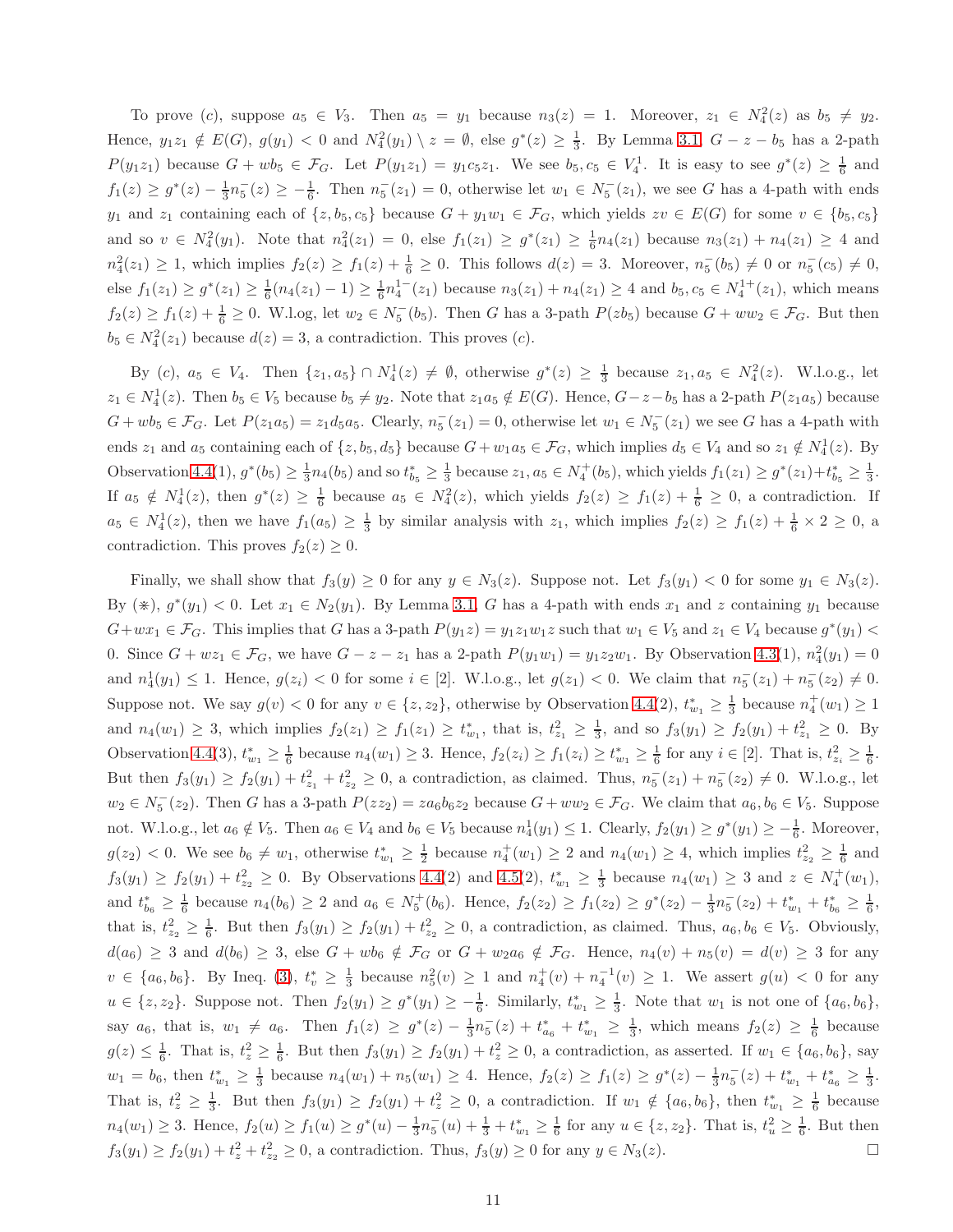<span id="page-11-0"></span>By  $(\ast)$ , Lemmas [5.2](#page-7-1) and [5.3,](#page-7-2) one can easily see the following corollary.

<span id="page-11-1"></span>Corollary 5.4 *For any*  $x \in V_3$ ,  $N_4^{i-}(x) \subseteq N_4^{*-}(x)$  and  $n_4^{i-}(x) \le 1$  *for any*  $2 \le i \le 5$ *.* 

**Lemma 5.5** *Let*  $y \in V_3$  *with*  $N_5^-(N_4(y)) \neq \emptyset$ *. Then*  $n_4^{5-}(y) = 0$ *.* 

*Proof.* Let  $w \in N_5^-(z_1)$  and  $z_1 \in N_4(y)$ . Note that  $d(w) = 1$ . By Lemma [5.3](#page-7-2) and  $(\divideontimes), f_5(y) \geq 0$ . To establish the desired result, suppose  $f_5(z) < 0$ . Then  $g^*(y) \le f_3(y) < \frac{1}{3}$ . By  $(\divideontimes)$ ,  $f_i(z) < 0$  for any  $i \in [5]$ . By Lemma 5.1 $(a, b)$ ,  $z_1 \neq z$ ,  $d(z) \leq 2$  and G has a 3-path  $P = zw_1w_2z_2$  such that  $d(u) = 2$  for each  $u \in V(P)$  and  $yz_2 \notin E(G)$  when  $d(z) = 2$ , where  $w_1, w_2 \in V_5$ ,  $z_2 \in V_4$ . When  $d(z) = 2$ , let  $N_3(z_2) = \{y_2\}$ . We first prove that

(a) for any  $v \in N_4^2(y)$ ,  $n_3^+(v) \le 1$ , or  $n_3^+(v) = 2$  and  $n_4^2(v) = 0$ , or  $n_3^+(v) = 2$  and  $N_4^1(v) \cap N_4(N_3(v)) = \emptyset$ .

To see why (a) is true, suppose first  $n_3^+(v) \ge 3$ , or  $n_3^+(v) = 2$  and  $n_4^2(v) \ge 1$ . By Ineq. [\(3\)](#page-5-0),  $g^*(v) \ge \frac{1}{3}n_3(v) +$  $\frac{1}{6}n_4(v) + \frac{1}{3}$ . Thus,  $f_2(v) \geq \frac{1}{3}n_3(v)$ . Suppose  $n_3^+(v) = 2$  and  $N_4^1(v) \cap N_4(N_3(v)) \neq \emptyset$ . Let  $y_1 \in N_3(v)$  and  $v_1 \in N_4^1(v) \cap N_4(y_1)$ . By Ineq. [\(3\)](#page-5-0),  $g^*(v) \ge \frac{1}{3}n_3(v) + \frac{1}{6}n_4(v) + \frac{1}{6}$  and  $g^*(v_1) = \frac{1}{3}$ , which means  $f_1(v_1) \ge 0$  and so  $n_4^{1-}(v) \le n_4(v) - 1$ . Hence,  $f_2(v) \ge f_1(v) - \frac{1}{6}n_4^{1-}(v) \ge \frac{1}{3}n_3(v)$ . In both cases, we see  $t_v^2 \ge \frac{1}{3}$ . But then  $f_3(y) \ge f_2(y) + t_v^2 \ge \frac{1}{3}$ , a contradiction. This proves (*a*).

By Lemma [3.1,](#page-2-2) G has a 3-path  $P(yz_1)$  because  $G + zw \in \mathcal{F}_G$ . Let  $P(yz_1) = ya_1b_1z_1$ . We then prove that

(b)  $a_1z_1 \notin E(G)$ .

To prove (b), suppose  $a_1z_1 \in E(G)$ . We claim that  $b_1 \in V_5$ . Suppose not. Then  $b_1 \in V_3 \cup V_4$ . Note that  $b_1 \in V_4$ , otherwise by (a) and Ineq. [\(3\)](#page-5-0), we see  $a_1 \in V_4$  and so  $g^*(v) \geq \frac{1}{6}n_3(v) + \frac{1}{6}n_4(v) + \frac{1}{3}$  for any  $v \in \{z_1, a_1\}$ because  $n_3^{-1}(v) + n_3^{+}(v) \ge 2$  and  $n_4^{2}(v) \ge 1$ , which means  $t_v^2 \ge \frac{1}{6}$  and so  $f_3(y) \ge f_2(y) + t_{z_1}^2 + t_{a_1}^2 \ge \frac{1}{3}$ . By  $(a)$ ,  $a_1 \in V_4$ . Hence,  $\{a_1, z_1, b_1\} \subseteq V_4^2$ , which means that  $g^*(v') \geq \frac{1}{3}$  and  $f_1(v') \geq 0$  for any  $v' \in \{a_1, z_1, b_1\}$ . By Observation [4.5\(](#page-5-3)3,5),  $g^*(v) \ge \frac{1}{6}n_3(v) + \frac{1}{6}n_4(v)$  for any  $v \in \{z_1, a_1\}$  because  $n_3^{-1}(v) + n_3^+(v) \ge 1$  and  $n_4^2(v) \ge 2$ . This implies  $t_v^2 \geq \frac{1}{6}$  as  $n_4^{1+}(v) \geq 2$ . But then  $f_3(y) \geq f_2(y) + t_{z_1}^2 + t_{a_1}^2 \geq \frac{1}{3}$ , a contradiction, as claimed. By Lemma [3.1,](#page-2-2)  $G-z_1-a_1$  has a 2-path  $P(yb_1)$  because  $G + a_1w \in \mathcal{F}_G$ . Let  $P(yb_1) = yc_1b_1$ . By Lemma [3.1,](#page-2-2) G has a 4-path with ends y and b<sub>1</sub> containing each of  $\{z_1, c_1, a_1\}$  since  $G + zb_1 \in \mathcal{F}_G$ , which means  $c_1a_1 \in E(G)$  or  $c_1z_1 \in E(G)$ . W.l.o.g., let  $c_1a_1 \in E(G)$ . Then  $a_1 \in V_4^2$ . Note that  $g^*(b_1) \geq \frac{1}{2}n_4(b_1)$  as  $n_4^+(b_1) \geq 3$ , which means  $t_{b_1}^* \geq \frac{1}{2}$ . Then  $v \in V_4^2$  for any  $v \in \{z_1, c_1\}$ , otherwise let  $z_1 \in V_4^1$ , we see  $g^*(z_1) = \frac{1}{3}$  and so  $f_2(z_1) \ge g^*(z_1) - \frac{1}{3} - \frac{1}{6} + t_{b_1}^* \ge \frac{1}{3}$ , which yields  $t_{z_1}^2 \geq \frac{1}{3}$  and  $f_3(y) \geq f_2(y) + t_{z_1}^2 \geq \frac{1}{3}$ . Hence, for any  $v \in \{a_1, z_1, c_1\}$ ,  $g^*(v) \geq \frac{1}{6}n_3(v) + \frac{1}{6}(n_4(v) - 1)$ because  $n_3^+(v) + n_3^{-1}(v) \ge 1$  and  $n_4^2(v) \ge 1$ , which implies  $t_v^2 \ge \frac{1}{6}$  because  $f_1(v) \ge g^*(v) - \frac{1}{3} + t_{b_1}^*$ . But then  $f_3(y) \ge f_2(y) + t_{z_1}^2 + t_{a_1}^2 + t_{c_1}^2 \ge \frac{1}{2}$ , a contradiction. This proves (b).

(c)  $yb_1 \notin E(G)$ .

To see why (c) is true, suppose  $yb_1 \in E(G)$ . Then  $b_1 \in V_3 \cup V_4$ . We assert  $b_1 \in V_4$ . Suppose not. Then  $b_1 \in V_3$ . Then  $a_1 \notin V_4$ , otherwise  $g^*(v) \geq \frac{1}{6}n_3(v) + \frac{1}{6}n_4(v) + \frac{1}{3}$  for any  $v \in \{z_1, a_1\}$  because  $n_3^+(v) \geq 2$ , which implies  $t_v^2 \ge \frac{1}{6}$  and so  $f_3(y) \ge f_2(y) + t_{z_1}^2 + t_{a_1}^2 \ge \frac{1}{3}$ . Since  $g^*(y) < \frac{1}{3}$ , we see  $a_1 \notin V_3$ . Hence,  $a_1 \in V_2$ . Note that  $y_2b_1 \notin E(G)$  when  $d(z) = 2$ , otherwise  $g^*(y) \geq \frac{1}{3}$ . By Lemma [3.1,](#page-2-2)  $G - y - b_1$  has a 2-path with ends  $a_1$ and  $z_1$  because  $G + zb_1 \in \mathcal{F}_G$ . This implies  $n_3(z_1) \geq 3$ . By Ineq. [\(3\)](#page-5-0),  $g^*(z_1) \geq \frac{1}{3}n_3(z_1) + \frac{1}{6}n_4(v) + \frac{1}{3}$ , which yields  $t_{z_1}^2 \geq \frac{1}{3}$ . But then  $f_3(y) \geq f_2(y) + t_{z_1}^2 \geq 0$ , a contradiction, as asserted. By  $(a)$ ,  $a_1 \in V_4$ . We assert  $y_2b_1 \notin E(G)$ . Suppose not. Then  $d(z) = 2$  and  $g^*(z) \geq -\frac{1}{6}$ . Hence,  $f_3(y) < \frac{1}{6}$ , otherwise  $f_4(y) \geq 0$  and  $f_4(z) \geq 0$ . By Observation [4.5\(](#page-5-3)1),  $g^*(b_1) \geq \frac{1}{6}n_3(b_1) + \frac{1}{6}n_4(b_1)$  because  $n_3(b_1) \geq 2$  and  $n_3(b_1) + n_4(b_1) \geq 4$ . Clearly,  $g^*(v) \geq \frac{1}{3}$  for any  $v \in \{z_1, a_1\}$  because  $b_1 \in V_4^2$ , which implies  $\{z_1, a_1\} \subseteq N_4^{1+}(b_1)$ . Thus  $t_{b_1}^2 \geq \frac{1}{6}$  as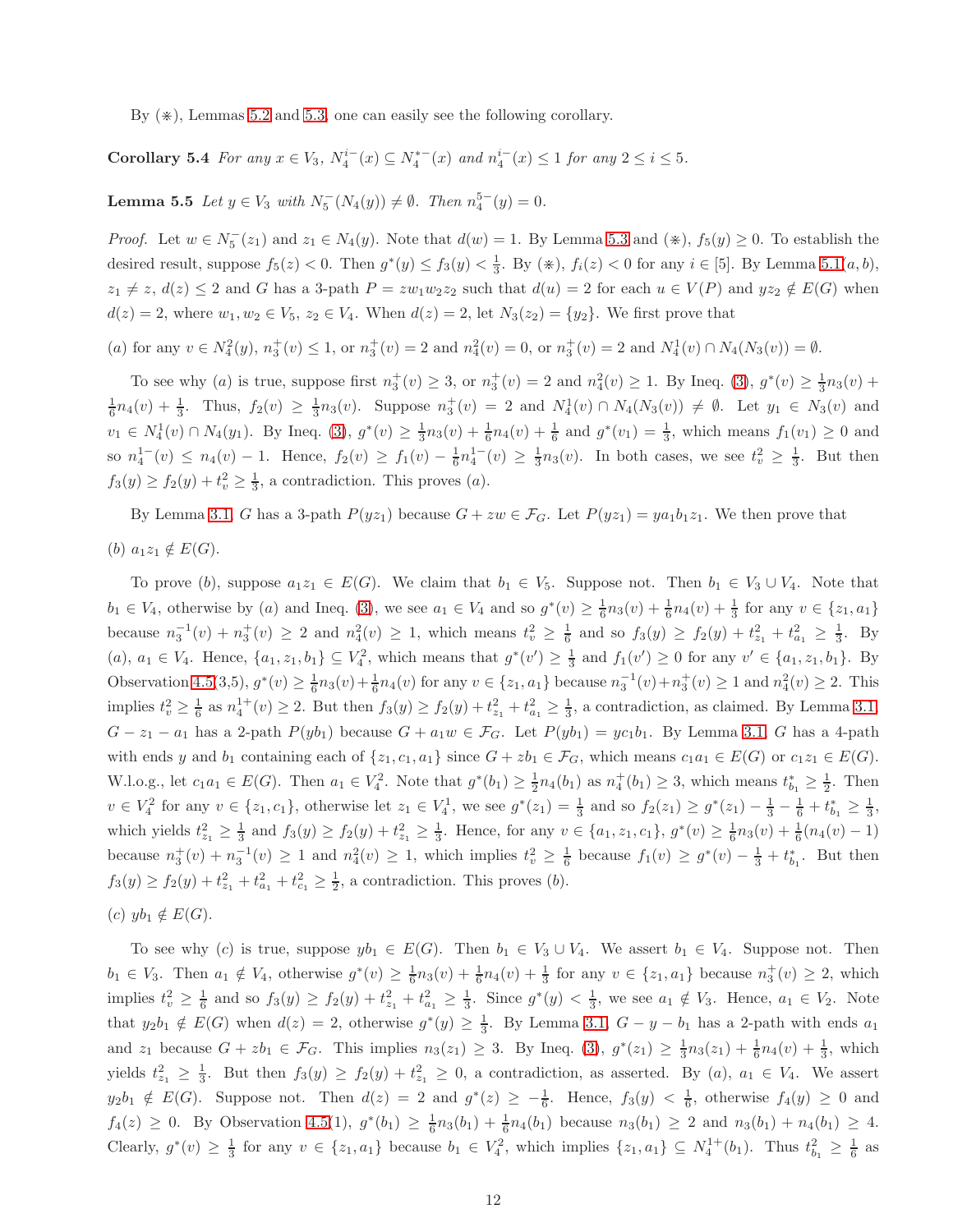$n_4^{1-}(b_1) \leq n_4(b_1) - 2$ , which yields that  $f_3(y) \geq f_2(y) + t_{b_1}^2 \geq \frac{1}{6}$ , a contradiction, as asserted. By (b),  $G - y - b_1$ has a 2-path  $P(z_1a_1)$  because  $G + zb_1 \in \mathcal{F}_G$ . Let  $P(z_1a_1) = z_1c_1a_1$ . We assert  $c_1 \in V_5$ . Suppose not. Then  $c_1 \in V_4$ , otherwise  $g^*(v) \ge \frac{1}{6}n_3(v) + \frac{1}{6}(n_4(v) + 2)$  because  $n_3^{-1}(v) + n_3^+(v) \ge 2$  and  $n_4^2(v) \ge 1$  for any  $v \in \{z_1, a_1\}$ , which means that  $t_v^2 \ge \frac{1}{6}$  and so  $f_3(y) \ge f_2(y) + t_{z_1}^2 + t_{a_1}^2 \ge \frac{1}{3}$ . By Observation [4.5\(](#page-5-3)4,5),  $g^*(v) \ge \frac{1}{6}n_3(v) + \frac{1}{6}n_4(v)$ for any  $v \in \{z_1, a_1, b_1\}$  and  $g^*(c_1) \geq \frac{1}{3}$  because  $n_4^2(c_1) \geq 2$ , which implies  $n_4^{1+}(v) \geq 2$ . Hence,  $t_v^2 \geq \frac{1}{6}$  because  $n_4^{-1}(v) \leq n_4(v) - 2$  for any  $v \in \{z_1, a_1, b_1\}$ . But then  $f_3(y) \geq f_2(y) + t_{z_1}^2 + t_{a_1}^2 + t_{b_1}^2 \geq \frac{1}{2}$ , a contradiction, as asserted. By Observation [4.4\(](#page-5-4)1),  $g^*(c_1) \geq \frac{1}{3}n_4(c_1) + \frac{1}{6}n_5(c_1)$  because  $n_4^+(c_1) \geq 2$ , which means  $t_{c_1}^* \geq \frac{1}{3}$ . We assert  $t_v^2 \geq \frac{1}{6}$  for any  $v \in \{z_1, a_1\}$ . W.l.o.g., suppose  $t_{z_1}^2 < \frac{1}{6}$ . Then  $z_1 \in V_4^2$ , otherwise  $g^*(z_1) \geq \frac{1}{3}$  and so  $f_1(z_1) \geq$  $g^*(z_1) - \frac{1}{3} + t_{c_1}^* \geq \frac{1}{3}$ , which means  $t_{z_1}^2 \geq \frac{1}{6}$ . By Observation [4.5\(](#page-5-3)4,5),  $g^*(z_1) \geq \frac{1}{6}n_3(z_1) + \frac{1}{6}(n_4(z_1) - 1) \geq \frac{1}{3}$  because  $n_3^+(z_1)+n_3^{-1}(z_1) \geq 1$  and  $b_1 \in N_4^2(z_1)$ . Similarly,  $g^*(b_1) \geq \frac{1}{3}$ , which means  $b_1 \in N_4^{1+}(z_1)$  and  $n_4^{1-}(z_1) \leq n_4(z_1)-1$ . But then  $f_1(z_1) \geq g^*(z_1) - \frac{1}{3} + t_{c_1}^* \geq g^*(z_1)$ , which yields that  $t_{z_1}^2 \geq \frac{1}{6}$ , a contradiction, as asserted. Hence,  $f_3(y) \ge f_2(y) + t_{z_1}^2 + t_{a_1}^2 \ge \frac{1}{3}$ , a contradiction. This proves (*c*).

By (b) and (c), we may assume any 4-cycle containing the edge  $yz_1$  is an induced cycle in  $G - z$ . By (c) and Lemma [3.1,](#page-2-2)  $G - z_1 - a_1$  has a 2-path  $P(yb_1)$  since  $G + wa_1 \in \mathcal{F}_G$ . Let  $P(yb_1) = yc_1b_1$ . We assert  $y_2b_1 \notin E(G)$ . Suppose not. Then  $d(z) = 2$  and  $b_1 \in V_3 \cup V_4$ . Hence,  $f_3(y) < \frac{1}{6}$  as  $f_3(z) \ge g^*(z) \ge -\frac{1}{6}$ . If  $b_1 \in V_3$ , then  $g(y) < 0$ , otherwise by Observation [4.4\(](#page-5-4)1),  $g^*(z_1) \ge \frac{1}{3}n_3(z_1) + \frac{1}{6}n_4(z_1) \ge \frac{1}{6}n_3(z_1) + \frac{1}{6}n_4(z_1) + \frac{1}{3}$  because  $\{y, b_1\} \subseteq N_3^+(z_1)$ , which means that  $t_{z_1}^2 \geq \frac{1}{6}$  and so  $f_3(y) \geq f_2(y) + t_{z_1}^2 \geq \frac{1}{6}$ . Then  $\{a_1, c_1\} \cap V_4 \neq \emptyset$ . W.l.o.g., let  $c_1 \in V_4$ . By Ineq. [\(3\)](#page-5-0), for  $v \in \{z_1, c_1\}$ ,  $g^*(v) \geq \frac{1}{12}n_3(v) + \frac{1}{6}(n_4(v) + 2)$  because  $b_1 \in N_3^+(v)$  and  $y \in N_4^{-1}(v)$ , which yields  $t_v^2 \geq \frac{1}{12}$ . But then  $f_3(y) \geq f_2(y) + t_{z_1}^2 + t_{z_1}^2 \geq \frac{1}{6}$ , a contradiction. If  $b_1 \in V_4$ , then G has 2-path  $P(yz_1)$  and  $P(yy_2)$  because  $\{G + ww_1, G + w_2z\} \subseteq \mathcal{F}_G$ . Let  $P(yz_1) = yz_{11}z_1$  and  $P(yy_2) = yy_1y_2$ . By (c),  $z_{11} \neq b_1$ . Then  $y_1 \in \{z_1, z_{11}\},\$ else there is a  $C_6 = yy_1y_2b_1z_1z_{11}$  in G. But then G has a copy of  $C_6 = yz_{11}z_1y_2b_1a_1$  when  $y_1 = z_1$ , or  $C_6 = yz_1z_{11}y_2b_1a_1$  when  $y_1 = z_{11}$ , a contradiction, as asserted. Because  $G + zb_1 \in \mathcal{F}_G$  and  $y_2b_1 \notin E(G)$ , we see there are at least two edges in  $G[{z_1, a_1, c_1}]$ . By (b),  $z_1c_1 \in E(G)$  and  $a_1c_1 \in E(G)$ . But this is impossible because 4-cycle  $C_4 = y c_1 b_1 z_1$  is not an induced cycle in G.

<span id="page-12-0"></span>**Proposition 5.6** Let  $z \in V_4$  and  $N_3(z) = \{y_1, y_2, y_3\}$ . If  $N_2(y_1) = N_2(y_2) = N_2(y_3)$  and  $n_2(y_1) = 1$ , then  $n_4^{5-}(y_i) = 0$  *for any*  $i \in [3]$ *.* 

*Proof.* By Corollary [5.4,](#page-11-0)  $N_4^{5-}(y_i) \subseteq N_4^{*-}(y_i)$  and  $n_4^{5-}(y_i) \le 1$  for any  $i \in [3]$ . We proceed it by contradiction. W.l.o.g., suppose  $n_4^{5-}(y_1) \neq 0$ . Let  $z_1 \in N_4^{5-}(y_1)$ . By  $(*), f_j(z_1) < 0$  for any  $j \in [5]$ . By Lemma [5.5,](#page-11-1)  $N_5^{-}(N(y_1)) =$  $\emptyset$ . By Observation [4.5\(](#page-5-3)2),  $f_1(z) \ge g^*(z) \ge \frac{1}{6}n_3(z) + \frac{1}{6}n_4(z)$  because  $n_3(z) \ge 3$ , which implies  $f_2(z) \ge \frac{1}{6}n_3(z)$  and so  $t_z^2 \geq \frac{1}{6}$ . We claim  $d(z_1) = 1$ . Suppose not. By Lemma [5.1\(](#page-7-0)*a*),  $d(z_1) = 2$ . One can easily check  $f_3(z_1) \geq g^*(z_1) \geq -\frac{1}{6}$ as  $n_5^-(z_1) = 0$ . Note that  $f_3(y_1) \ge f_2(y_1) + t_z^2 \ge \frac{1}{6}$ . But then  $f_4(z_1) \ge f_3(z_1) + \frac{1}{6} \ge 0$ , a contradiction. Hence,  $f_3(z_1) = g(z_1) = -\frac{1}{3}$  which means  $f_3(y_1) < \frac{1}{3}$ . Clearly,  $g(y_i) < 0$  for any  $i \in [3]$  and  $n_3^{-1}(z) + n_4^2(z) \le 1$ , otherwise by Observation [4.4\(](#page-5-4)2,4), we see  $g^*(z) \ge \frac{1}{3}n_3(z) + \frac{1}{6}n_4(z)$  which implies  $t_z^2 \ge \frac{1}{3}$  and so  $f_3(y_1) \ge f_2(y_1) + t_z^2 \ge \frac{1}{3}$ . Note that  $L(y_i) \neq \emptyset$  for some  $i \in \{2,3\}$ , otherwise by Definition [4.6\(](#page-5-2)3.1),  $f_3(y_1) \geq f_2(y_1) + \frac{1}{2}f_2(z) \geq \frac{1}{3}$  because  $f_2(z) \geq \frac{2}{3}n_3(z) - \frac{4}{3} \geq \frac{2}{3}$ . W.l.o.g., let  $L(y_2) = \{z_2\}$ . Then G has a 3-path  $P(y_1y_2)$  because  $G + z_1z_2 \in \mathcal{F}_G$ . Let  $P(y_1y_2) = y_1a_1a_2y_2$ . We see  $a_1, a_2 \in V_4$  because  $g(y_i) < 0$ . Moreover,  $\{a_1, a_2\} \cap V_4^1 \neq \emptyset$  as  $n_3^{-1}(z) + n_4^2(z) \leq 1$ . We next prove several claims.

#### Claim 1.  $a_1 \neq z$ .

**Proof.** Suppose not. Then  $a_2 \in V_4^1$ . Then  $g^*(a_2) \geq \frac{1}{3}$  as  $z \in N_4^2(y_2) \cap N_4^2(a_2)$ , which means  $f_1(a_2) \geq 0$  and so  $a_2 \in N_4^{1+}(a_1)$ . Hence,  $n_4^{1-}(a_1) \le n_4(a_1) - 1$ . By Observation [4.4\(](#page-5-4)3),  $g^*(z) \ge \frac{1}{3}n_3(z) + \frac{1}{6}(n_4(z) - 1)$  since  $n_3(z) \ge 3$ and  $n_4(z) \geq 1$ . Hence,  $f_2(z) \geq \frac{1}{3}n_3(z)$  and  $t_z^2 \geq \frac{1}{3}$ . Then  $f_3(y_1) \geq f_2(y_1) + t_z^2 \geq \frac{1}{3}$ , a contradiction.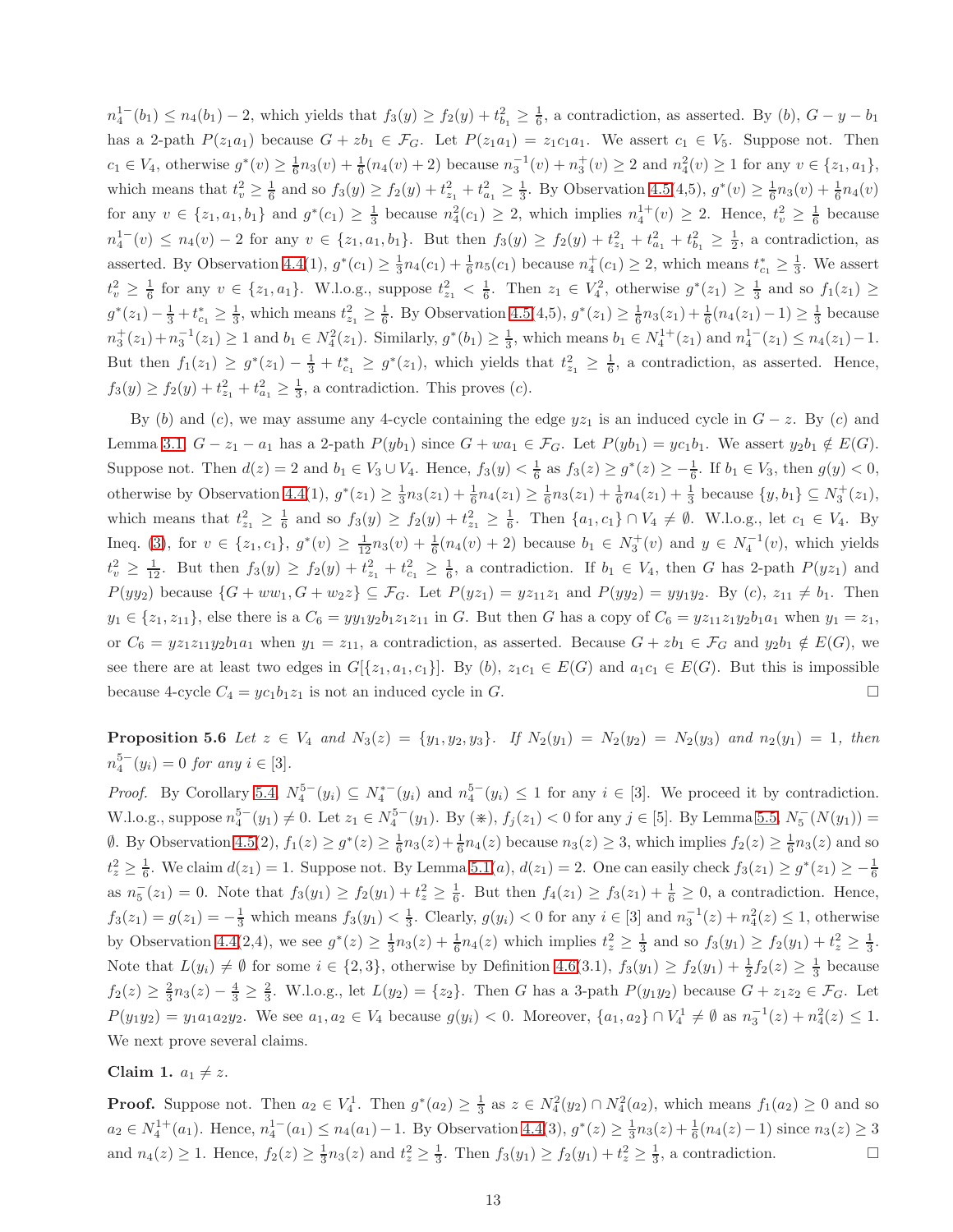**Claim 2.**  $a_2 \in V_4^1$  and  $a_2 \in N_4^{1+}(a_1)$ .

**Proof.** Suppose  $a_2 \notin V_4^1$ . Then  $a_1 \in V_4^1$ . Hence,  $g^*(a_1) \geq \frac{1}{3}$  because  $n_4^2(a_1) \geq 1$  and  $z \in N_4^2(y_1)$ , which yields  $f_2(a_1) \ge \frac{1}{6}$  and so  $t_{a_1}^2 \ge \frac{1}{6}$ . But then  $f_3(y_1) \ge f_2(y_1) + t_z^2 + t_{a_1}^2 \ge \frac{1}{3}$ , a contradiction. Thus,  $a_2 \in V_4^1$ . Clearly,  $g^*(a_2) \ge \frac{1}{6}$ . Now we prove  $a_2 \in N_4^{1+}(a_1)$ . Suppose not. Clearly,  $g(a_1) = \frac{1}{6}$  and  $n_5^-(a_2) \ne 0$ . Let  $w_2 \in N_5^-(a_2)$ . By Lemma [3.1,](#page-2-2) G has a 3-path  $P(y_2a_2)$  because  $G + z_2w_2 \in \mathcal{F}_G$ . Let  $P(y_2a_2) = y_2b_1b_2a_2$ . Then  $b_2 \in V_5$  and  $b_1 \in V_4$ as  $g(a_2) = \frac{1}{6}$ . By Observation [4.4\(](#page-5-4)3),  $g^*(b_2) \ge \frac{1}{6}n_4(b_2) + \frac{1}{6}n_5(b_2)$  since  $n_4^+(b_2) + n_4(b_2) \ge 3$ , which means  $t_{b_2}^* \ge \frac{1}{6}$ . But then  $f_1(a_2) \ge g^*(a_2) - \frac{1}{3} + t_{b_2}^* \ge 0$ , a contradiction.

By Claims 1 and 2, we see  $n_3(a_1) = 1$ , otherwise  $g^*(a_1) \ge \frac{1}{6}n_3(a_1) + \frac{1}{6}(n_4(a_1) - 1)$  because  $n_3(a_2) \ge 2$  and  $y_1 \in N_3^{1-}(a_1)$ , which implies  $t_{a_1}^2 \geq \frac{1}{6}$  and so  $f_3(y_1) \geq g^*(y_1) + t_{a_1}^2 + t_z^2 \geq \frac{1}{3}$ . By Lemma [3.1,](#page-2-2) G has a 4-path with ends  $y_1$  and  $a_2$  containing  $a_1$  because  $G + z_1a_2 \in \mathcal{F}_G$ . Note that  $N(y_1) \cap N(a_1) = \emptyset$ , else let  $b_1 \in N(y_1) \cap N(a_1)$ , we see G has a copy of  $C_6 = y_1b_1a_1a_2y_2x$  when  $b_1 \neq a_2$  or  $C_6 = y_1b_1y_2xy_3z$  when  $b_1 = a_2$ . Thus,  $G - a_2$  has a 3-path  $P(y_1a_1)$  or  $G - y_1$  has a 3-path  $P(a_1a_2)$ . We next prove that

(a)  $G - a_1$  has no 3-path  $P(y_1a_1)$ .

To prove (a), suppose 3-path  $P(y_1a_1)$  exists and let  $P(y_1a_1) = y_1c_1c_2a_1$ . Then  $c_2 \in V_4 \cup V_5$  as  $n_3(a_1) = 1$ . We assert  $c_2 \in V_5$ . Suppose not. Then  $c_1 \in V_4$  because  $g(y_1) < 0$ . By Ineq. [\(3\)](#page-5-0),  $g^*(a_1) \ge \frac{1}{6}n_3(a_1) + \frac{1}{6}(n_4(a_1) - 1)$ because  $c_2 \in N_4^2(a_1)$  and  $y_1 \in N_3^{-1}(a_1)$ . By Claim 2,  $n_4^{-1}(a_1) \le n_4(a_1) - 1$ , which implies  $f_2(a_1) \ge \frac{1}{6}n_3(a_1)$  and so  $t_{a_1}^2 \geq \frac{1}{6}$ . But then  $f_3(y_1) \geq g^*(y_1) + t_{a_1}^2 + t_{z}^2 \geq \frac{1}{3}$ , a contradiction. Then  $c_1 \in V_4$ . By Observation [4.5\(](#page-5-3)2),  $g^*(c_2) \geq \frac{1}{6}n_4(c_2) + \frac{1}{6}n_5(c_2)$  because  $n_4^+(c_2) + n_4(c_2) \geq 3$ , which means  $t_{c_2}^* \geq \frac{1}{6}$ . Thus,  $f_1(a_1) \geq g^*(a_1) + t_{c_2}^*$ . One can easily check  $g^*(a_1) \geq \frac{1}{6}n_3(a_1) + \frac{1}{6}(n_4(a_1) - 2)$ . Hence,  $t_{a_1}^2 \geq \frac{1}{6}$  because  $n_4^{1-}(a_1) \leq n_4(a_1) - 1$ . But then  $f_3(y_1) \ge g^*(y_1) + t_{a_1}^2 + t_{z}^2 \ge \frac{1}{3}$ , a contradiction. This proves (*a*).

By (a),  $G-y_1$  has a 3-path  $P(a_1a_2)$  and let  $P(a_1a_2) = a_1c_1c_2a_2$ . Then  $c_1 \in V_4 \cup V_5$  as  $n_3(a_1) = 1$ . We assert  $c_1 \in V_4$  $V_5$ . Suppose not. Then  $c_2 \in V_3 \cup V_5$  since  $a_2 \in V_4^1$ . If  $c_2 \in V_3$ , then  $c_2 = y_2$ , which implies  $g^*(c_1) \geq \frac{1}{3}$  as  $a_1 \in N_4^2(c_1)$ and  $z \in N_4^2(y_2)$ . Hence,  $f_1(c_1) \ge 0$ . If  $c_2 \in V_5$ , then by Ineq. [\(3\)](#page-5-0),  $g^*(c_2) \ge \frac{1}{3}n_4(c_2) + \frac{1}{6}n_5(c_2)$  as  $\{c_1, a_2\} \subseteq N_4^+(c_2)$ , which means  $t_{c_2}^* \geq \frac{1}{3}$ . Hence,  $f_1(c_1) \geq 0$ . By Claim 2,  $\{c_1, a_2\} \subseteq N_4^{1+}(a_1)$ , which yields  $n_4^{1-}(a_1) \leq n_4(a_1) - 2$ . One can easily check  $g^*(a_1) \geq \frac{1}{6}n_3(a_1) + \frac{1}{6}(n_4(a_1) - 2)$ . Hence,  $t_{a_1}^2 \geq \frac{1}{6}$ . But then  $f_3(y_1) \geq g^*(y_1) + t_{a_1}^2 + t_z^2 \geq \frac{1}{3}$ , a contradiction, as asserted. Then  $c_2 \in V_5$  as  $a_2 \in V_4^1$ . By Ineq. [\(3\)](#page-5-0),  $g^*(c_1) \geq \frac{1}{6}n_4(c_1)$  since  $a_1 \in N_4^+(c_1)$ , which means  $t_{c_1}^* \geq \frac{1}{6}$ . Hence,  $f_1(a_1) \geq g^*(a_1) + t_{c_1}^*$ . One can easily check  $g^*(a_1) \geq \frac{1}{6}n_3(a_1) + \frac{1}{6}(n_4(a_1) - 2)$ . Hence,  $t_{a_1}^2 \geq \frac{1}{6}$  because  $n_4^{1-}(a_1) \leq n_4(a_1) - 1$ . But then  $f_3(y_1) \geq g^*(y_1) + t_{a_1}^2 + t_z^2 \geq \frac{1}{3}$ , a contradiction. □

<span id="page-13-0"></span>**Lemma 5.7** *Let*  $y \in V_3$  *with*  $L(y) \neq \emptyset$ *. Then*  $f_5(y) \geq 0$  *and*  $n_4^{5-}(y) = 0$ *.* 

*Proof.* Suppose not. Then  $f_3(y) < \frac{1}{3}$  and  $f_4(y) < \frac{1}{3}$ . By Lemma [5.5,](#page-11-1)  $N_5^-(N_4(y)) = \emptyset$ . Let  $x \in N_2(y)$  and  $N_1(x) = {\alpha_1}.$  For any  $v \in V_3$ ,  $N_4^{3-}(v) \subseteq N_4^{*-}(v)$  and  $n_4^{3-}(v) \le 1$  by Corollary [5.4.](#page-11-0)

Claim 1. If  $g(y) = \frac{1}{6}$ , then  $n_3^2(y) = 0$ , or  $g(x) < 0$  and  $n_3^2(x) = 0$ . If  $g(y) \ge \frac{2}{3}$ , then  $n_2^+(y) = 0$  and  $n_3^2(y) + n_2^{-1}(y) \leq 1.$ 

**Proof.** Obviously, the results hold since otherwise  $f_3(y) \ge g^*(y) \ge \frac{1}{3}$ . В последните последните под се при последните и се при последните и се при последните и се при последните и<br>В село в село в село в село в село в село в село в село в село в село в село в село в село в село в село в сел

**Claim 2.** G contains no two 2-paths  $P(xy)$  and  $P(x\alpha_1)$  simultaneously.

**Proof.** Suppose not. Let  $P(xy) = xa_1y$ . Clearly,  $g(x) \ge 0$  and  $g(y) \ge 0$ . By Claim 1,  $g(y) = g(a_1) = \frac{1}{6}$  and  $a_1 \in V_3$ . Hence,  $f_3(y) \ge f_2(y) = g^*(y) = \frac{1}{6}$ . By Lemma [3.1,](#page-2-2)  $G - a_1$  has a 3-path  $P(xy)$  or  $G - y$  has a 3-path  $P(xa_1)$ because  $G + za_1 \in \mathcal{F}_G$ . We assert  $G-a_1$  has no 3-path  $P(xy)$ . Suppose not. Let  $P(xy) = xb_1b_2y$ . Then  $b_1 \in V_3$  and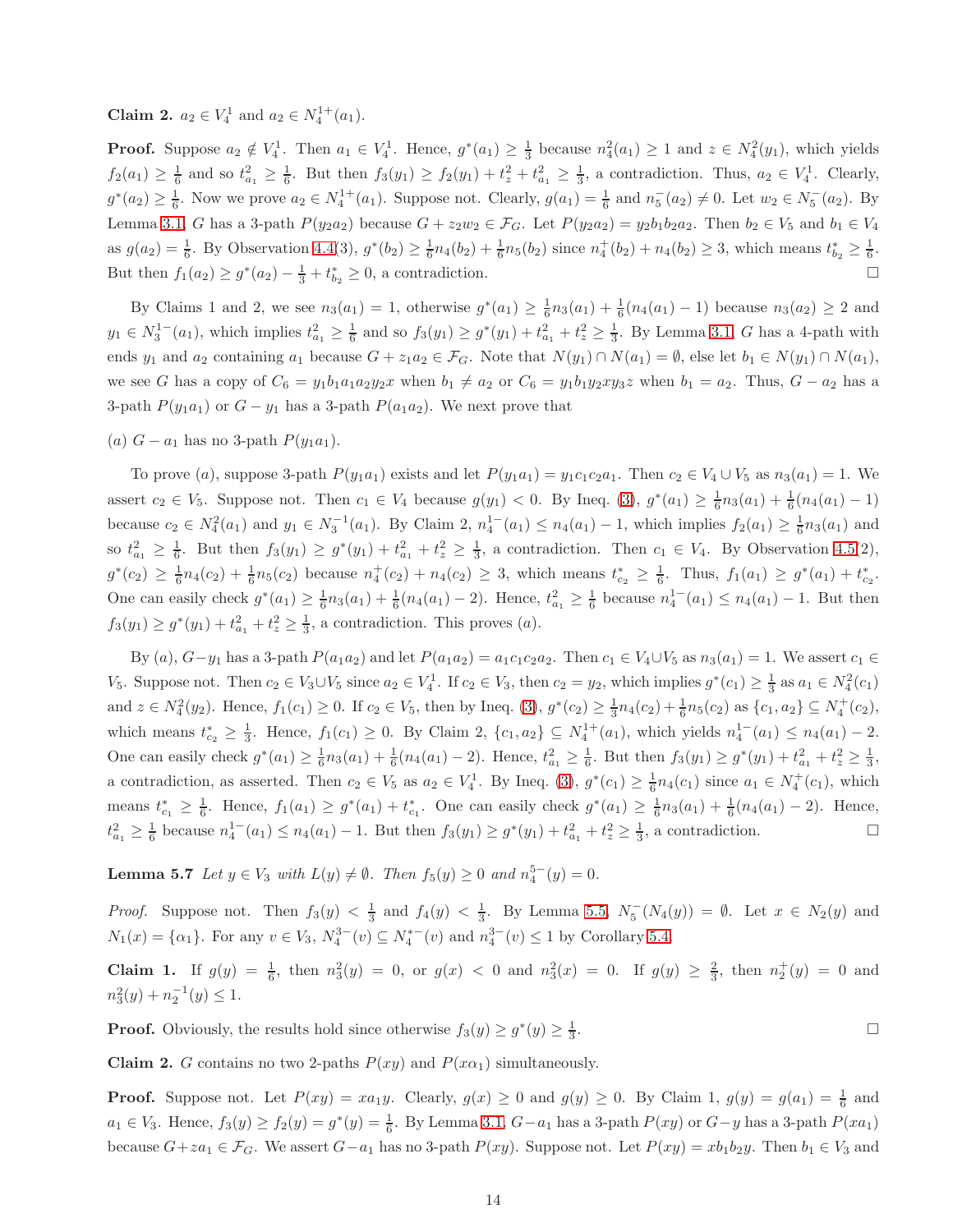$b_2 \in V_4$  because  $g(y) = \frac{1}{6}$ . By Observation [4.5\(](#page-5-3)2),  $g^*(b_2) \ge \frac{1}{6}n_3(b_2) + \frac{1}{6}n_4(b_2)$  because  $n_3(b_2) \ge 2$  and  $y \in N_3^+(b_2)$ . Since  $n_5^{-}(b_2) = 0$ , we have  $f_2(b_2) \ge \frac{1}{6}n_3(b_2)$  and so  $t_{b_2}^2 \ge \frac{1}{6}$ . But then  $f_3(y) \ge f_2(y) + t_{b_2}^2 = \frac{1}{3}$ , a contradiction, as asserted. Hence,  $G-y$  has a 3-path  $P(xa_1)$ . Let  $P(xa_1) = xb_1b_2a_1$ . Similarly,  $b_1 \in V_3$ ,  $b_2 \in V_4$ . Then  $n_4^{3-}(a_1) \neq 0$ , else  $f_4(y) \ge f_3(y) + \frac{1}{6} \ge \frac{1}{3}$  since  $f_3(a_1) \ge g^*(a_1) = \frac{1}{6}$ . Let  $z_1 \in N_4^{3-}(a_1)$ . By Lemma [3.1,](#page-2-2) G has a 4-path with ends y and  $z_1$  containing  $a_1$  as  $G + zz_1 \in \mathcal{F}_G$ . Then G has a 3-path  $P(ya_1)$  because  $g^*(z_1) < 0$ . Let  $P(ya_1) = yc_1c_2a_1$ . Then  $c_1, c_2 \in V_4$ . Clearly,  $G - y - c_2$  has an s-path with ends  $c_1$  and  $a_1$  for some  $s \in [2]$  since  $G + zc_2 \in \mathcal{F}_G$ . Then  $n_3(c_1) + n_4(c_1) \ge 3$  and  $y \in N_3^+(c_1)$ . By Ineq. [\(3\)](#page-5-0),  $f_1(c_1) \ge g^*(c_1) \ge \frac{1}{6}n_3(c_1) + \frac{1}{6}(n_4(c_1) - 1)$  as  $n_5^-(c_1) = 0$ . Note that  $g^*(c_2) \geq \frac{1}{3}$  because  $a_1 \in N_3^+(c_2)$  and  $c_1 \in N_4^2(c_2)$ , which means  $f_1(c_2) \geq 0$  and so  $c_2 \in N_4^{1+}(c_1)$ . Hence,  $n_4^{-1}$   $(c_1) \le n_4(c_1) - 1$ . Then,  $f_2(c_1) \ge \frac{1}{6}n_3(c_1)$  and so  $t_{c_1}^2 \ge \frac{1}{6}$ . But then  $f_3(y) \ge f_2(y) + t_{c_1}^2 \ge \frac{1}{3}$ , a contradiction. This proves Claim 2.

By Lemma [3.1,](#page-2-2) G has a 4-path with ends  $\alpha_1$  and y containing x since  $G + z\alpha_1 \in \mathcal{F}_G$ . By Claim 2,  $G - y$  has a 3-path  $P(x\alpha_1)$  or  $G - \alpha_1$  has a 3-path  $P(xy)$ . We next prove the following claim.

Claim 3.  $G - \alpha_1$  has no 3-path with ends x and y.

**Proof.** Suppose not. Let  $P(xy) = xx_1x_2y$ . By Claim 1,  $xx_2 \notin E(G)$ . By Lemma [3.1,](#page-2-2) G has a 4-path with ends y and  $x_1$  containing x and  $x_2$  as  $G + zx_1 \in \mathcal{F}_G$ . We thus see that  $G - y - x_1$  has a 2-path  $P(xx_2)$ . Let  $P(xx_2) = xx_3x_2$ . By Claim 1,  $x_3 \in V_3$  and  $x_2 \in V_3 \cup V_4$ . We next prove that

(a)  $x_2 \in V_3$  and  $L(x_2) = \emptyset$ .

To see why (a) is true, suppose first  $x_2 \in V_4$ . Then  $x_1 \in V_3$ . Clearly,  $N_3(x_2) = \{y, x_1, x_3\}$  and  $n_4(x_2) \leq 1$ , else by Observation [4.4\(](#page-5-4)1),  $f_1(x_2) \ge g^*(x_2) \ge \frac{1}{3}n_3(x_2) + \frac{1}{6}n_4(x_2)$  which implies  $t_{x_2}^2 \ge \frac{1}{3}$  and so  $f_3(y) \ge f_2(y) + t_{x_2}^2 \ge \frac{1}{3}$ . Moreover, we see  $N_2(y) = N_2(x_1) = N_2(x_3) = \{x\}$ , else we may assume  $x' \in N_2(x_1) \setminus x$ , we see G has a copy of  $C_6 = \alpha_1 x x_3 x_2 x_1 x'$ . But then  $f_5(y) \ge 0$  and  $f_5(z) \ge 0$  by Lemma [5.6,](#page-12-0) a contradiction. Thus,  $x_2 \in V_3$ . We now show that  $L(x_2) = \emptyset$ . Suppose not. Let  $z_1 \in L(x_2)$ . Then  $z_1 \in V_4$ . By Lemma [3.1,](#page-2-2) G has a 4-path with ends x and  $x_2$  containing each of  $\{y, x_1, x_3\}$  because  $G + xz_1 \in \mathcal{F}_G$ . Hence,  $G[\{y, x_1, x_3\}]$  has at least two edges. W.l.o.g., let  $yx_3 \in E(G)$ . Then  $y \in V_3^2$  and  $\{x_2, x_3\} \subseteq N_3^2(y)$ , which violates Claim 1. This proves  $(a)$ .

For any  $v \in V_3$ , let  $A(v)$  be defined as in Definition [4.6\(](#page-5-2)4). By (a) and Lemma [5.1\(](#page-7-0)a, b),  $f_3(v) \ge -\frac{1}{6}$  for any  $v \in$  $N_4^{3-}(x_2)$ . Note that  $n_4^{3-}(x_2) \leq 1$ . Hence,  $f_3(x_2) < \frac{1}{6}|A(x_2)| + \frac{1}{6}n_4^{3-}(x_2) \leq \frac{1}{6}|A(x_2)| + \frac{1}{6}$ , else  $f_4(y) \geq f_3(y) + \frac{1}{6} \geq \frac{1}{3}$ . By (a) and Claim 1,  $g(x) < 0$  and  $x_1, x_3 \in V_3^1$ . Since  $g(x_2) \ge \frac{2}{3}$ , we see  $f_3(v) \ge g^*(v) \ge \frac{1}{6}$  for any  $v \in \{y, x_1, x_3\}$ . By Ineq. [\(3\)](#page-5-0),  $g^*(x_2) \ge \frac{1}{6}(n_3(x_2) - 1)$  because  $n_2(x_2) + n_3(x_2) \ge 4$ . We assert  $g(y) = \frac{1}{6}$ . Suppose not. For any  $i \in \{1,3\}, f_3(x_i) \geq g^*(x_i) = \frac{1}{3}$  because  $y \in N_3^2(x)$  and  $x_2 \in N_3^2(x_i)$ , which yields  $f_3(x_i) + f_3(x_i') \geq 0$  for any  $x'_i \in N_4(x_i)$ . Hence,  $x_1, x_3 \notin A(x_2)$ , which means  $|A(x_2)| \le n_3(x_2) - 2$ . But then  $f_3(x_2) \ge g^*(x_2) \ge \frac{1}{6}|A(x_2)| + \frac{1}{6}$ , a contradiction, as asserted. We further assert  $L(x_1) \cup L(x_3) \neq \emptyset$ . Suppose not. By Lemma 5.1 $(a, b)$ ,  $f_3(v) \geq -\frac{1}{6}$ for any  $v \in N_4^{3-}(x_i)$ , which yields  $f_3(x_i) + f_3(v) \ge 0$  for any  $v \in N_4(x_i)$  and  $i \in \{1,3\}$ . Hence,  $x_1, x_3 \notin A(x_2)$ . Similarly, we also get a contradiction, as asserted. W.l.o.g., let  $z_1 \in L(x_1)$ . Because  $G + zz_1 \in \mathcal{F}_G$ , we see G has a 3-path  $P(yx_1)$ . Let  $P(yx_1) = ya_1a_2x_1$ . We next show that

(b)  $a_1, a_2 \in V_4^1$ .

To prove (b), suppose first  $a_1 \notin V_4^1$ . We assert  $a_1 \in V_4^2$ . Suppose not. Then  $a_1 = x_2$  and  $a_2 \in V_4$  because  $g(y) = g(x_1) = \frac{1}{6}$  and  $xx_2 \notin E(G)$ . By Observation [4.4\(](#page-5-4)1),  $g^*(a_2) \geq \frac{1}{6}n_3(a_2) + \frac{1}{6}(n_4(a_2) + 2)$  because  $x_1, x_2 \in E(G)$ .  $N_3^+(a_2)$ , which means  $f_2(a_2) \geq \frac{1}{6}n_3(a_2)$  and so  $t_{a_2}^2 \geq \frac{1}{6}$ . Hence,  $f_3(x_1) \geq f_2(x_1) + t_{a_2}^2 \geq \frac{1}{3}$ . Then  $x_1 \notin A(x_2)$ , which means  $|A(x_2)| \le n_3(x_2) - 1$ . But then  $f_3(x_2) \ge f_2(x_2) + t_{a_2}^2 \ge g^*(x_2) + \frac{1}{6} \ge \frac{1}{6} |A(x_2)| + \frac{1}{6} n_4^{3-}(x_2)$ , a contradiction, as asserted. Thus,  $a_1 \in V_4^2$ . Note that  $a_2 \in V_4$ , else  $a_2 = x_2$  yields  $t_{a_1}^2 \geq \frac{1}{6}$  and so  $f_3(y) \geq f_2(y) + t_{a_1}^2 \geq \frac{1}{3}$ . Then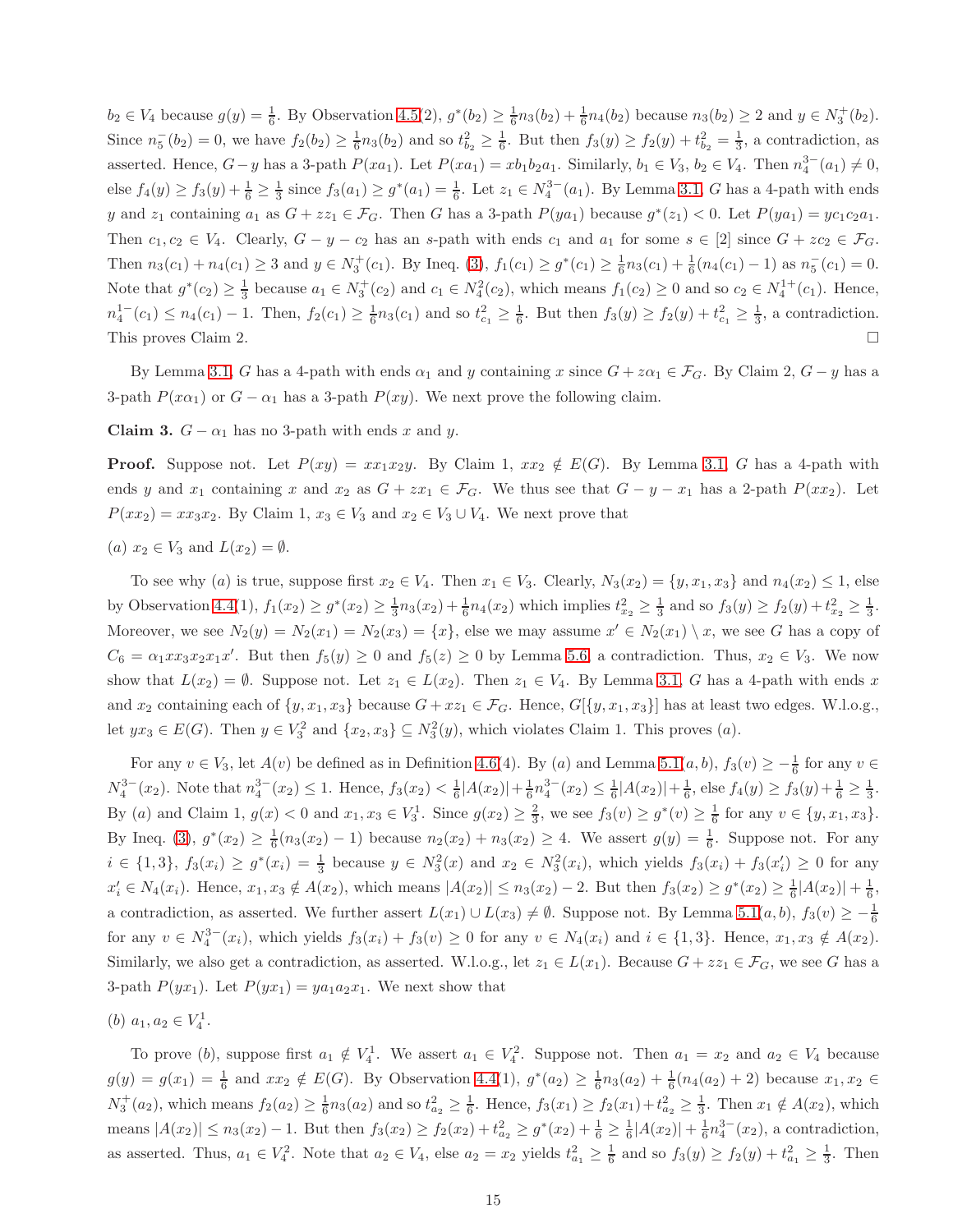$g^*(a_2) \geq \frac{1}{3}$  because  $x_1 \in N_3^+(a_2)$  and  $a_1 \in N_4^2(a_2)$ , which means  $a_2 \in N_4^{1+}(a_1)$  and so  $n_4^{1-}(a_1) \leq n_4(a_1) - 1$ . By Observation [4.5\(](#page-5-3)3,4),  $f_1(a_1) \geq g^*(a_1) \geq \frac{1}{6}n_3(a_1) + \frac{1}{6}(n_4(a_1) - 1)$  because  $y \in N_3^+(a_1)$  and  $n_5^-(a_1) = 0$ . Then,  $f_2(a_1) \ge \frac{1}{6}n_3(a_1)$  and so  $t_{a_1}^2 \ge \frac{1}{6}$ . But then  $f_3(y) \ge f_2(y) + t_{a_1}^2 \ge \frac{1}{3}$ , a contradiction. Thus  $a_1 \in V_4^1$ . Then  $a_2 \in V_4$ . Moreover,  $a_2 \in V_4^1$ , otherwise  $f_1(a_1) \ge g^*(a_1) \ge \frac{1}{3}$  because  $y \in N_3^+(a_1)$  and  $n_5^-(a_1) = 0$ , which means  $t_{a_1}^2 \ge \frac{1}{6}$  and so  $f_3(y) \ge f_2(y) + t_{a_1}^2 \ge \frac{1}{3}$ . This proves (b).

By (b),  $g^*(a_1) = \frac{1}{6}$  as  $y \in N_3^+(a_1)$ . By Lemma [3.1,](#page-2-2) G has a 4-path with ends y and  $a_2$  containing  $a_1$ because  $G + za_2 \in \mathcal{F}_G$ . Since  $g(a_1) = \frac{1}{6}$ , we see  $G - a_2$  has a 3-path  $P(a_1y)$  or  $G - y$  has a 3-path  $P(a_1a_2)$ . Let  $P(a_1v) = a_1b_1b_2v$ , where  $v \in \{y, a_2\}$ . Then  $b_1 \in V_5$  because  $g(a_1) = \frac{1}{6}$ . Clearly,  $g^*(b_1) \geq \frac{1}{6}n_4(b_1)$  since  $a_1 \in N_4^+(b_1)$ , which means  $t_{b_1}^* \geq \frac{1}{6}$ . Thus,  $f_1(a_1) \geq g^*(a_1) + t_{b_1}^* \geq \frac{1}{3}$  as  $n_5^-(a_1) = 0$ , which means  $t_{a_1}^2 \geq \frac{1}{6}$ . But then  $f_3(y) \ge f_2(y) + t_{a_1}^2 \ge \frac{1}{3}$ , a contradiction.

By Claim 3,  $G - y$  has a 3-path  $P(x\alpha_1)$  and let  $P(x\alpha_1) = x a_2 a_1 \alpha_1$ . Then  $a_1 \in V_2$  since  $\delta(G) = 1$ . We claim  $n_2(y) = 1$ . Suppose not. Let  $x' \in N_2(y) \setminus x$ . Then  $x' = a_1$ , else G has a copy of  $C_6 = \alpha_1 a_1 a_2 xy x'$ . But then  $n_2^+(y) + n_2^{-1}(y) \ge 2$ , which violates Claim 1, as claimed. We next prove that

(c)  $n_3(y) = 0$ .

To see why (c) is true, suppose  $n_3(y) \neq 0$ . By Claim 1,  $n_3^2(y) = 0$ . So  $N_3(y) = N_3^1(y)$ . Let  $y_1 \in N_3(y)$  and  $x_1 \in N_2(y_1)$ . Clearly,  $f_3(y) \ge g^*(y) \ge \frac{1}{6}$  because  $x \in N_2^+(y)$  or  $N_3^2(x) \setminus y \neq \emptyset$ .

We first show that  $G-x_1$  has no 3-path with ends y and y<sub>1</sub>. Suppose not. Let  $P(yy_1) = yc_1c_2y_1$ . Then  $c_2 \in V_4$ because  $g(y_1) = \frac{1}{6}$ . We claim  $c_1 \in V_4$ . Suppose not. Then  $c_1 \in V_3$ . Hence,  $f_2(y_1) \geq g^*(y_1) \geq \frac{1}{6}$  because  $y \in N_3^2(y_1)$ . By Observation [4.4\(](#page-5-4)1),  $g^*(c_2) \ge \frac{1}{6}n_3(c_2) + \frac{1}{6}(n_4(c_2) + 2)$  because  $c_1, y_1 \subseteq N_3^+(c_2)$ , which implies  $t_{c_2}^2 \ge \frac{1}{6}$ . Hence,  $f_3(y_1) \ge f_2(y_1) + t_{c_2}^2 \ge \frac{1}{3}$ . Moreover,  $L(y_1) \neq \emptyset$ , otherwise by Lemma  $5.1(a, b)$ ,  $f_3(v) \ge -\frac{1}{6}$  for any  $v \in N_4^{3-}(y_1)$ , which yields  $f_4(y) \ge f_3(y) + \frac{1}{6} \ge \frac{1}{3}$ . Let  $z' \in L(y_1)$ . We see  $G - c_1 - y_1$  has a path of length at most two with ends y and  $c_2$  because  $G + z'c_1 \in \mathcal{F}_G$ , which implies  $t_{c_2}^2 \geq \frac{1}{3}$  and so  $f_3(y_1) \geq f_2(y_1) + t_{c_2}^2 \geq \frac{1}{2}$ . But then  $f_4(y) \geq f_3(y) + \frac{1}{6} \geq$  $\frac{1}{3}$ , a contradiction, as claimed. Note that  $y_1c_1 \notin E(G)$ , otherwise  $f_1(c_1) \geq g^*(c_1) \geq \frac{1}{3}n_3(c_1) + \frac{1}{6}n_4(c_1)$  because  $y, y_1 \subseteq N_3^+(c_1)$  and  $n_5^-(c_1) = 0$ , which means  $t_{c_1}^2 \ge \frac{1}{3}$  and so  $f_3(y) \ge f_2(y) + t_{c_1}^2 \ge \frac{1}{3}$ . By Lemma [3.1,](#page-2-2)  $G - y - c_2$ has a 2-path  $P(y_1c_1)$  as  $G + zc_2 \in \mathcal{F}_G$ . Let  $P(y_1c_1) = y_1d_1c_1$ . Then  $d_1 \in V_4$  as  $g(y_1) = \frac{1}{6}$ . By Observation [4.5\(](#page-5-3)3,4),  $f_1(c_1) \geq g^*(c_1) \geq \frac{1}{6}n_3(c_1) + \frac{1}{6}(n_4(c_1) - 1)$  since  $y \in N_3^+(c_1)$  and  $n_5^-(c_1) = 0$ . Clearly,  $f_1(c_2) \geq 0$ , which means  $c_2 \in N_4^{1+}(c_1)$  and so  $n_4^{1-}(c_1) \le n_4(c_1) - 1$ . Hence,  $t_{c_1}^2 \ge \frac{1}{6}$ . But then  $f_3(y) \ge f_2(y) + t_{c_1}^2 \ge \frac{1}{3}$ , a contradiction.

Thus, G has no 3-path with ends y and y<sub>1</sub>. Clearly,  $n_4^{3-}(y_1) = 0$ , else let  $v \in N_4^{3-}(y_1)$ ,  $G + zv \notin \mathcal{F}_G$  by Lemma 5.1 $(a, b)$ . Since  $G + zx_1 \in \mathcal{F}_G$  and  $y_1 \in N_3^1(y)$ , we see G has a 3-path  $P(y_1x_1) = y_1c_1c_2x_1$  such that  $c_1 \in V_4$ and  $c_2 \in V_3$ . If  $n_5^-(c_1) = 0$ , then by Observation [4.5\(](#page-5-3)2),  $f_1(c_1) \ge g^*(c_1) \ge \frac{1}{6}n_3(c_1) + \frac{1}{6}n_4(c_1)$  because  $y_1 \in N_3^+(c_1)$ and  $n_3(c_1) \geq 2$ , which means  $t_{c_1}^2 \geq \frac{1}{6}$  and so  $f_3(y_1) \geq f_2(y_1) + t_{c_1}^2 \geq \frac{1}{6}$ . If  $n_5^-(c_1) \neq 0$ , then let  $w \in N_5^-(c_1)$ . By Lemma [3.1,](#page-2-2)  $G - x_1 - c_1$  has a 2-path  $P(y_1c_2) = y_1c_3c_2$  such that  $c_3 \in V_4$  because  $G + wx_1 \in \mathcal{F}_G$  and  $y_1 \in N_3^1(y)$ . Hence, for  $i \in \{1,3\}$ ,  $g^*(c_i) \geq \frac{1}{12} n_3(c_i) + \frac{1}{6} n_4(c_i) + \frac{1}{3}$  because  $y_1 \in N_3^+(c_i)$ ,  $n_3(c_i) \geq 2$  and  $c_2 \in N_3^+(c_i) \cup N_3^{-1}(c_i)$ . This implies  $f_2(c_i) \ge \frac{1}{12} n_3(y_i)$  and so  $t_{c_i}^2 \ge \frac{1}{12}$ . Thus,  $f_3(y_1) \ge f_2(y_1) + t_{c_1}^2 + t_{c_3}^2 \ge \frac{1}{6}$ . But then in both cases  $f_4(y) \ge f_3(y) + \frac{1}{6} \ge \frac{1}{3}$ , a contradiction. This proves (*c*).

Let  $N_1(\alpha_1) = {\alpha}$ . By the choice of  $\alpha$ , y belongs to some 4-cycle with vertices  $y, z_1, z_2, z_3$  in order. By (c) and Claim 3,  $z_1, z_3 \in V_4$ . By Lemma [5.5,](#page-11-1)  $n_5^-(z_i) = 0$  for any  $i \in \{1,3\}$ , which means  $f_1(z_i) \geq g^*(z_i)$ . Since  $G + zz_2 \in \mathcal{F}_G$ , we have  $z_1z_3 \in E(G)$  or  $G - y - z_2$  has a 2-path  $P(z_1z_3) = z_1z_4z_3$ . We assert  $g(z_i) \geq 0$  for any  $i \in \{1,3\}$ . W.l.o.g., suppose  $g(z_1) < 0$ . Then  $z_2, z_4 \in V_5$ . By Ineq. [\(3\)](#page-5-0), for any  $i \in \{2,4\}$ ,  $g^*(z_i) \geq \frac{1}{6}n_4(z_i)$  because  $n_4(z_i) \geq 2$  and  $n_4^+(z_i) + n_4^{-1}(z_i) \geq 2$ , which means  $t_{z_i}^* \geq \frac{1}{6}$ . Hence,  $f_2(z_1) \geq g^*(z_1) + t_{z_2}^* + t_{z_4}^* \geq \frac{1}{3}$ , which means  $t_{z_1}^2 \geq \frac{1}{3}$ . But then  $f_3(y) \geq f_2(y) + t_{z_1}^2 \geq \frac{1}{3}$ , a contradiction, as asserted. Then  $g^*(y) \geq 0$ . Obviously,  $t_{z_i}^2 < \frac{1}{6}$  for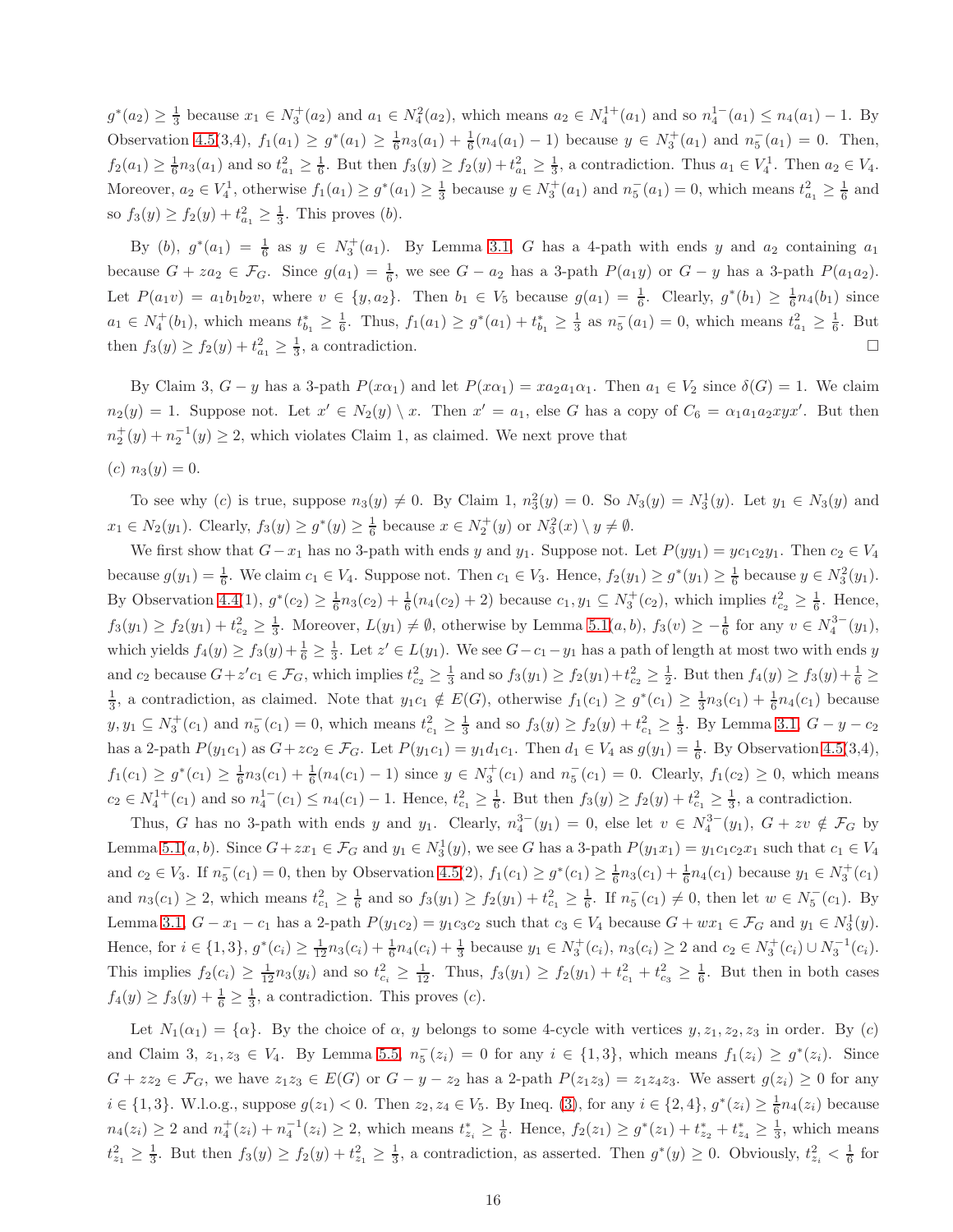some  $i \in \{1,3\}$ , else  $f_3(y) \ge f_2(y) + t_{z_1}^2 + t_{z_3}^2 \ge \frac{1}{3}$ . We further assert  $N_5(z_1) \cap N_5(z_3) \ne \emptyset$ . Suppose not. Then  $z_1, z_3 \in V_4^2$ . By Ineq. [\(3\)](#page-5-0), for any  $i \in \{1,3\}$ ,  $g^*(z_i) \geq \frac{1}{6}n_3(z_i) + \frac{1}{6}n_4(z_i)$  because  $n_3^+(z_i) + n_3^{-1}(z_i) + n_4^2(z_i) \geq 3$ , which yields  $t_{z_i}^2 \geq \frac{1}{6}$ , a contradiction, as asserted. W.l.o.g., let  $z_2 \in N_5(z_1) \cap N_5(z_3)$ . By Observation [4.4\(](#page-5-4)1),  $g^*(z_2) \geq \frac{1}{3}n_4(z_2)$  because  $\{z_1, z_3\} \subseteq N_4^+(z_2)$ , which means  $t_{z_2}^* \geq \frac{1}{3}$ . Note that  $t_{z_i}^2 < \frac{1}{6}$  for some  $i \in \{1, 3\}$ . W.l.o.g., suppose  $t_{z_1}^2 < \frac{1}{6}$ . Then  $z_1 \in V_4^2$ , otherwise  $g^*(z_1) \ge 0$  and  $f_1(z_1) \ge g^*(z_1) + t_{z_2}^* \ge \frac{1}{3}$ , which implies  $t_{z_1}^2 \ge \frac{1}{6}$ . Moreover,  $z_3 \in V_4^2$ , otherwise  $g^*(z_3) \ge \frac{1}{6}$  because  $z_1 \in N_4^2(y)$ , which implies  $f_2(z_3) \ge g^*(z_3) + t_{z_2}^* - \frac{1}{6} \ge \frac{1}{3}$  and so  $f_3(y) \ge f_2(y) + t_{z_3}^2 \ge \frac{1}{3}$ . It is easy to see that if  $z_4$  exists, then  $z_4 \in V_3 \cup V_4$  otherwise  $t_{z_4}^* \ge \frac{1}{3}$  and  $t_{z_1}^2 \ge \frac{1}{6}$ . By Ineq. [\(3\)](#page-5-0),  $g^*(z_1) \ge \frac{1}{6}n_3(z_1) + \frac{1}{6}(n_4(z_1) - 2)$  because  $n_3^+(z_1) + n_3^-(z_1) + n_4^2(z_1) \ge 2$  and  $n_3(z_1) + n_4(z_1) \ge 2$ . Hence,  $f_1(z_1) \geq g^*(z_1) + t_{z_2}^* \geq \frac{1}{6}n_3(z_1) + \frac{1}{6}n_4(z_1)$ . But then  $t_{z_1}^2 \geq \frac{1}{6}$ , a contradiction.

Now we are ready to prove Theorem [4.7.](#page-6-1)

**Proof of Theorem [4.7:](#page-6-1)** Suppose not. Let  $z_i \in N_4^{5-}(y_i)$  for any  $i \in [2]$ , where  $y_i \in N_3(x)$ . By Corollary [5.4,](#page-11-0)  $N_4^{5-}(y_i) = N_4^{3-}(y_i) = N_4^{*-}(y_i) = \{z_i\}$  and  $y_1 \neq y_2$ . By Lemmas [5.7](#page-13-0) and [5.1\(](#page-7-0)*a*, *b*), for any  $i \in [2]$ , *G* has a 3-path  $P_i = z_i w_i w_i' z_i'$  such that  $d(v) = 2$  for any  $v \in V(P_i)$  and  $z_i' y_i \notin E(G)$ . Clearly,  $f_3(z_i) \geq g^*(z_i) \geq -\frac{1}{6}$ . Hence,  $f_3(y_i) < \frac{1}{6}$  for any  $i \in [2]$ , else  $f_4(z_i) \ge f_3(z_i) + \frac{1}{6} \ge 0$  because  $N_4^{3-}(y_i) = \{z_i\}$ . Note that either  $P_1 = P_2$  or  $V(P_1) \cap V(P_2) = \emptyset$ . Because  $d(z'_i) = d(w'_i) = 2$ , we see  $z'_i \in V_4^{*-}$  and so  $z'_i y_{3-i} \notin E(G)$  if  $z'_i \neq z_{3-i}$  for any  $i \in [2]$ . Since  $G + z_1z_2 \in \mathcal{F}_G$ , we see G has a 3-path  $P(y_1y_2)$ . Let  $P(y_1y_2) = y_1a_1a_2y_2$ . We next prove two claims.

Claim 1.  $x \notin \{a_1, a_2\}$ 

**Proof.** W.l.o.g., suppose  $x = a_1$ . Then  $N_2^+(y_2) \cup (N_3^2(x) \setminus y_2) = \emptyset$ , else  $f_3(y_2) \ge g^*(y_2) \ge \frac{1}{6}$ . Hence,  $a_2 \in V_3^1$  and  $g(x) < 0$ . By the choice of  $\alpha$ , we see  $\alpha_1 \alpha_2 \notin E(G)$  if  $\delta(G) = 2$ . This implies  $g(y_1) = \frac{1}{6}$  because  $G + z_1 \alpha \in \mathcal{F}_G$ ,  $d(z_1, \alpha) = 4$  and  $g(x) < 0$ . Clearly,  $g(y_2) \leq \frac{1}{6}$ , else  $f_3(y_1) \geq g^*(y_1) \geq \frac{1}{6}$ . Note that G has a 5-path  $P(y_2\alpha)$ . Let  $P(y_2\alpha) = y_2b_1b_2b_3\alpha_i\alpha$ . By the choice of  $\alpha$ ,  $\alpha$  belongs to no 4-cycle because  $d(z_i) = 2$  and  $z_i$  belongs to no 4-cycle. Then  $b_1 \in V_4$  and  $b_2 \in V_3$  because  $d(y_2, \alpha) = 3$ ,  $N_3^2(x) \setminus y_2 = \emptyset$  and  $g(x) < 0$ . By Lemma [5.5,](#page-11-1)  $n_5^{-}(b_1) = 0$ . By Observation [4.5\(](#page-5-3)2),  $f_1(b_1) \geq g^*(b_1) \geq \frac{1}{6}n_3(b_1) + \frac{1}{6}n_4(b_1)$  because  $y_2 \in N_3^+(b_1)$  and  $n_3(b_1) \geq 2$ , which yields  $t_{b_1}^2 \geq \frac{1}{6}$ . But then  $f_3(y_2) \ge f_2(y_2) + t_{b_1}^2 \ge \frac{1}{6}$ , a contradiction. This proves Claim 1.

Claim 2.  $|\{a_1, a_2\} \cap V_4| = 1$ .

**Proof.** Obviously,  $|\{a_1, a_2\} \cap V_4| \ge 1$ , else  $f_3(y_i) \ge g^*(y_i) \ge \frac{1}{6}$  because  $n_3^2(x) + n_3^2(y_i) \ge 1$  for some  $i \in [2]$ . Suppose  $|\{a_1, a_2\} \cap V_4| = 2$ . By Lemma [5.5,](#page-11-1) for any  $i \in [2]$ ,  $n_5(a_i) = 0$  and  $f_1(a_i) \ge 0$ , which means  $n_4^{1-}(a_i) \le n_4(a_i) - 1$ . Then  $g(y_i) < 0$  for any  $i \in [2]$ , else let  $g(y_1) \ge 0$ , we see  $f_3(y_1) \ge f_2(y_1) + t_{a_1}^2 \ge \frac{1}{6}$  because  $f_1(a_1) \ge g^*(a_1) \ge$  $\frac{1}{6}n_3(a_1)+\frac{1}{6}(n_4(a_1)-1)$  and  $t_{a_1}^2\geq \frac{1}{6}$ . Hence, G has a 3-path  $P(xy_i)$  as  $G+z_1y_2\in \mathcal{F}_G$ , where  $i\in [2]$ . Let  $P(xy_i) = xb_1b_2y_i$ . Then  $b_1 \in V_3$  and  $b_2 \in V_4$ . Since  $G + z_ib_1 \in \mathcal{F}_G$ , we have  $g(b_1) \geq \frac{1}{6}$  or  $G - y_i - b_1$  has a 2-path with ends x and  $b_2$ . By Observation [4.5\(](#page-5-3)2),  $f_1(b_2) \ge g^*(b_2) \ge \frac{1}{6}n_3(b_2) + \frac{1}{6}n_4(b_2)$  because  $n_5^{-}(b_2) = 0$  and  $n_3^+(b_2) + n_3(b_2) \ge 3$ , which implies  $t_{b_2}^2 \ge \frac{1}{6}$ . But then  $f_3(y_i) \ge f_2(y_i) + t_{b_2}^2 \ge \frac{1}{6}$ , a contradiction.

By Claims 1 and 2, w.l.o.g., let  $a_1 \in V_4$ . Then  $a_2 \in V_3$  and so  $t_{a_1}^2 \geq \frac{1}{6}$  because  $n_3^+(a_1) + n_3(a_1) \geq 3$  and  $n_5^-(a_1) = 0$ . But then  $f_3(y_1) \ge f_2(y_1) + t_{a_1}^2 \ge \frac{1}{6}$ , a contradiction. This completes the proof of Theorem [4.7.](#page-6-1)  $\Box$ 

### <span id="page-16-0"></span>6 Proof of Theorem [4.8](#page-6-2)

**Lemma 6.1** *Let*  $y \in V_3^{5-}$ . (a) If  $z \in N_4^{5-}(y)$ , then  $n_4^+(y) = 0$ . (b) If  $z \in N_4^1(y)$  and  $N_4(z) = \{z_1\}$ , then  $n_5^-(z_1) = 0$ .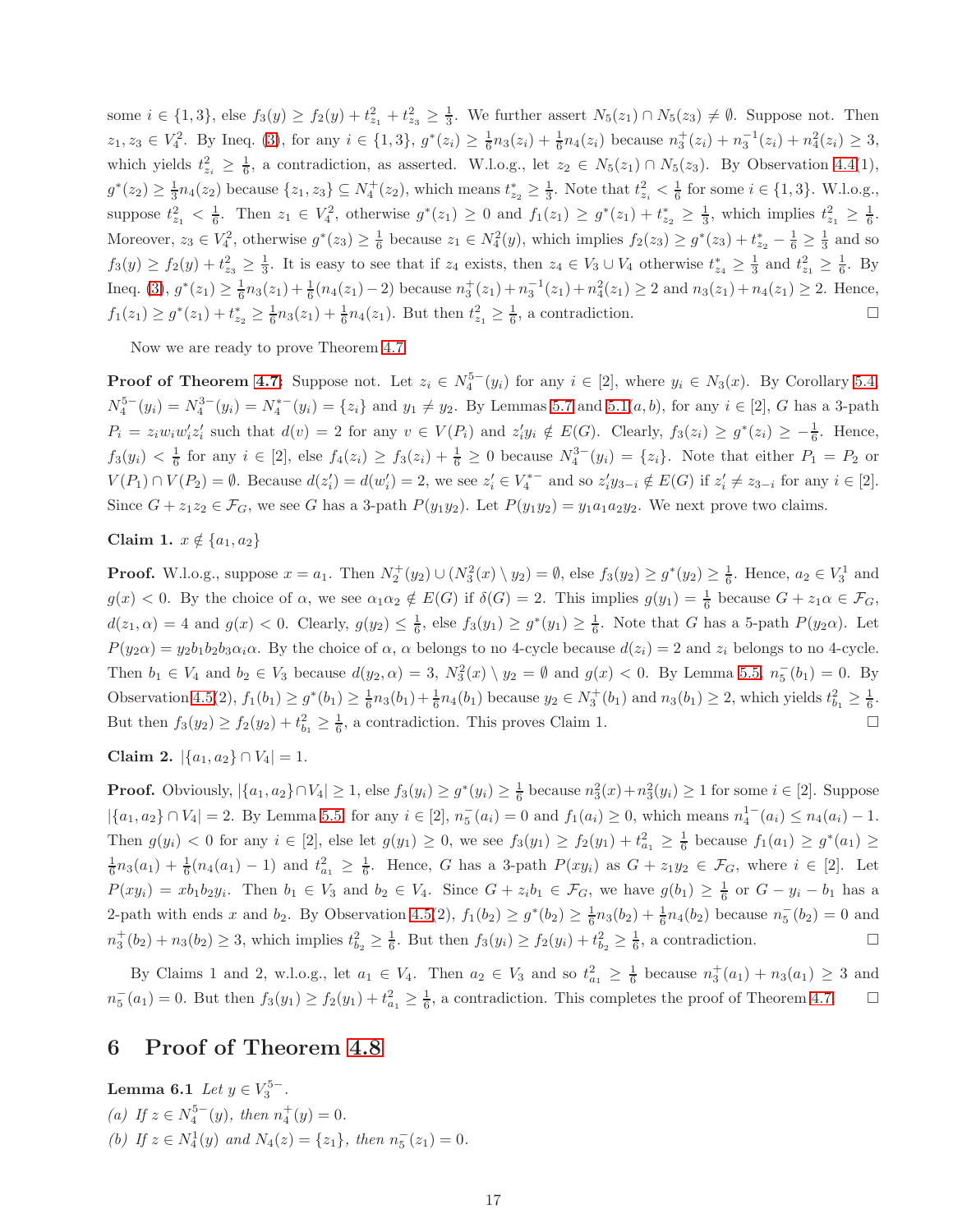*Proof.* To prove (a), suppose  $n_4^+(y) \neq 0$ . Let  $z_0 \in N_4^+(y)$ . By (\*) and Corollary [5.4,](#page-11-0)  $g^*(y) \le f_3(y) < 0$  and  $g^*(z)$  < 0. By Lemmas [5.7](#page-13-0) and 5.1 $(a, b)$ , G has a 3-path  $P = zww_1z_1$  such that  $d(v) = 2$  for any  $v \in V(P)$ , and  $yz_1 \notin E(G)$ , where  $z_1 \in V_4$ ,  $w, w_1 \in V_5$ . By Observation [4.3\(](#page-5-1)1),  $N_4^+(y) = N_4^1(y) = \{z_0\}$ , which yields  $f_2(y) \ge g^*(y) \ge -\frac{1}{6}$ . Let  $N_3(z_1) = \{y_1\}$ ,  $N_4(z_0) = \{z_2\}$  and  $N_2(y) = \{x\}$ . By Lemma [3.1,](#page-2-2) G has a 2-path with vertices  $x, x', y_1$  in order because  $G + wx \in \mathcal{F}_G$  and  $g^*(y) < 0$ . Then  $y_1z_2 \notin E(G)$ , else  $y_1x'xyz_0z_2$  is a 6-cycle. This means G has no 2-path with ends  $y_1$  and  $z_0$ . By Lemma [3.1,](#page-2-2) G has a 3-path  $P(yz_0)$  because  $G + wz_0 \in \mathcal{F}_G$ . Let  $P(yz_0) = ya_1a_2z_0$ . Then  $a_1 \in N_4^-(y)$  and  $a_2 \in V_5$ . Note that  $z_0 \in N_4^+(a_2)$  and  $n_4(a_2) \geq 2$ . By Observation [4.5\(](#page-5-3)2),  $g^*(a_2) \geq \frac{1}{6}n_4(a_2) + \frac{1}{6}n_5(a_2)$  and so  $t_{a_2}^* \geq \frac{1}{6}$ . By Lemma [5.3,](#page-7-2)  $n_5^-(a_1) = 0$ . Hence,  $f_2(a_1) \geq g^*(a_1) + t_{a_2}^* \geq \frac{1}{6}$  and so  $t_{a_1}^2 \geq \frac{1}{6}$ . But then  $f_3(y) \geq f_2(y) + t_{a_1}^2 \geq 0$ , a contradiction. This proves  $(a)$ .

Now we shall prove (b). Suppose  $n_5^-(z_1) \neq 0$ . Let  $w_1 \in N_5^-(z_1)$ . By  $(\divideontimes)$  and  $g(z) = \frac{1}{6}, -\frac{1}{6} \le f_2(y) \le f_3(y) < 0$ . By Lemma [3.1,](#page-2-2) G has a 4-path with ends y and  $z_1$  containing z as  $G + yw_1 \in \mathcal{F}_G$ . Clearly, G has no 3-path with ends y and z, otherwise  $f_3(y) \ge 0$  by similar analysis with the case  $P(yz_0)$  exists in the Lemma [6.1\(](#page-16-0)a). Then  $G - y$  has a 3-path  $P(zz_1)$ . Let  $P(zz_1) = za_1a_2z_1$ . By Observation [4.3\(](#page-5-1)2),  $g(z_1) = \frac{1}{6}$ . Hence,  $a_1, a_2 \in V_5$ . By Lemma [3.1,](#page-2-2)  $G - z_1 - a_1$  has a path of length at most two with ends z and  $a_2$  because  $G + w_1a_1 \in \mathcal{F}_G$ . Hence,  $a_2 \in N_5^2(a_1)$ , which means  $g^*(a_1) \ge \frac{1}{3}n_4(a_1)$  because  $z \in N_4^+(a_1)$  and so  $t_{a_1}^* \ge \frac{1}{3}$ . By Lemma [5.3,](#page-7-2)  $n_5^-(z) = 0$ . Hence,  $f_1(z) \ge g^*(z) + t_{a_1}^* \ge \frac{1}{3}$  and so  $t_z^2 \ge \frac{1}{6}$ . But then  $f_3(y) \ge f_2(y) + t_z^2 \ge 0$ , a contradiction.

Now we are ready to prove Theorem [4.8.](#page-6-2)

**Proof of Theorem [4.8:](#page-6-2)** We first show that  $n_3^{5-}(x) \leq 1$ . Suppose not. Let  $y_1, y_2 \in N_3^{5-}(x)$ . By  $(\divideontimes)$  and Corollary [5.4,](#page-11-0)  $f_j(y_i) < 0$  for any  $j \in [5]$  and  $i \in [2]$ , and  $N_3^{5-}(x) \subseteq N_3^{*-}(x)$ .

**Claim 1.**  $n_4^2(y_i) = 0$ ,  $n_4^1(y_i) \le 1$ ,  $N_5^-(N_4(y_i)) = \emptyset$  and there is no s-path  $P(xy_i)$  for any  $s \in \{2,3\}$ .

**Proof.** The desired results hold by Observation [4.3\(](#page-5-1)1) and Lemma [5.3.](#page-7-2)

**Claim 2.** Suppose  $N_4^1(y_i) = \{z_i\}, N_4(z_i) = \{z'_i\}, w'_i \in N_5(z'_i)$  and  $w_i \in N_5(z_i)$ . Then  $n_4^2(z_i) = n_5^2(z_i) = n_5^2(w_i) = n_5^2(w_i)$  $n_5^-(z'_i) = n_5^2(w'_i) = 0$ . Furthermore,  $f_1(z'_i) < \frac{1}{3}$  and  $f_1(v) < \frac{1}{6}$  for any  $v \in N_4(y_i)$ .

**Proof.** By Observation [4.3\(](#page-5-1)2),  $n_4^2(z_i) = 0$ . By Lemma [6.1\(](#page-16-0)2),  $n_5^-(z_i') = 0$ . Clearly,  $f_2(y_i) = g^*(y_i) \ge -\frac{1}{6}$ . Hence,  $f_1(v) < \frac{1}{6}$  for any  $v \in N_4(y_i)$ , otherwise let  $f_1(v_0) \geq \frac{1}{6}$  for some  $v_0 \in N_4(y_i)$ ,  $t_{v_0}^2 \geq \frac{1}{6}$  as  $n_4^{1-}(v_0) = 0$ , which yields  $f_3(y_i) \ge f_2(y_i) + t_{v_0}^2 \ge 0$ . Moreover,  $f_1(z_i') < \frac{1}{3}$ , otherwise by Definition [4.6\(](#page-5-2)2),  $f_2(z_i) \ge \frac{1}{6}$  and so  $f_3(y_i) \ge 0$ . Next we prove  $n_5^2(z_i) = n_5^2(w_i) = 0$ . Suppose  $w_i \in N_5^2(z_i)$  or  $n_5^2(w_i) \neq 0$ . By Ineq. [\(3\)](#page-5-0),  $g^*(w_i) \geq \frac{1}{6}n_4(w_i)$  because  $z_i \in N_4^+(w_i)$ , which means  $t_{w_i}^* \geq \frac{1}{6}$ . But then  $f_1(z_i) \geq g^*(z_i) + t_{w_i}^* \geq \frac{1}{6}$ , a contradiction, as desired. It remains to show  $n_5^2(w'_i) = 0$ . Suppose not. Then  $w'_i \in V_5^1$  and  $g^*(w'_i) < \frac{1}{3}$ , else,  $t_{w'_i} \geq \frac{1}{3}$  and so  $f_1(z'_i) \geq t_{w'_i}^* \geq \frac{1}{3}$ . By Definition [4.2\(](#page-4-0)1.1), we see there exists a vertex  $w''_i \in N_5(z'_i) \setminus w'_i$  such that  $t^*_{w''_i} \geq \frac{1}{6}$ . Note that  $g^*(w'_i) \geq \frac{1}{6}$  and so  $t_{w'_i}^* \geq \frac{1}{6}$ , which follows that  $f_1(z'_i) \geq t_{w'_i}^* + t_{w''_i}^* \geq \frac{1}{3}$ , a contradiction.

**Claim 3.** Suppose  $z_i \in N_4^-(y_i)$  and  $z'_i \in N_5^2(z_i)$ . Then  $d(z'_i) \leq 3$ . Moreover,  $f_1(z_i) < \frac{1}{3}$ .

**Proof.** Clearly,  $f_1(z_i) < \frac{1}{3}$ , otherwise  $t_{z_i}^2 \geq \frac{1}{3}$  and so  $f_3(y_i) \geq f_2(y_i) + t_{z_i}^2 \geq 0$ . Suppose  $d(z_i') \geq 4$ . By Ineq. [\(3\)](#page-5-0),  $g^*(z'_i) \geq \frac{1}{3} n_4(z'_i)$ , which means  $t^*_{z'_i} \geq \frac{1}{3}$ . By Claim 1,  $n^-_5(z_i) = 0$ . Hence,  $f_1(z_i) \geq g^*(z_i) + t^*_{z'_i} \geq \frac{1}{3}$ , a contradiction.  $\Box$ 

**Claim 4.** G has no 4-cycle containing  $y_i$ .

**Proof.** W.l.o.g., suppose G has a 4-cycle with vertices  $y_1, u_1, u_2, u_3$  in order. By Claim 1 and  $y_1 \in N_3^{*-}(x)$ , we have  $u_1, u_3 \in V_4$  and  $u_2 \in V_5$  and  $u_1u_3 \notin E(G)$ . By Claims 1, 2 and 3,  $n_5^-(u_i) = 0$ ,  $g(u_i) < 0$  for any  $i \in \{1, 3\}$  and  $d(u_2) \leq 3$ . We assert  $d(u_2) = 2$ . Suppose not. By Ineq. [\(3\)](#page-5-0),  $g^*(u_2) \geq \frac{1}{6}n_4(u_2)$  because  $d(u_2) = n_4(u_2) + n_5(u_2) \geq 3$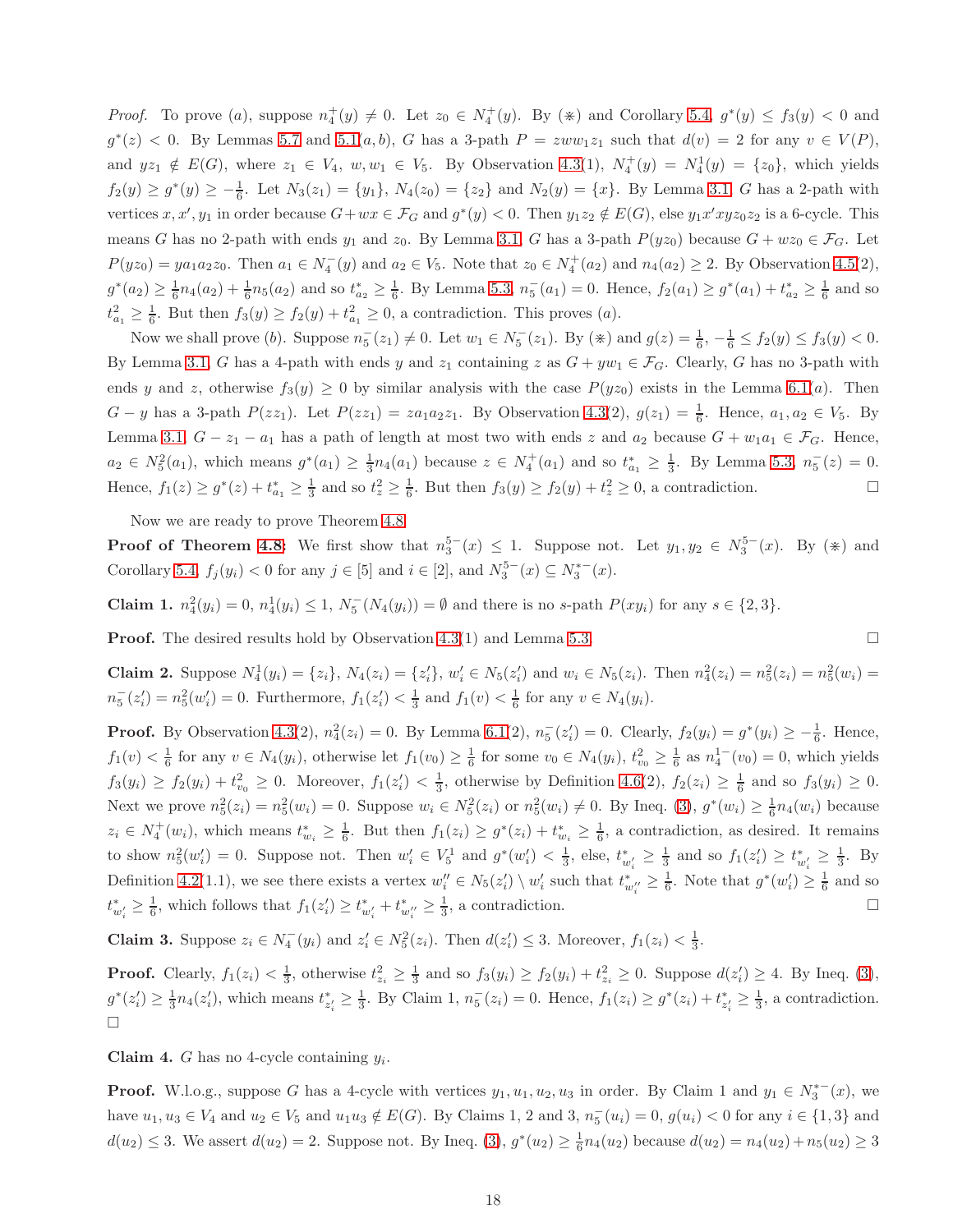and  $n_4(u_2) \ge 2$ , which means  $t_{u_2}^* \ge \frac{1}{6}$ . Hence,  $f_2(u_i) \ge f_1(u_i) \ge g^*(u_i) + t_{u_2}^* \ge \frac{1}{6}$  for any  $i \in \{1,3\}$ , which means  $t_{u_i}^2 \geq \frac{1}{6}$ . But then  $f_3(y_1) \geq f_2(y_1) + t_{u_1}^2 + t_{u_3}^2 \geq 0$ , a contradiction, as asserted. By Claim 1,  $G - y_1 - u_2$  has a 2-path with vertices  $u_1, u_4, u_3$  in order such that  $u_4 \in V_5$  as  $G + u_2 x \in \mathcal{F}_G$ . By Ineq. [\(3\)](#page-5-0),  $g^*(u_2) \geq \frac{1}{6} n_4(u_2)$  since  $n_4(u_2) \geq 2$  and  $u_1, u_3 \in N_4^{-1}(u_2)$ . Similarly, we have  $f_3(y_1) \geq 0$ , a contradiction.

Clearly,  $d(y_i) \geq 2$  for some  $i \in [2]$ , else  $G + y_1y_2 \notin \mathcal{F}_G$ . We may assume  $d(y_1) \geq 2$ . Let  $z_1 \in N_4(y_1)$ . Note that  $d(y_2) \geq 2$ , otherwise by Claims 1 and 4, G has no 4-path with ends x and  $z_1$  containing  $y_1$ , which yields  $G + z_1y_2 \notin \mathcal{F}_G$ . By Claim 1,  $z_1y_2 \notin E(G)$ , which means G has a 5-path with vertices  $z_1, a_1, a_2, a_3, z_2, y_2$  in order. By Claims 1 and 4,  $a_1 \notin V_3$  and  $z_2 \neq x$  which implies  $z_2 \in N_4(y_2)$ . Note that  $z_1z_2 \notin E(G)$ , otherwise  $a_1, a_3 \in V_5$ and  $a_2 \in V_4 \cup V_5$  which violates Claim 2. This yields G has a 5-path with vertices  $z_1, b_1, b_2, b_3, b_4, z_2$  in order. Note that  $\{b_1, b_4\} \subseteq V_3 \cup V_4 \cup V_5$ . Clearly, by Lemma [5.3,](#page-7-2)  $n_5^-(z_i) = 0$  for any  $i \in [2]$ , which yields  $f_1(z_i) \geq g^*(z_i)$ .

Claim 5.  $|\{b_1, b_4\} \cap V_3|$  ≤ 1.

**Proof.** Suppose not. By Claim 1,  $b_1 = y_1$ ,  $b_4 = y_2$ ,  $b_2$ ,  $b_3 \in V_4^1$  and  $b_1b_3 \notin E(G)$ . This implies G has a 5-path with vertices  $b_1, c_1, c_2, c_3, c_4, b_3$  in order. By Claims 1 and 4,  $c_4 \neq y_2$  and  $c_1 \neq x$ . Then  $c_1 \in V_4$  as  $g(y_1) < 0$ . Moreover,  $c_4 \notin V_5$ , otherwise by Claim 2,  $c_3 \in V_5$ ,  $c_2 \in V_4$ , which yields  $g(c_1) \geq \frac{1}{6}$  and so  $n_4^2(y_1) \geq 1$  or  $n_4^1(y_1) \geq 2$ violating Claim 1. Thus,  $c_4 = b_2$ . By Claims 1 and 2,  $c_3$ ,  $c_2 \in V_5$  and  $d(c_2) = d(c_3) = 2$ . But then  $G + c_1c_3 \notin \mathcal{F}_G$ by Claims 1 and 4, a contradiction.

Claim 6.  $|\{b_1, b_4\} \cap V_3| = 0$ .

**Proof.** Suppose not. By Claim 5,  $|\{b_1, b_4\} \cap V_3| = 1$ . We may assume  $b_1 \in V_3$ . Then  $b_1 = y_1$  and  $b_4 \in V_4 \cup V_5$ .

**Case A:**  $b_4 \in V_4$ . Then  $a_3 = b_4$ , otherwise  $a_2, a_3 \in V_5^1$  and  $a_1 \in V_4$  by Claim 2, we see  $g^*(a_3) \geq \frac{1}{6}$  and so  $t_{a_3}^* \geq \frac{1}{6}$ , which yields  $f_1(z_2) \geq g^*(z_2) + t_{a_3}^* \geq \frac{1}{6}$  violating Claim 2. Note that  $a_2 \in V_3 \cup V_5$ . We next prove  $(a) \ a_2 \in V_5.$ 

To see why (a) is true, suppose  $a_2 \in V_3$ . By Claim 1,  $a_1 \in V_4$ . Observe that  $f_1(a_i) < \frac{1}{6}$  for any  $i \in \{1,3\}$ , otherwise let  $f_1(a_1) \geq \frac{1}{6}$ , by Definition [4.6\(](#page-5-2)2),  $f_2(z_1) \geq \frac{1}{6}$  and so  $t_{z_1}^2 \geq \frac{1}{6}$  as  $g^*(a_2) \geq 0$ , which implies  $f_3(y_1) \geq$  $f_2(y_1) + t_{z_1}^2 \ge 0$ . It follows that  $b_3 = a_2$ , otherwise  $b_3 \in V_5$  and  $b_2 \in V_4$  by Claim 2, we see  $g^*(b_3) \ge \frac{1}{6}n_4(b_3)$  and so  $t_{b_3}^* \geq \frac{1}{6}$ , which yields  $f_1(a_3) \geq g^*(a_3) + t_{b_3}^* \geq \frac{1}{6}$ . Furthermore,  $b_2 = x$  by Claim 1. Since  $G + z_1 a_2 \in \mathcal{F}_G$ , we set  $C_6(z_1a_2) = z_1c_1c_2c_3c_4a_2$ . Note that  $g(a_2) < 0$ , else  $f_1(a_3) \ge g^*(a_3) \ge \frac{1}{6}$ . By Claims 1 and 4,  $c_4 \in V_4$ . We assert  $c_1 \notin V_3$ . Suppose not. Then  $c_1 = y_1$ . Note that  $c_2 = x$ , otherwise by Claim 1 and  $g(y_1) < 0$ ,  $c_2 \in V_4$  and  $c_3 \in V_5$ , which yields G has a copy of  $C_6$  with vertices  $y_1, x, a_2, c_4, c_3, c_2$  in order. So  $c_3 \in V_3$ , which means  $g(c_4) \geq \frac{2}{3}$ . But then  $f_1(a_1) \geq g^*(a_1) \geq \frac{1}{6}$  as  $g(c_4) \geq \frac{2}{3}$ , a contradiction. Clearly,  $c_1 \in V_4$ , otherwise  $c_1, c_2 \in V_5^1$  and  $c_3 \in V_4$  by Claim 2, which implies  $g^*(c_1) \geq \frac{1}{6}$  and so  $f_1(z_1) \geq \frac{1}{6}$ . Then  $c_1 = a_1$  and  $c_2 \in V_5$ . Moreover,  $c_2, c_3 \in V_5^1$ , otherwise  $g^*(c_2) \geq \frac{1}{6}n_4(c_2)$  and so  $t_{c_2}^* \geq \frac{1}{6}$ , which implies  $f_1(a_1) \geq g^*(a_1) + t_{c_2}^* \geq \frac{1}{6}$ . By Lemma [3.1,](#page-2-2) G has a 3-path  $P(a_2a_1)$ or  $P(a_2c_4)$  as  $G + c_2c_4 \in \mathcal{F}_G$ . We have  $f_1(a_1) \geq \frac{1}{6}$ , a contradiction. This proves  $(a)$ .

By  $(a)$ ,  $a_1 \in V_5$  and  $d(a_2) = 2$ , otherwise  $g^*(a_2) \ge \frac{1}{3}n_4(a_2)$  and so  $t_{a_2}^* \ge \frac{1}{3}$ , which implies  $f_1(b_4) \ge g^*(b_4) + t_{a_2}^* \ge$  $\frac{1}{3}$  violating Claim 2. It is easy to check that  $d(a_1) = 2$  by Claim 2. Moreover,  $g(z_1) < 0$ , otherwise  $g^*(a_1) = \frac{1}{6}$  and so  $t_{a_1}^* \geq \frac{1}{6}$ , which yields  $f_1(z_1) \geq g^*(z_1) + t_{a_1}^* \geq \frac{1}{6}$  violating Claim 2. Note that  $b_2 \in V_2 \cup V_4$  as  $b_1 = y_1$ . We assert  $b_2 \in V_4$ . Suppose not. Then  $b_2 = x$  and  $b_3 \in V_3$ . Since  $G + a_2x \in \mathcal{F}_G$  and  $d(a_1) = d(a_2) = 2$ ,  $a_2b_4 \in E(C_6(a_2x))$ , otherwise  $a_2a_1 \in E(C_6(a_2x))$  and G has a 3-path with ends x and  $z_1$ , which violates  $g(z_1) < 0$  and  $g(y_1) < 0$ . By Lemma [3.1,](#page-2-2) G has a 4-path with ends x and  $b_4$  containing  $b_3$ , which means G has a 3-path with ends v and  $b_3$ , where  $v \in \{x, b_4\}$  as  $g(z_2) = g(b_4) = \frac{1}{6}$ . By Definition [4.6\(](#page-5-2)2), we have  $n_4^2(b_3) = 0$  and  $g(b_3) < 0$ , otherwise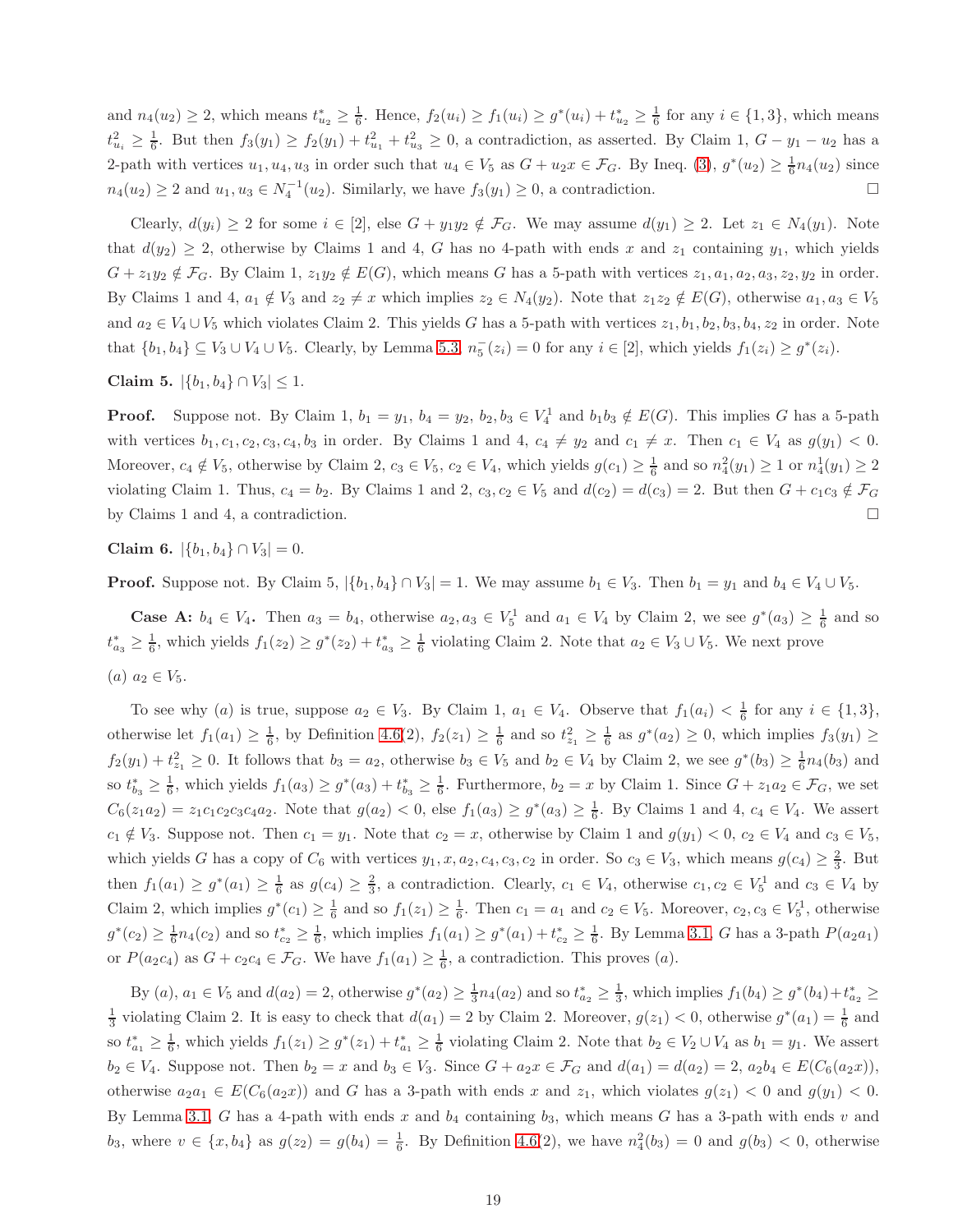$f_2(z_2) \geq \frac{1}{6}$  and so  $t_{z_2}^2 \geq \frac{1}{6}$ , which means  $f_3(y_2) \geq f_2(y_2) + t_{z_2}^2 \geq 0$ . It follows that G has no 3-path with ends x and  $b_3$ . Then G must have a 3-path  $P(b_3b_4)$ . Let  $P(b_3b_4) = b_3b'_3b'_4b_4$ . Then  $b'_4 \in V_5$  and  $b'_3 \in V_4$ . We see  $d(b'_4) = 2$ , otherwise  $g^*(b'_4) \ge \frac{1}{3}n_4(b'_4)$  and so  $t_{b'_4}^* \ge \frac{1}{3}$ , which means  $f_1(b_4) \ge g^*(b_4) + t_{b'_4}^* \ge \frac{1}{3}$ . Since  $G + xb'_4 \in \mathcal{F}_G$ , there exists one vertex of  $\{b_4, b'_3\}$ , say  $b_4$ , such that  $G - b'_4$  has a 4-path with ends x and  $b_4$  containing  $b_3$ . It follows  $G - b'_4$  has a 3-path with ends  $b_3$  and  $b_4$  containing  $b'_3$ . That is, there is a vertex  $b''_4 \in (N_5(b_4) \cap N_5(b'_3)) \setminus b'_4$ . Then  $g^*(v) \ge \frac{1}{6} n_4(v)$ for any  $v \in \{b'_4, b''_4\}$  and so  $t_v^* \geq \frac{1}{6}$ . But then  $f_1(b_4) \geq g^*(b_4) + t_{b'_4}^* + t_{b''_4}^* \geq \frac{1}{3}$ , a contradiction, as asserted. Thus,  $b_2 \in V_4$ . Then  $b_3 \in V_5$ . We have  $d(b_3) = 2$  and  $g(b_2) < 0$ , otherwise  $t_{b_3}^* \geq \frac{1}{3}$  and so  $f_1(b_4) \geq g^*(b_4) + t_{b_3}^* \geq \frac{1}{3}$ . Since  $G + a_1b_3 \in \mathcal{F}_G$ , we see  $b_3b_2 \in E(C_6(a_1b_3))$  as  $d(a_2) = 2$ , which implies  $G - b_3$  has a 3-path  $P(b_2z_1)$  or a 2-path  $P(b_2b_4)$ . Note that  $g^*(b_3) \ge \frac{1}{6}n_4(b_3)$  and so  $t_{b_3}^* \ge \frac{1}{6}$ . Since  $g(b_2) < 0$  and  $n_5^-(b_2) = 0$ , we see  $t_{b_2}^2 \ge \frac{1}{6}$ . If the 3-path  $P(b_2z_1)$  exists, let  $P(b_2z_1) = b_2b'_2z'_1z_1$ , then  $\{b'_2, z'_1\} \subseteq V_5$ . If  $n_5^2(z_1) \neq 0$ , then  $g^*(a_1) \geq \frac{1}{6}$  and so  $t_{a_1}^* \geq \frac{1}{6}$ . If  $n_5^2(z_1) = 0$ , then  $g_2(a_1) = \frac{1}{3}$ , which follows  $g^*(z_1') \geq \frac{1}{6}$  and so  $t_{z_1}^* \geq \frac{1}{6}$ . In both cases, we see  $t_{z_1}^2 \geq \frac{1}{6}$ because  $n_5^-(z_1) = 0$  and  $g(z_1) < 0$ . But then  $f_3(y_1) \ge f_2(y_1) + t_{z_1}^2 + t_{b_2}^2 \ge 0$ , a contradiction. If the 2-path  $P(b_2b_4)$  exists, let  $P(b_2b_4) = b_2b_2'b_4$ . Then  $b_2' \in V_5$ , otherwise  $b_2' = y_1$ , we see  $f_2(y_1) \ge g^*(y_1) \ge -\frac{1}{6}$ , which yields  $f_3(y_1) \ge f_2(y_1) + t_{b_2}^2 \ge 0$ . Similarly,  $t_{b_2}^* \ge \frac{1}{6}$  and so  $f_1(b_4) \ge g^*(b_4) + t_{b_3}^* + t_{b_2}^* \ge \frac{1}{3}$  violating Claim 2.

**Case B:**  $b_4 \in V_5$ . Then  $b_2 \in V_4$  and  $b_3 \in V_4 \cup V_5$ . If  $b_3 \in V_4$ , then  $g(z_2) < 0$  and  $d(b_4) = 2$  otherwise  $t_{b_4}^* \geq \frac{1}{3}$ and  $f_1(b_3) \ge g^*(b_3) + t_{b_4}^* \ge \frac{1}{3}$ . Clearly,  $a_3 \in V_5$ . Note that  $a_3 \ne b_4$ , otherwise  $a_2 = b_3$  and  $a_1 \in V_5$ , which means  $f_1(b_3) \ge g^*(b_3) + t_{b_4}^* + t_{a_1}^* \ge \frac{1}{3}$  because  $t_v^* \ge \frac{1}{6}$  for any  $v \in \{a_1, b_4\}$ . It is easy to check  $g^*(v) \ge \frac{1}{6}n_4(v)$  for any  $v \in \{b_4, a_3\}$ , which means  $t_v^* \geq \frac{1}{6}$ . But then  $f_1(z_2) \geq g^*(z_2) + t_{b_4}^* + t_{a_3}^* \geq \frac{1}{3}$ , which contradicts to Claim 3. Next we assume that  $b_3 \in V_5$ . By Claim 4,  $b_3 \neq a_1$ . Moreover,  $b_3 \neq a_3$  and  $b_4 \notin \{a_1, a_2\}$ , otherwise there is a 6-cycle in G, that is,  $C_6 = z_2y_2xy_1b_2b_3$  when  $b_3 = a_3$ , or  $C_6 = z_1y_1xyz_2b_4$  when  $b_4 = a_1$ , or  $C_6 = z_1y_1b_2b_3b_4a_1$  when  $b_4 = a_2$ . We next prove that

#### $(b)$   $|\{b_4, b_3\} \cap \{a_2, a_3\}| \leq 1.$

To prove  $(b)$ , suppose  $\{b_4, b_3\} = \{a_2, a_3\}$ . Then  $b_4 = a_3$  and  $b_3 = a_2$ . Then  $a_1 \in V_5$ , otherwise  $t_{b_3}^* \geq \frac{1}{3}$  and so  $f_1(b_2) \ge g^*(b_2) + t_{b_3}^* \ge \frac{1}{3}$ , which violates Claim 2. Moreover,  $d(a_1) = 2$ , otherwise  $d(a_1) \ge 3$ ,  $g^*(v) \ge \frac{1}{6}n_4(v)$  as  $n_5^2(v) \ge 1$  for any  $v \in \{a_1, b_3\}$ , which implies  $t_u^2 \ge \frac{1}{6}$  for any  $u \in \{z_1, b_2\}$  and so  $f_3(y_1) \ge f_2(y_1) + t_{z_1}^2 + t_{b_2}^2 \ge 0$ . By Claim 3,  $d(b_3) = 3$ . Since  $G + a_1b_2 \in \mathcal{F}_G$  and by Claims 1 and 4,  $a_1a_2 \in E(C_6(a_1b_2))$  and  $G - a_1 - a_2$  has a 3-path  $P(b_2b_4)$ . Let  $P(b_2b_4) = b_2b_2'b_4'b_4$ . By Claim 2,  $g(b_2) < 0$  and  $g(z_2) < 0$ . Then  $b_2' \in V_5$ , otherwise,  $b_2' = y_1$ , we see G has a copy of  $C_6$ , that is,  $C_6 = y_1 xy_2 z_2 b_4 b'_4$  when  $b'_4 = z_1$ , or  $C_6 = y_1 z_1 a_1 b_3 b_4 b'_4$  when  $b'_4 \neq z_1$ . We assert  $b'_4 \in V_5$ . Suppose  $b'_4 \in V_4$ . Then  $b'_4 \neq z_2$ , otherwise, there is a  $C_6 = b'_2b_2y_1xyz_2z_2$  in G. By Ineq. [\(3\)](#page-5-0),  $g^*(v) \geq \frac{1}{6}n_4(v)$  for any  $v \in \{b'_2, b_3\}$  since  $n_4^{-1}(b'_2) + n_4^{+}(b'_2) \ge 2$ ,  $n_4^{-1}(b_3) + n_4^{+}(b_3) \ge 1$  and  $n_4(b_3) + n_5(b_3) \ge 3$ , which means  $t_v^* \ge \frac{1}{6}$ . But then  $f_1(b_2) \ge g^*(b_2) + t_{b_3}^* + t_{b_2'}^* \ge \frac{1}{3}$ , which contradicts to Claim 3, as asserted. Then  $b_4' \in V_5^2$ . Since  $n_5^2(b_4) \ge 2$ ,  $g^*(b_4) \geq \frac{1}{3}n_4(b_4)$  and so  $t_{b_4}^* \geq \frac{1}{3}$ . But then  $f_1(z_2) \geq g^*(z_2) + t_{b_4}^* \geq \frac{1}{3}$ , which contradicts to Claim 3. This proves (b).

 $(c)$   $|\{b_4, b_3\} \cap \{a_2, a_3\}| = 0.$ 

To prove (c), suppose not. By  $(b)$ ,  $|\{b_4, b_3\} \cap \{a_2, a_3\}| = 1$ . Clearly,  $b_4 \in \{a_2, a_3\}$ , otherwise  $b_3 = a_2$  and  $b_4 \neq a_3$ , which yields  $d(b_3) \geq 4$  violating Claims 2 and 3. Then  $b_4 = a_3$  and  $b_3 \neq a_2$ . By Claim 2,  $g(z_2) < 0$ . By Claim 3,  $d(b_4) = 3$ . We assert  $d(b_3) = 2$ . Suppose not. Then  $g^*(b_3) \geq \frac{1}{6}n_4(b_3)$  because  $b_4 \in N_5^2(b_3)$  and  $d(b_3) = n_4(b_3) + n_5(b_3) \ge 3$  and so  $t_{b_3}^* \ge \frac{1}{6}$ . By Claim 2,  $a_1 \in V_5$ , otherwise  $f_1(b_2) \ge g^*(b_2) + t_{b_3}^* \ge \frac{1}{6}$ . It follows that  $g^*(b_4) \geq \frac{1}{3}n_4(b_4)$  because  $n_4(b_4) + n_5(b_4) = 3$  and  $n_5^2(b_4) + n_4^{-1}(b_4) + n_4^{+}(b_4) \geq 2$ . That is,  $t_{b_4}^* \geq \frac{1}{3}$ . But then  $f_1(z_2) \geq g^*(z_2) + t_{b_4}^* \geq \frac{1}{3}$ , which contradicts to Claim 3, as asserted. Since  $G + z_1b_3 \in \mathcal{F}_G$ , let  $C_6(z_1b_3) = z_1c_1c_2c_3c_4b_3$ . By Claims 1 and 4,  $c_4 \neq b_2$ . Hence,  $c_4 = b_4$  as  $d(b_3) = 2$ . We assert  $c_1 \notin V_3$ . Suppose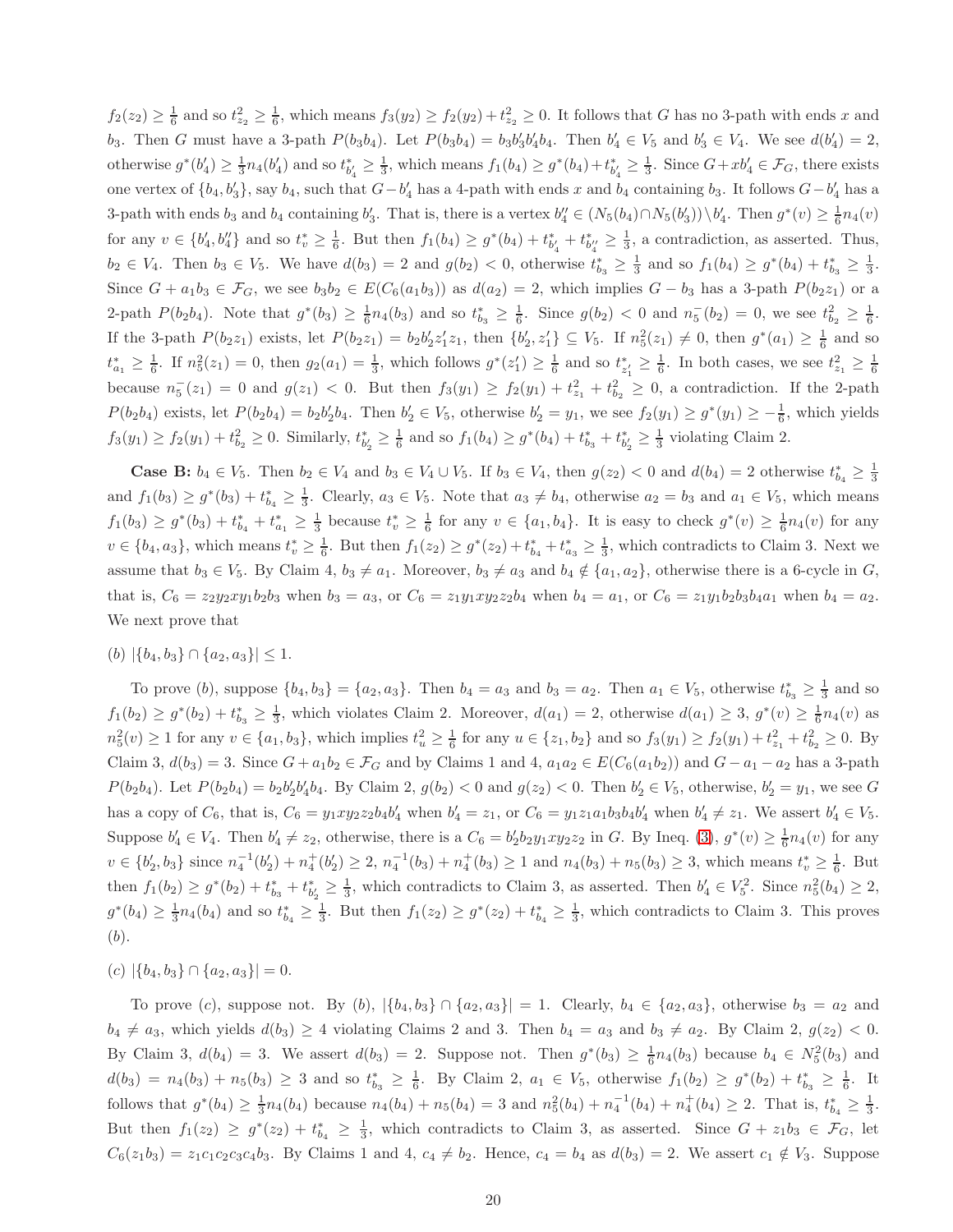not. Then  $b_2 = c_i$  for some  $i \in \{2,3\}$ , otherwise G has a copy of  $C_6 = c_1c_2c_3c_4b_3b_2$ . By Claim 1,  $b_2 = c_2$ . Since  $d(b_4) = 3$ , we have  $c_3 = a_2$ . Note that  $a_2 \in V_4^+ \cup V_5^2$ . Hence,  $g^*(b_3) \ge \frac{1}{3}$  or  $g^*(b_4) \ge \frac{1}{3}n_4(b_4)$ . That is,  $t_{b_3}^* \ge \frac{1}{3}$ or  $t_{b_4}^* \geq \frac{1}{3}$ . But then  $f_1(b_2) \geq g^*(b_2) + t_{b_3}^* \geq \frac{1}{3}$  or  $f_1(z_2) \geq g^*(z_2) + t_{b_4}^* \geq \frac{1}{3}$ , a contradiction, as asserted. Since  $d(b_4) = 3$ , we have  $c_3 \in \{z_2, a_2\}.$ 

We next show that  $c_3 \neq a_2$ . Suppose not. Then  $c_2 \neq a_1$ , otherwise  $c_2, c_1 \subseteq V_5$ , we see  $g^*(v) \geq \frac{1}{6}n_4(v)$  for any  $v \in \{c_1, c_2\}$  as  $n_5^2(v) \ge 1$ , which implies  $t_v^* \ge \frac{1}{6}$  and so  $f_1(z_1) \ge g^*(z_1) + t_{c_1}^* + t_{c_2}^* \ge \frac{1}{3}$ . We assert  $c_1 \ne a_1$ . Suppose not. By Claim 2,  $c_1 \in V_5$ . Moreover,  $a_2 \in V_4$ , otherwise  $a_2 \in V_5$ , we see  $t_{c_1}^* \geq \frac{1}{3}$  because  $d(c_1) \geq 3$ and  $n_4^+(c_1) + n_4^-(c_1) + n_5^2(c_1) \geq 2$ , which yields  $f_1(z_1) \geq g^*(z_1) + t_{c_1}^* \geq \frac{1}{3}$  violating Claims 2 and 3. Clearly,  $c_2 \in V_5$  and  $d(c_2) = 2$ , otherwise  $t_{c_1}^* \geq \frac{1}{3}$  and so  $f_1(z_1) \geq g^*(z_1) + t_{c_1}^* \geq \frac{1}{3}$ . But then  $G + z_1c_2 \notin \mathcal{F}_G$  because  $d(c_1) = 3$  and  $d(c_2) = 2$ , a contradiction, as asserted. By Claim 2,  $c_1 \in V_5$ . Furthermore,  $c_2 \in V_5$ , otherwise  $a_1 \in V_5$  by Claim 2, we see  $t_v^* \geq \frac{1}{6}$  for any  $v \in \{c_1, a_1\}$  and so  $f_1(z_1) \geq g^*(z_1) + t_{a_1}^* + t_{c_1}^* \geq \frac{1}{3}$ , which violates Claims 2 and 3. By Claim 2,  $a_1 \in V_5$ . Note that  $a_2 \in V_4 \cup V_5$ . Then  $d(v) = 2$  for any  $v \in \{a_1, c_1\}$ , otherwise we see  $t_v^* \geq \frac{1}{6}$  and so  $f_1(z_1) \geq g^*(z_1) + t_{a_1}^* + t_{c_1}^* \geq \frac{1}{3}$ . By Claim 2,  $g(z_1) < 0$ . If  $a_2 \in V_5$ , then  $f_1(z_1) \geq g^*(z_1) \geq \frac{1}{3}$ , which violates Claim 3. If  $a_2 \in V_4$ , then  $d(c_2) \geq 3$ , otherwise,  $G + z_1c_2 \notin \mathcal{F}_G$ . By Claim 3,  $g^*(c_1) < \frac{1}{3}$ . By Definition [4.2\(](#page-4-0)1), there exists a vertex  $c'_1 \in N_5(z_1) \cap N_5(c_2)$ . It is easy to check that for any  $v \in \{c_1, c'_1\}$ ,  $t_v^* \geq \frac{1}{6}$ and so  $f_1(z_1) \ge g^*(z_1) + t_{c_1}^* + t_{c_1'}^* \ge \frac{1}{3}$ , which violates Claim 3, as desired.

Thus,  $c_3 \neq a_2$  and so  $c_3 = z_2$ . By Claim 2,  $a_1, c_1 \in V_5$ . Recall that  $g(z_2) < 0$ . Hence,  $c_2 \in V_5$ . Note that  $a_2 \in V_4 \cup V_5$ . By Ineq. [\(3\)](#page-5-0),  $t_{b_4}^* \geq \frac{1}{6}$  because  $n_4(b_4) + n_5(b_4) \geq 3$  and  $n_4^{-1}(b_4) + n_5^2(b_4) \geq 1$ . If  $n_5^2(z_1) \neq 0$  or  $a_1 = c_1$ , then  $t_{c_2}^* \geq \frac{1}{6}$ , which follows that  $f_1(z_2) \geq t_{c_2}^* + t_{b_4}^* \geq \frac{1}{3}$  violating Claim 3. If  $n_5^2(z_1) = 0$  and  $a_1 \neq c_1$ , then  $g_1(a_1) = \frac{1}{3}$  as  $d(b_4) = 3$ . That is,  $z_1b_4 \notin E(G)$ . It follows that  $g_2(c_1) = \frac{1}{3}$ , or  $g_2(c_1) = \frac{1}{6}$  and there exists a vertex  $c'_1 \in N_5(z_1) \setminus c_1$  such that  $g^*(c'_1) \geq \frac{1}{6}$ . That is,  $g^*(z_1) \geq \frac{1}{3}$ , or  $t_v^* \geq \frac{1}{6}$  for any  $v \in \{c_1, c'_1\}$ . But then  $f_1(z_1) \geq g^*(z_1) \geq \frac{1}{3}$  or  $f_1(z_1) \geq g^*(z_1) + t_{c_1}^* + t_{c_1}^* \geq \frac{1}{3}$ , which violates Claim 3. This proves (*c*).

By (c),  $\{b_3, b_4\} \cap \{a_1, a_2, a_3\} = \emptyset$ . We first prove  $d(b_4) = 2$ . Suppose not. By Claim 2,  $g(z_2) < 0$  and so  $a_3 \in V_5$ . By Claim 3,  $d(b_4) = 3$ . Then  $a_2 \in V_5$ , otherwise  $a_2 \in V_4$  and so  $a_1 \in V_5$ , we see for any  $v \in \{a_3, b_4\}$ ,  $t_v^* \geq \frac{1}{6}$  because  $d(b_4) = 3$ ,  $z_2 \in N_4^{-1}(v)$  and  $a_2 \in N_4^{-1}(a_3) \cup N_4^{+}(a_3)$ , which means  $f_1(z_2) \geq g^*(z_2) + t_{a_3}^* + t_{b_4}^* \geq \frac{1}{3}$ violating Claim 2. Clearly,  $a_3 \in V_5^1$  and  $n_5^2(b_4) = 0$ , otherwise  $t_v^* \geq \frac{1}{6}$  for any  $v \in \{a_3, b_4\}$ , which means  $f_1(z_2) \geq \frac{1}{3}$ . Moreover,  $a_2 \in V_5^1$ , otherwise since  $b_4 \in N_5^2(z_2)$ , we see  $g^*(a_3) \geq \frac{1}{3}$ , or there exists  $a'_3 \in N_5(z_2) \setminus a_3$  such that  $t_v^* \geq \frac{1}{6}$  for any  $v \in \{a_3, a_3'\}$ , which means  $f_1(z_2) \geq \frac{1}{3}$ . Hence,  $a_1 \in V_4$ . Since  $G + a_3b_3 \in \mathcal{F}_G$ , we see G has a 5-path  $P(a_3b_3) = a_3c_1c_2c_3c_4b_3$ . Note that  $c_1 \in \{a_2, z_2\}$  and  $c_4 \in \{b_2, b_4\}$  because  $d(a_3) = d(b_3) = 2$ . We assert  $c_4 \neq b_4$ . Suppose not. Then  $z_2 = c_i$  for some  $i \in [3]$  by Lemma [3.1.](#page-2-2) Since  $d(a_2) = d(a_3) = 2$ , we see  $z_2 = c_1$ . By Claim 4,  $\{c_2, c_3\} \subseteq V_5$ . But then  $c_3 \in N_5^2(b_4)$ , a contradiction, as asserted. Thus,  $c_4 = b_2$ . Then  $c_1 = z_2$ , otherwise  $c_1 = a_2$ ,  $c_2 = a_1$  and  $c_3 \in V_5$ , we see  $t_v \geq \frac{1}{6}$  for any  $v \in \{c_3, a_2\}$  because  $n_4^+(c_3) + n_4(c_3) \geq 3$ , which means  $f_1(a_1) \ge g^*(a_1) + t_{c_3}^* + t_{a_2}^* \ge \frac{1}{3}$ . By Lemma [3.1,](#page-2-2)  $b_4 = c_i$  for some  $i \in \{2, 3, 4\}$ . Since  $d(b_4) = 3$  and  $b_4 \ne c_4$ , we see  $c_2 = b_4$ . By Claim 1,  $c_3 \in V_5^1$  because  $n_5^2(b_4) = 0$ . By Definition [4.2\(](#page-4-0)1),  $g^*(b_4) = \frac{1}{3}$  and so  $t_{b_4}^* = \frac{1}{3}$ . But then  $f_1(z_2) \ge g^*(z_2) + t_{b_4}^* \ge \frac{1}{3}$ , a contradiction, as desired. Thus,  $d(b_4) = 2$ .

We next prove  $d(b_3) = 2$ . Suppose not. By Claim 2,  $g(v) < 0$  for any  $v \in \{b_2, z_2\}$ , which means  $a_3 \in V_5$ . By Claim 3,  $d(b_3) = 3$ . Then  $g_1(b_4) = \frac{1}{3}$ , otherwise  $g_1(b_4) = \frac{1}{6}$  which implies  $g^*(b_3) \ge g_1(b_3) \ge \frac{1}{3}$ , that is,  $t_{b_3}^* \geq \frac{1}{3}$ , and so  $f_1(b_2) \geq t_{b_3}^* \geq \frac{1}{3}$ . Moreover,  $a_3, a_2 \in V_5^1$ , otherwise  $f_1(z_2) \geq \frac{1}{3}$ . It follows that  $a_1 \in V_4$ . Then  $n_4(b_3) = 0$  and  $n_5^2(b_3) + n_4^{-1}(b_3) = 0$ , otherwise by Ineq. [\(3\)](#page-5-0),  $t_{b_3}^* \ge \frac{1}{6}$  and so  $f_1(b_2) \ge t_{b_3}^* \ge \frac{1}{6}$  violating Claim 2. Since  $G + a_2b_4 \in \mathcal{F}_G$ , we see G has a 5-path  $P(a_2b_4) = a_2c_1c_2c_3c_4b_4$ . Then  $c_4 \in \{z_2, b_3\}$  and  $c_1 \in \{a_1, a_3\}$  since  $a_3, a_2 \in V_5^1$ . By Lemma [3.1,](#page-2-2)  $c_4 \neq z_2$  as  $a_3 \in V_5^1$ . Hence,  $c_4 = b_3$ . Since  $g_1(b_4) = \frac{1}{3}$  and  $g(z_2) < 0$ , we see  $G - b_4$ has no 2-path, which implies  $c_1 \neq a_3$ . Hence,  $c_1 = a_1$ . By Claims 1 and 2,  $c_3 = b_2$ . By Claim 1 and  $g(b_2) < 0$ , we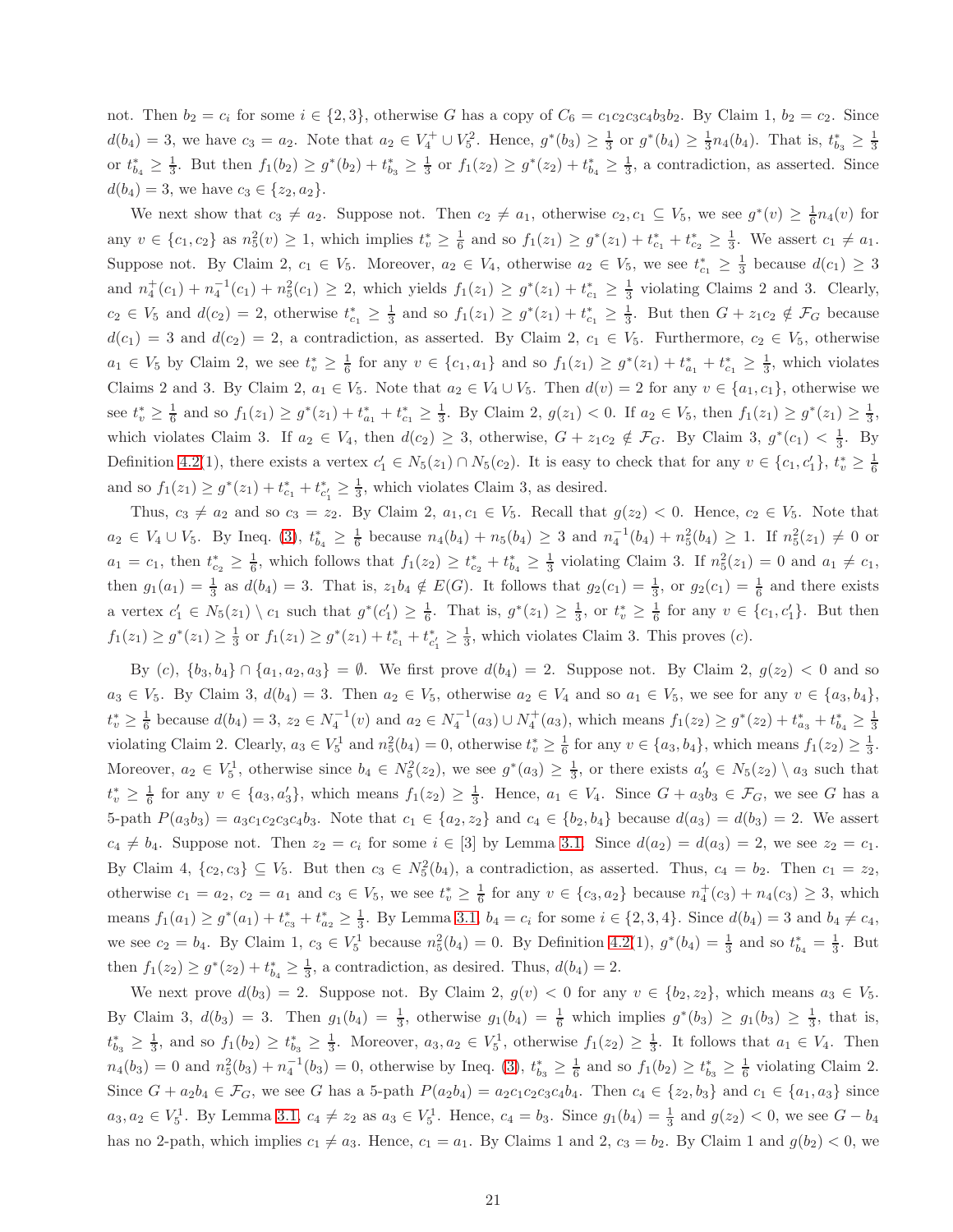have  $c_2 \in V_5$ . But then  $b_2 \in N_4^{-1}(b_3)$ , a contradiction, as desired. Thus,  $d(b_3) = 2$ .

Since  $G + b_4x \in \mathcal{F}_G$ , G has a 5-path  $P(xb_4) = xc_1c_2c_3c_4b_4$ . Then  $c_4 \in \{z_2, b_3\}$  as  $d(b_4) = 2$ . By Claims 1 and  $4, c_4 \neq z_2$ . Hence,  $c_4 = b_3$  and so  $c_3 = b_2$  as  $d(b_3) = 2$ . By Claim 1,  $c_2 \in V_4$ . Then  $g(z_2) < 0$  and  $n_5^2(z_2) = 0$ , otherwise  $t_{b_3}^* \geq \frac{1}{6}$  so  $f_1(b_2) \geq t_{b_3}^* \geq \frac{1}{6}$  violating Claim 2. It follows that  $a_1, a_2, a_3 \in V_5$ . Then  $g_1(a_3) = \frac{1}{3}$ , which implies  $t_{b_3}^* \geq \frac{1}{6}$ . But then  $f_1(b_2) \geq t_{b_3}^* \geq \frac{1}{6}$  violating Claim 2, a contradiction.

Claim 7.  $b_4 \neq a_3$  or  $b_1 \neq a_1$ .

**Proof.** Suppose not. Then  $b_4 = a_3$  and  $b_1 = a_1$ . Note that  $\{a_1, a_3\} \subseteq V_4 \cup V_5$ . We first assert  $a_2 \notin \{b_2, b_3\}$ . Suppose not. By symmetry, assume  $a_2 = b_2$ . Then  $a_3 \in V_5$ , otherwise  $\{a_2, b_3\} \subseteq V_5$  and  $a_2 \in V_5^2$ , we see  $t_{a_2}^* \geq \frac{1}{3}$  because  $n_4(a_2) + n_5(a_2) + n_4^+(a_2) \geq 4$ , which follows  $f_1(a_3) \geq g^*(a_3) + t_{a_2}^* \geq \frac{1}{3}$  violating Claim 2. By Claim 2,  $g(z_2) < 0$ . Moreover,  $a_2 \in V_4$ , otherwise  $a_2 \in V_5$ , we see  $t_{a_3}^* \geq \frac{1}{3}$  because  $n_4(a_3) + n_5(a_3) \geq 3$  and  $n_4^+(a_3) + n_4^{-1}(a_3) + n_5^2(a_3) \ge 2$ , which yields  $f_1(z_2) \ge g^*(z_2) + t_{a_3}^* \ge \frac{1}{3}$  violating Claim 3. By Claim 3,  $d(a_3) = 3$ . Clearly,  $d(b_3) = 2$ , otherwise  $t_{a_3}^* \geq \frac{1}{3}$  and so  $f_1(z_2) \geq t_{a_3}^* \geq \frac{1}{3}$ . Since  $G + z_2b_3 \in \mathcal{F}_G$ ,  $G - b_3 - a_3$  has a 3-path with vertices  $a_2, a'_2, z'_2, z_2$  in order. But then G has a copy of  $C_6 = a_2b_3a_3z_2z'_2a'_2$ , a contradiction, as asserted.

We next assert  $\{a_1, a_3\} \subseteq V_5$ . W.l.o.g., assume  $a_3 \in V_4$ . By Claims 1 and 2,  $a_1 \in V_4$ . By Claim 1,  $\{b_2, b_3\} \subseteq V_5$ , otherwise  $\{b_2, b_3\} \subseteq V_3$ , by Definition [4.6\(](#page-5-2)2),  $f_2(z_1) \ge \frac{1}{6}$  and so  $t_{z_1}^2 \ge \frac{1}{6}$ , which yields  $f_3(y_1) \ge f_2(y_1) + t_{z_1}^2 \ge 0$ as  $f_2(y_1) \ge g^*(y_1) \ge -\frac{1}{6}$ . We see  $a_2 \in V_3$  and  $d(b_2) = d(b_3) = 2$ , otherwise  $f_1(a_i) \ge \frac{1}{3}$  for some  $i \in \{1,3\}$ . By Lemma [3.1,](#page-2-2) G has a 3-path  $P(a_2a_i)$  for some  $i \in \{1,3\}$  since  $G + b_2a_3 \in \mathcal{F}_G$ . W.l.o.g., let  $i = 1$ . Let  $P(a_2a_1) = a_2a'_2a'_1a_1$ . Then  $a'_1 \in V_5$  and so  $a'_2 \in V_4$ . Thus for any  $v \in \{b_2, a'_1\}$ ,  $g^*(v) \geq \frac{1}{6}n_4(v)$  as  $a_1 \in N_4^+(v)$  and so  $t_v^* \geq \frac{1}{6}$ . But then  $f_1(a_1) \geq g^*(a_1) + t_{b_2}^* + t_{a'_1}^* \geq \frac{1}{3}$ , violating Claim 2, as asserted.

By Claim 2,  $g(z_i) < 0$  since  $d(a_1) \geq 3$  and  $d(a_3) \geq 3$ . Note that  $\{b_2, b_3\} \cap V_4 \neq \emptyset$  and  $\{b_2, b_3\} \cap V_5 \neq \emptyset$ , otherwise  $t_{a_1}^* \geq \frac{1}{3}$  because  $d(a_1) = n_4(a_1) + n_5(a_1) \geq 3$  and  $n_4^{-1}(a_1) + n_4^{+}(a_1) + n_5^{2}(a_1) \geq 2$ , which yields  $f_1(z_1) \geq t_{a_1}^* \geq \frac{1}{3}$ violating Claim 3. W.l.o.g., assume  $b_2 \in V_4$  and  $b_3 \in V_5$ . By Claim 3,  $d(a_1) = d(a_3) = 3$ . Clearly,  $d(b_3) = 2$ , otherwise  $t_{a_3}^* \geq \frac{1}{3}$  and so  $f_1(z_2) \geq t_{a_3}^* \geq \frac{1}{3}$ . By Lemma [3.1,](#page-2-2)  $G - a_1$  has a 2-path  $P(z_1v)$  for some  $v \in \{a_2, b_2\}$ , or  $G - a_3 - b_3$  has a 3-path  $P(z_2a_2)$  as  $G + b_3a_2 \in \mathcal{F}_G$ . We assert G has no 3-path  $P(z_2a_2)$ . Suppose not. Let  $P(z_2a_2) = z_2z_2'a_2'a_2.$  Then  $n_4^1(y_2) = 0$ , else  $g^*(y_2) \ge -\frac{1}{6}$  and so  $f_3(y_2) \ge 0$  because  $t_{a_3}^* \ge \frac{1}{6}$  and so  $t_{z_2}^2 \ge \frac{1}{6}$ . Hence,  $z'_2 \in V_3 \cup V_5$ . Moreover,  $z'_2 \in V_5$ , otherwise  $z'_2 = y_2$ ,  $a'_2 \in V_4$  and so  $a_2 \in V_5$ , which follows that  $f_1(a'_2) \geq \frac{1}{3}$  as  $t_{a_2}^* \geq \frac{1}{3}$  violating Claim 3. It is easy to verify that  $t_v^* \geq \frac{1}{6}$  for any  $v \in \{a_3, z_2'\}$ . But then  $f_1(z_2) \geq t_{a_3}^* + t_{z_2'}^* \geq \frac{1}{3}$ violating Claim 3, as asserted. Thus,  $G - a_1$  has a 2-path  $P(z_1v)$  for some  $v \in \{a_2, b_2\}$ . Let  $P(z_1v) = z_1v'v$ . By Claim 4,  $v' \notin V_3$ . Hence,  $v' \in V_5$  as  $g(z_1) < 0$ . Furthermore, one can easily check  $t_u^* \geq \frac{1}{6}$  for any  $u \in \{v', a_1\}$ . But then  $f_1(z_2) \ge t_{a_1}^* + t_{v'}^* \ge \frac{1}{3}$  violating Claim 3. This completes the proof of Claim 7.

Note that  $\{a_1, a_3\} \subseteq V_4 \cup V_5$ . By Claim 7 and symmetry, we may assume  $b_1 \neq a_1$ . We first show  $g(z_1) < 0$ . Suppose not. Note that  $a_1 \notin V_5$ , otherwise  $\{a_1, a_2\} \in V_5^1$  and so  $a_3 \in V_4$  by Claim 2, we see  $g^*(a_1) \geq \frac{1}{6}$  and so  $t_{a_1}^* \geq \frac{1}{6}$ , which yields  $f_1(z_1) \geq t_{a_1}^* \geq \frac{1}{6}$  violating Claim 2. By Claim 1,  $|\{b_1, a_1\} \cap V_5| \geq 1$ . Thus,  $b_1 \in V_5$ . By Claim 2,  $b_1 \in V_5^1$ ,  $\{b_2, b_4\} \subseteq V_5$  and  $b_3 \in V_4$ . Then  $g^*(b_1) \geq \frac{1}{6}$  because  $n_5^2(b_3) \geq 1$ , which means  $t_{b_1}^* \geq \frac{1}{6}$ . But then  $f_1(z_1) \ge t_{b_1}^* \ge \frac{1}{6}$ , which contradicts to Claim 2, as desired. Thus,  $\{a_1, b_1\} \subseteq V_5$ . Clearly,  $g^*(v) < \frac{n_4(v)}{6}$  for some  $v \in \{a_1, b_1\}$ , otherwise  $f_1(z_1) \geq t_{a_1}^* + t_{b_1}^* \geq \frac{1}{3}$ , which contradicts to Claim 2.

Assume first that  $g^*(a_1) < \frac{1}{6}n_4(a_1)$ . We first assert  $d(a_1) = 2$ . Suppose  $d(a_1) \geq 3$ . Since  $g^*(a_1) < \frac{1}{6}n_4(a_1)$ ,  $n_4(a_1) = 1$  and  $n_5^2(a_1) + n_4^{-1}(a_1) + n_4^{+}(a_1) = 0$ . Hence,  $a_2 \in V_5^1$ , which means  $a_3 \in V_4$ . But then  $a_1 \in N_5^2(a_2)$ violating Claim 2, as asserted. We next assert  $a_2 \in V_5$ . Suppose not. Then  $a_2 \in V_4$ . By Claim 1,  $a_3 \in V_5$ . Since  $g^*(a_1) < \frac{1}{6}n_4(a_1)$ , we see  $b_1 \in V_5^1$ , which implies  $b_2 \in V_5$ . Moreover,  $b_2 \in V_5^1$ , otherwise  $g^*(b_1) = \frac{1}{3}$  or G has a vertex  $z'_1 \in (N_5(z_1) \cap N_5(b_2)) \setminus b_1$  such that  $g^*(v) \geq \frac{1}{6}n_4(v)$  for any  $v \in \{z'_1, b_1\}$ , which implies  $f_1(z_1) \geq \frac{1}{3}$  violating Claim 3. Hence,  $b_3 \in V_4$ . By Claim 1,  $b_4 \in V_5$ . Clearly,  $b_3 \neq a_2$ , otherwise  $G + b_1 a_2 \notin \mathcal{F}_G$ . If  $b_4 \neq a_3$ , then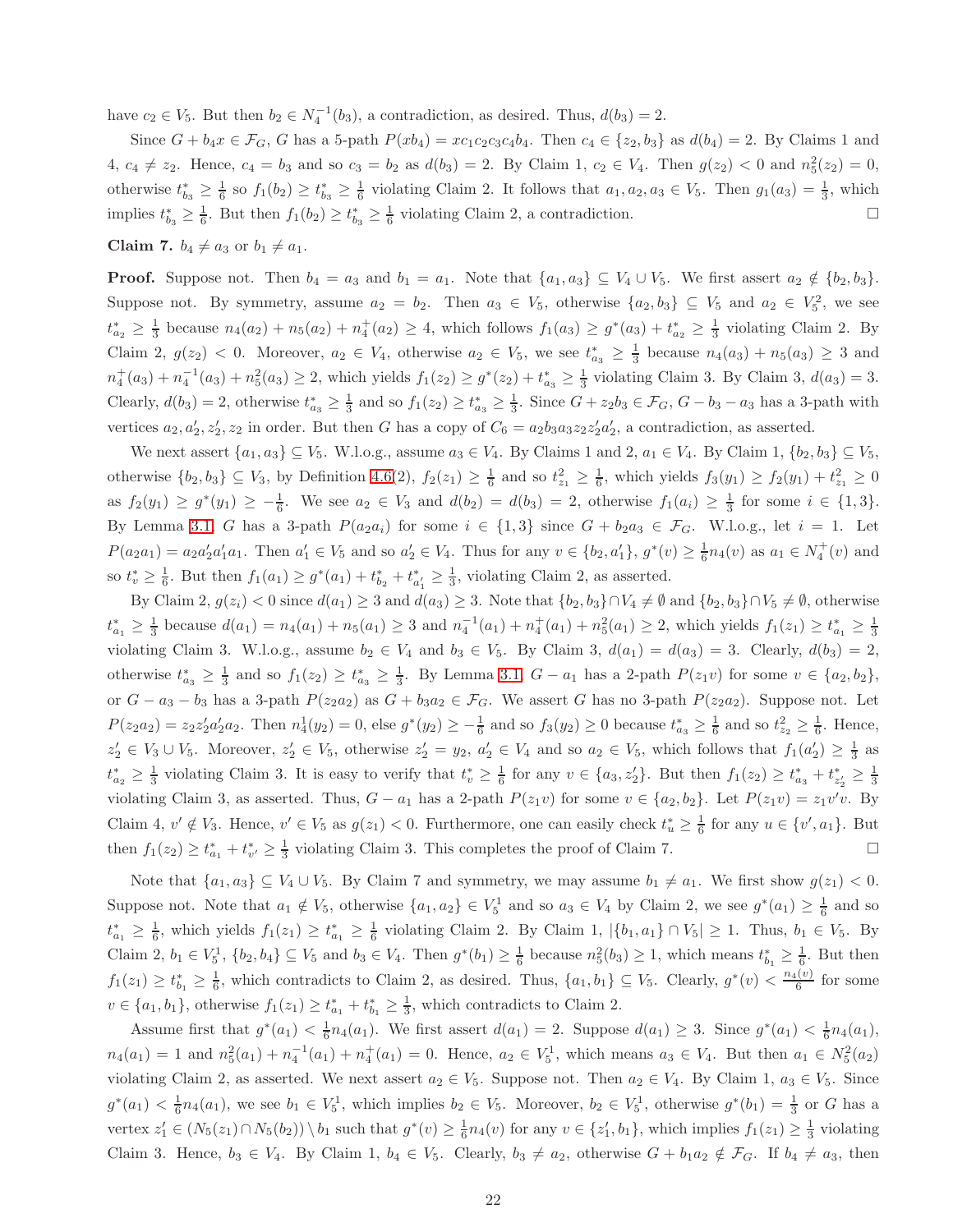$d(b_4) = 2$ , else  $t_u^* \geq \frac{1}{6}$  for any  $u \in \{a_3, b_4\}$ , which yields  $f_1(z_2) \geq t_{a_3}^* + t_{b_4}^* \geq \frac{1}{3}$ . Clearly,  $d(a_3) = 2$ , else  $t_{a_3}^* \geq \frac{1}{3}$  and so  $f_1(z_2) \ge t_{a_3}^* \ge \frac{1}{3}$ . Since  $G + b_1b_4 \in \mathcal{F}_G$ ,  $G - b_4$  has a 2-path  $P(b_3z_2)$  or G has a 3-path  $P(z_1z_2)$ . In both cases,  $b_3y_2 \in E(G)$  or there exists  $z_2' \in N_5(z_2) \setminus a_3$  such that  $t_v^* \geq \frac{1}{6}$  for any  $v \in \{z_2', a_3\}$ . But then  $f_3(y_1) + t_{b_3}^2 + t_{z_2}^2 \geq 0$ because  $t_v^2 \geq \frac{1}{6}$  for any  $v \in \{b_3, z_2\}$ , or  $f_1(z_2) \geq t_{z'_2}^* + t_{a_3}^* \geq \frac{1}{3}$ , a contradiction. If  $b_4 = a_3$ , then  $d(a_3) = 3$  by Claim 3. Since  $G + a_2b_2 \in \mathcal{F}_G$ ,  $G - b_1 - b_2$  has a 3-path with vertices  $z_1, z'_1, a'_2, a_2$  in order, or  $G - b_4$  has a 2-path with vertices  $z_2u'u$  for some  $u \in \{b_3, a_2\}$ . For the former, we have  $f_1(z_1) \ge t_{z_1'}^* + t_{b_1}^* \ge \frac{1}{3}$  since  $t_v^* \ge \frac{1}{6}$  for any  $v \in \{z'_1, b_1\}$ . For the latter, we have  $f_1(z_2) \ge t_{b_4}^* \ge \frac{1}{3}$  because  $n_4^+(b_4) + n_4^{-1}(b_4) \ge 2$  and  $n_4(b_4) = 3$  when  $u' \in V_5$ , or  $u' \in N_4^2(z_2)$  when  $u' \in V_4$ , or  $f_3(y_2) \ge f_2(y_2) + t_{z_2}^2 + t_u^2 \ge 0$  since  $t_v^2 \ge \frac{1}{6}$  for any  $v \in \{z_2, u\}$  when  $u' \in V_3$ , a contradiction, as asserted. Thus,  $a_2 \in V_5$ . Then  $a_1 \in V_5^1$ , which yields  $n_5^2(z_1) = 0$  since  $g^*(a_1) < \frac{1}{6}n_4(a_1)$ . Hence,  $b_1 \in V_5^1$  and so  $b_2 \in V_5$ . By Claim 2,  $a_3 \in V_5$ . Then  $b_3 \in V_4$ , otherwise  $g_1(v) = \frac{1}{3}$  for any  $v \in \{a_1, b_1\}$ , which implies  $g^*(z_1) \geq \frac{1}{3}$ . Hence,  $b_4 \in V_5$ . But then  $f_1(z_2) \geq t_{a_3}^* \geq \frac{1}{3}$ , violating Claim 3.

Assume next that  $g^*(b_1) < \frac{1}{6}n_4(b_1)$ . We assert that  $d(b_1) = 2$ . Suppose  $d(b_1) \geq 3$ . Since  $g^*(b_1) < \frac{1}{6}n_4(b_1)$ , we see  $n_4(b_1) = 1$  and  $n_5^2(b_1) + n_4^{-1}(b_1) + n_4^{+}(b_1) = 0$ . Hence,  $a_1, b_2 \in V_5^1$ , which means  $b_3 \in V_4$  and  $a_2, b_4 \in V_5$ . By Claim 2,  $a_3 \in V_5$ . But then  $t_{a_1}^* \geq \frac{1}{3}$  and so  $f_1(z_1) \geq t_{a_1}^* \geq \frac{1}{3}$ , which contradicts to Claim 3, as asserted. Note that  $b_2 \in V_4$ , otherwise  $n_5^2(z_1) = 0$  and  $g(z_1) < 0$  as  $g^*(b_1) < \frac{1}{6}n_4(b_1)$ , which implies  $a_2, b_2 \in V_5^1$ , that is,  $a_3, b_3 \in V_4$ violating Claims 1 and 2. By Claim 2,  $g(z_1) < 0$ . Since  $g^*(b_1) < \frac{1}{6}n_4(b_1)$ , we have  $n_4^+(b_1) = 0$  and  $n_4^{-1}(b_1) \leq 1$ . Hence,  $b_3 \in V_5$ . Note that  $b_4 \in V_4 \cup V_5$ . If  $b_4 \in V_4$ , then  $a_1 \in V_5^1$  as  $n_4^{-1}(b_1) \leq 1$ . Hence,  $a_2 \in V_5$ . By Claims 1 and 2,  $a_3 = b_4$ . Note that  $a_2 \neq b_3$ , otherwise  $f_1(b_4) \ge t_{b_3}^* \ge \frac{1}{3}$  violating Claim 2. But then  $t_v^* \ge \frac{1}{6}$  for any  $v \in \{a_2, b_3\}$ and so  $f_1(b_4) \geq \frac{1}{3}$ , a contradiction. If  $b_4 \in V_5$ , then  $g(z_2) < 0$ , otherwise  $f_1(z_2) \geq t_{b_4}^* \geq \frac{1}{6}$  violating Claim 2. Hence,  $a_3 \in V_5$ . Clearly  $a_2 \in V_4$ , else  $t_{a_1}^* \geq \frac{1}{3}$ , which implies  $f_1(z_1) \geq \frac{1}{3}$  violating Claim 3. Since  $n_4^{-1}(b_1) \leq 1$ , we see  $d(b_3) = 2$ . As  $G + z_1b_3 \in \mathcal{F}_G$  and  $d(b_1) = d(b_3) = 2$ , G has a 4-path with vertices  $z_1, c_1, c_2, c_3, b_4$  in order. Obviously,  $c_3 \in V_4$ , otherwise  $a_3 \neq b_4$  and  $t_v^* \geq \frac{1}{6}$  for any  $v \in \{a_3, b_4\}$ , which implies  $f_1(z_2) \geq \frac{1}{3}$ . Moreover,  $g(c_3) < 0$ , otherwise  $c_3 \neq z_2$  yields  $t_{b_4}^* \geq \frac{1}{3}$  and so  $f_1(z_2) \geq \frac{1}{3}$ . It follows that  $c_1, c_2 \in V_5$ . Note that  $c_1 \neq a_1$ , otherwise  $f_1(a_1) \ge t_{a_1}^* \ge \frac{1}{3}$ . It is easy to check that  $t_v^* \ge \frac{1}{6}$  for any  $v \in \{c_1, a_1\}$ . But then  $f_1(z_1) \ge t_{a_1}^* + t_{c_1}^* \ge \frac{1}{3}$ violating Claim 3.

Finally, let  $N_3^{5-}(x) = \{y_1\}$ . It remains to prove that  $n_4^{5-}(v) = 0$  for any  $v \in N_3(x) \setminus y_1$ . Suppose not. Let  $z \in N_4^{5-}(y)$ , where  $y \in N_3(x) \setminus y_1$ . By Corollary [5.4](#page-11-0) and Lemmas [5.7](#page-13-0) and 5.1 $(a, b)$ ,  $g^*(z) < 0$  and G has a 3-path  $P = zww_2z_2$  such that  $d(v) = 2$  for any  $v \in V(P)$  and  $z_2y \notin E(G)$ . Let  $N_3(z_2) = \{y_2\}$ . Note that  $g^*(y) \le f_3(y) < \frac{1}{6}$ , otherwise  $f_4(z) \ge 0$ . By Lemma [3.1,](#page-2-2) G has a 3-path  $P(xy)$  since  $G + y_1 z \in \mathcal{F}_G$  and  $f_5(y_1) < 0$ . Let  $P(xy) = xx_1x_2y$ . By Lemma [3.1,](#page-2-2)  $x_1y_2 \in E(G)$  or  $G - x_1 - y$  has a path of length at most two with ends x and  $x_2$  as  $G + zx_1 \in \mathcal{F}_G$ . Clearly,  $x_2 \in V_4$ , otherwise  $g^*(y) \geq \frac{1}{6}$ . Then  $x_1 \in V_3$ . If  $x_1y_2 \notin E(G)$ , then  $G - x_1 - y$  has a 2-path with ends x and  $x_2$ , that is,  $n_3(x_2) \geq 3$ . If  $x_1y_2 \in E(G)$ , then  $n_3^+(x_2) + n_3(x_2) \geq 3$ . By Lemma [5.5,](#page-11-1)  $n_5^-(x_2) = 0$ . Hence, in both cases,  $f_1(x_2) \ge g^*(x_2) \ge \frac{1}{6}n_3(x_2) + \frac{1}{6}n_4(x_2)$  and so  $t_{x_2}^2 \ge \frac{1}{6}$ . But then  $f_3(y) \ge f_2(y) + t_{x_2}^2 \ge \frac{1}{6}$ , a contradiction.

The proof of Theorem [4.8](#page-6-2) is thus complete.  $\Box$ 

### 7 Proof of Theorem [4.9](#page-6-0)

By Definition [4.6\(](#page-5-2)1),  $V_5 = V_5^{7+}$ . To prove  $V_i = V_i^{7+}$  for any  $i \in \{2, 3, 4\}$ , we just need to prove that for any  $x \in V_2$ ,  $f_7(x) \ge 0$ ,  $n_3^{7+}(x) = n_3(x)$  and  $n_4^{7+}(v) = n_4(v)$  for any  $v \in N_3(x)$ . Let  $\alpha_1 \in N_2(x)$ .

Case 1.  $n_3^{5-}(x) \neq 0$ .

Let  $y \in N_3^{5-}(x)$ . By Theorem [4.8,](#page-6-2)  $n_3^{7+}(x) \ge n_3^{5+}(x) \ge n_3(x) - 1$  and  $n_4^{7+}(v) = n_4^{5+}(v) = n_4(v)$  for any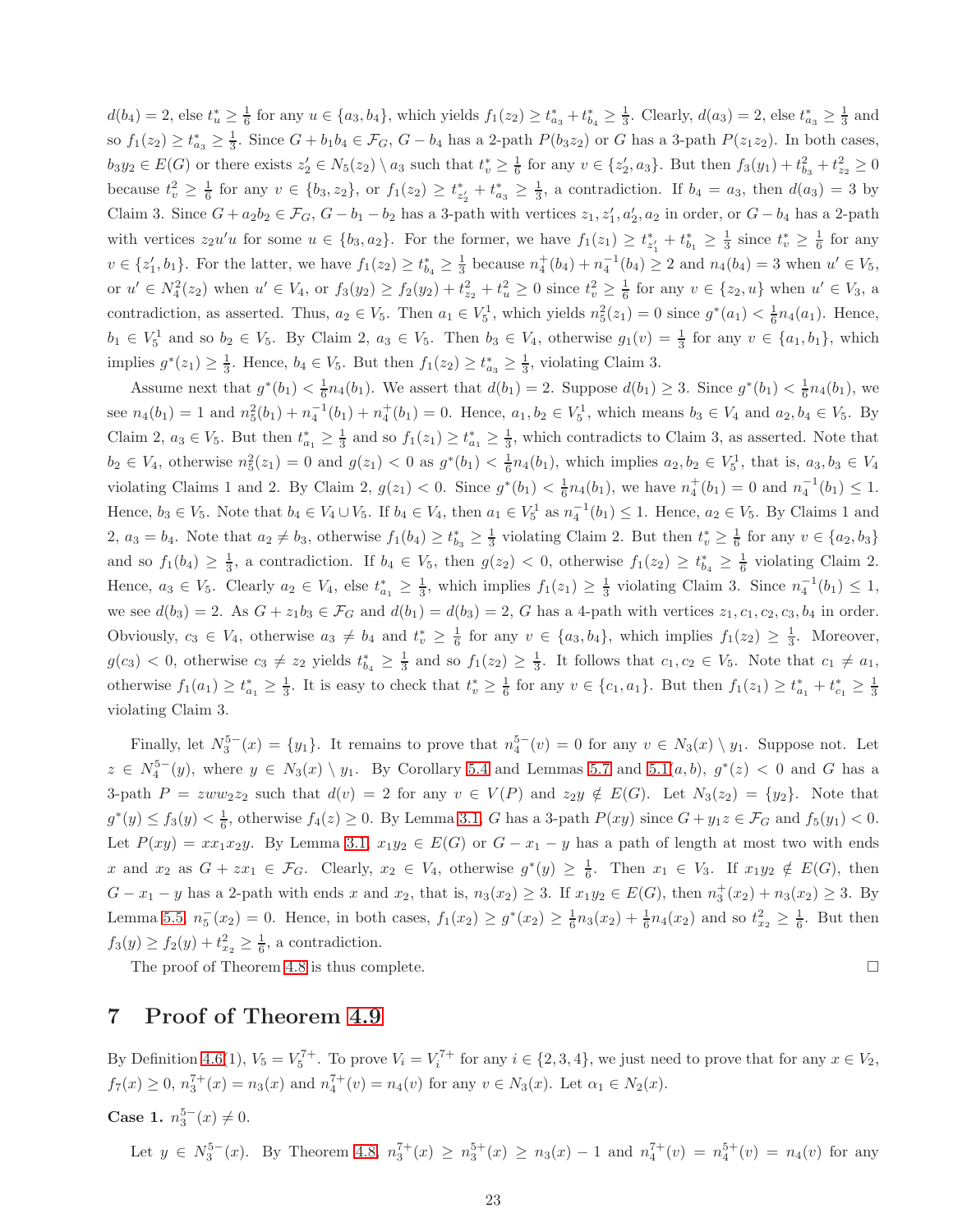$v \in N_3(x) \setminus y$ . It remains to prove  $f_7(x) \ge 0$  and  $f_7(y) \ge 0$  and  $n_4^{7+}(y) = n_4(y)$ . If  $d(y) = 1$ , then  $V_1 = {\alpha, \alpha_1}$ , which yields G has a 3-path  $P(x\alpha_1)$  because  $G + y\alpha \in \mathcal{F}_G$ . Let  $P(x\alpha_1) = xx_1\alpha'_1\alpha_1$ . By Lemma [3.1,](#page-2-2)  $G - x - \alpha'_1$ has a t-path with vertices  $\alpha_1, x_t, x_1$  in order for some  $t \in [2]$  because  $G + y\alpha'_1 \in \mathcal{F}_G$ . Hence,  $G[\{x, x_t, \alpha'_1\}]$  contains at least two edges because  $G + \alpha x_1 \in \mathcal{F}_G$ , which implies  $g(x) \geq \frac{2}{3}$  or  $n_2^2(x) \geq 1$ . Thus,  $f_6(x) \geq g^*(x) \geq \frac{1}{3}$ , which means  $f_7(x) \ge 0$  and  $f_7(y) \ge 0$ . So we next assume  $d(y) \ge 2$ .

# Case 1.1  $n_4^{5-}(y) \neq 0$ .

Let  $z \in N_4^{5-}(y)$ . By Theorem [4.7,](#page-6-1)  $n_4^{7+}(y) \ge n_4^{5+}(y) \ge n_4(y) - 1$ . So we shall prove  $f_7(v) \ge 0$  for any  $v \in \{x, y, z\}$ . Note that  $n_2(x) \neq 0$  as  $G + \alpha z \in \mathcal{F}_G$ , which yields  $f_6(x) \geq g^*(x) \geq \frac{1}{6}$ . By  $(\divideontimes)$ , Corollary [5.4,](#page-11-0) Lemmas [5.7](#page-13-0) and 5.1 $(a, b)$ ,  $g^*(y) < 0$ ,  $g^*(z) < 0$  and G has a 3-path  $P = zww_1z_1$  such that  $d(v) = 2$  for any  $v \in V(P)$ , and  $yz_1 \notin E(G)$ , where  $z_1 \in V_4$  and  $w, w_1 \in V_5$ . Let  $N_3(z_1) = \{y_1\}$ . Clearly,  $f_5(y) \geq -\frac{1}{3}$  and  $f_5(z) \geq -\frac{1}{6}$ . Thus, we need to prove  $f_6(x) + \sum_{i\geq 1} t_{v_i}^6 \geq \frac{1}{2}$  or  $\sum_{i\geq 1} t_{v_i}^6 \geq \frac{1}{3}$ , where  $v_i \in N_3(x) \setminus \{y\}$ . Since  $g^*(y) < 0$ , we have  $y_1x \in E(G)$  and G has a 3-path  $P(yy_1)$  as  $\{G + wz_1, G + zz_1\} \subseteq \mathcal{F}_G$ . Let  $P(y_1y) = y_1a_1a_2y$ . Since  $g^*(y) < 0$ , we see  $a_2 = x$ , otherwise  $a_2 \in V_4$  violating Lemma [6.1\(](#page-16-0)*a*). Thus,  $a_1 \in V_2 \cup V_3$ . For any  $v \in V_3$ , let  $A(v)$  be defined as in Definition [4.6\(](#page-5-2)4), and  $n_4^{3-}(v) \le n_4^{*-}(v) \le 1$  by Corollary [5.4.](#page-11-0) Since  $d(z_1) = d(w_1) = 2$ ,  $f_3(z_1) = -\frac{1}{6}$ , which yields  $f_5(y_1) \ge f_3(y_1) - (-f_3(z_1)) - \frac{1}{6}|A(y_1)| \ge g^*(y_1) - \frac{1}{6} - \frac{1}{6}n_3(y_1)$ .

Suppose  $a_1 \in V_2$ . Then  $a_1, x \in N_2^+(y_1)$ . By Observation [4.4\(](#page-5-4)1),  $g^*(y_1) \ge \frac{1}{3}n_2(y_1) + \frac{1}{6}n_3(y_1) \ge \frac{1}{6}n_2(y_1) +$  $\frac{1}{6}(n_3(y_1)+1)$  which means  $t_{y_1}^6 \ge t_{y_1}^5 \ge \frac{1}{6}$ . If  $n_2(y_1)+n_3(y_1) \ge 3$ , then  $t_{y_1}^6 \ge t_{y_1}^5 \ge \frac{1}{3}$  as  $g^*(y_1) \ge \frac{1}{3}n_2(y_1)+$  $\frac{1}{6}(n_3(y_1) + 1)$ . If  $g(v) \ge \frac{2}{3}$  for some  $v \in \{a_1, x\}$ , then  $f_6(x) \ge g^*(x) \ge \frac{1}{3}$  and so  $f_6(x) + t_{y_1}^6 \ge \frac{1}{2}$ . So we next assume  $n_2(y_1) + n_3(y_1) = 2$  and  $g(x) = g(a_1) = \frac{1}{6}$ . Note that  $N_1(a_1) = {\alpha_1}$ , else  $\alpha_2 a_1 \in E(G)$  yields G has a copy of  $C_6 = \alpha_2 \alpha \alpha_1 a_2 y_1 a_1$ . By Lemma [3.1,](#page-2-2) G has a 4-path  $P(\alpha_1 y_1)$  containing  $a_1$  and x or 4-path  $P(\alpha_2 y_1)$ because  $G + \alpha y_1 \in \mathcal{F}_G$ . Suppose  $P(\alpha_1 y_1)$  exists. Then  $G - \alpha_1 - y_1$  has a 2-path with vertices  $a_1, a_3, x$  in order such that  $a_3 \in V_3$ . Similarly,  $t_{a_3}^6 \geq \frac{1}{6}$ . Hence,  $f_6(x) + t_{y_1}^6 + t_{a_3}^6 \geq \frac{1}{2}$ . Suppose  $P(\alpha_2 y_1)$  exists. Then  $\delta(G) = 2$  and let  $P(\alpha_2 y_1) = \alpha_2 b_1 b_2 b_3 y_1$ . Then  $b_1 \in V_2 \setminus \{a_1, x\}$  since  $\alpha_1 \alpha_2 \notin E(G)$  and  $g(a_1) = g(x) = \frac{1}{6}$ . Note that  $b_2 \notin V_1$ , otherwise  $b_2 = \alpha_1$ , which violates the choice of  $\alpha$  because  $\alpha$  is contained in a 4-cycle but  $z_1$  is a 2-vertex that is not contained in a 4-cycle. Since  $n_2(y_1) + n_3(y_1) = 2$ , we see  $b_3 \in V_2 \cup V_4$ . In fact,  $b_3 \in V_4$ , otherwise  $b_3 \in V_2$  and so G has a copy of  $C_6 = b_3b_2b_1\alpha_2\alpha\alpha_1$  because  $b_2 \notin V_1$ . Then  $b_2 \in V_3$ , which implies  $n_3(b_3) \ge 2$  and  $y_1 \in N_3^+(b_3)$ . Note that  $n_5^{-}(b_3) = 0$  as  $\delta(G) = 2$ . By Observation [4.5\(](#page-5-3)2),  $f_1(b_3) \ge g^*(b_3) \ge \frac{1}{6}n_3(b_3) + \frac{1}{6}n_4(b_3)$ , which implies  $t_{b_3}^2 \ge \frac{1}{6}$ . Hence,  $f_3(y_1) \ge f_2(y_1) + t_{b_3}^2 \ge g^*(y_1) + \frac{1}{6}$  and so  $t_{y_1}^6 \ge \frac{1}{3}$ . Therefore,  $f_6(x) + t_{y_1}^6 \ge \frac{1}{2}$ .

Suppose  $a_1 \in V_3$ . If  $t_{y_1}^5 + t_{a_1}^5 \geq \frac{1}{3}$ , then  $f_6(x) + t_{y_1}^6 + t_{a_1}^6 \geq \frac{1}{2}$  as  $t_v^6 = t_v^5$  for any  $v \in \{a_1, y_1\}$ . Assume  $t_{y_1}^5 + t_{a_1}^5 < \frac{1}{3}$ . By Lemma [3.1,](#page-2-2) G has a 3-path  $P(y_1x)$  as  $G + y_1z \in \mathcal{F}_G$  and  $g^*(y) < 0$ . Let  $P(y_1x) = y_1b_1b_2x$ . Note that  $f_5(a_1) \geq g^*(a_1) - (-f_3(a_1')) - \frac{1}{6}|A(a_1)| \geq g^*(a_1) - \frac{1}{3} - \frac{1}{6}|A(a_1)|$ , where  $a_1' \in N_4^{3-}(a_1)$ . We next prove that (a)  $a_1 \notin \{b_1, b_2\}.$ 

To prove (a), suppose first  $a_1 = b_1$ . Then  $b_2 \in V_2 \cup V_3$ . In fact  $b_2 \in V_3$ , otherwise  $g^*(a_1) \geq \frac{1}{3}n_2(a_1) + \frac{1}{6}(n_3(a_1) + 1)$ because  $b_2, x \in N_2^+(a_1)$  and  $n_2(a_1) + n_3(a_1) \geq 3$ , which implies  $t_{a_1}^5 \geq \frac{1}{3}$  as  $y_1 \notin A(a_1)$ . Moreover,  $y_1 \in V_3^1$ , otherwise for any  $v \in \{a_1, y_1\}, g^*(v) \geq \frac{1}{6}n_2(v) + \frac{1}{6}n_3(v)$  since  $x \in N_2^+(v)$  and  $n_3^2(v) \geq 1$  which implies  $t_v^5 \geq \frac{1}{6}$ as  $b_2, y_1 \notin A(a_1)$  and  $a_1 \notin A(y_1)$ . Note that  $g^*(y_1) \geq \frac{1}{3}$ . Clearly,  $t_{y_1}^5 \geq \frac{1}{6}$  since  $a_1 \notin A(y_1)$ . By Ineq. [\(3\)](#page-5-0),  $g^*(a_1) \geq \frac{1}{6}n_2(a_1) + \frac{1}{6}(n_3(a_1) - 1)$  since  $x \in N_2^+(a_1)$  and  $n_3(a_1) \geq 2$ . Then  $n_4^{3-}(a_1) = 1$ , otherwise  $t_{a_1}^5 \geq \frac{1}{6}$  as  $b_1, y_1 \notin A(a_1)$ , which means  $t_{a_1}^5 + t_{y_1}^5 \geq \frac{1}{3}$ . Let  $N_4^{3-}(a_1) = \{z_2\}$ . Then  $d(z_2) = 1$ , otherwise  $f_3(z_2) \geq -\frac{1}{6}$ , which implies  $t_{a_1}^5 \geq \frac{1}{6}$  as  $b_1, y_1 \notin A(a_1)$ , and so  $t_{a_1}^5 + t_{y_1}^5 \geq \frac{1}{3}$ . By Lemma [3.1,](#page-2-2)  $G - a_1 - x$  has a 2-path with vertices  $y_1, b_3, b_2$  in order such that  $b_3 \in V_4$  as  $G + z_2 x \in \mathcal{F}_G$  and  $y_1 \in V_3^1$ . Hence,  $g^*(b_3) \geq \frac{1}{6}n_3(b_3) + \frac{1}{3} + \frac{1}{6}n_4(b_3)$  since  $b_2, y_1 \in N_3^+(b_3)$ , which yields  $t_{b_3}^2 \geq \frac{1}{6}$ . Hence,  $f_3(y_1) \geq f_2(y_1) + t_{b_3}^2 \geq \frac{1}{2}$ . But then  $t_{y_1}^5 \geq \frac{1}{3}$  as  $a_1 \notin A(y_1)$ , a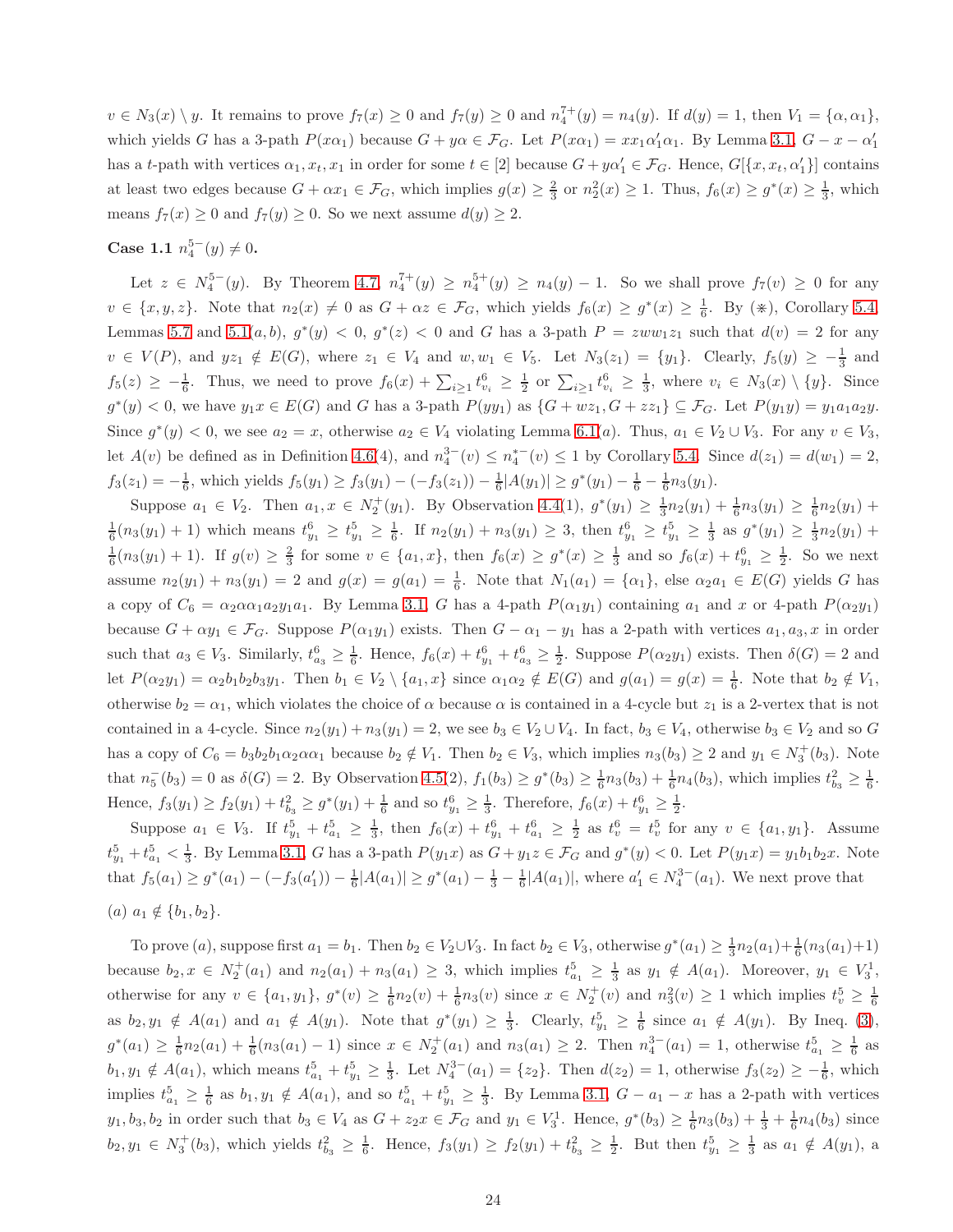contradiction. Suppose now  $a_1 = b_2$ . Then  $b_1 \in V_2 \cup V_3 \cup V_4$ . In fact  $b_1 \in V_4$ , otherwise for any  $v \in \{a_1, y_1\}$ ,  $g^*(v) \geq \frac{1}{6}n_2(v) + \frac{1}{6}(n_3(v) + 1)$  because  $x \in N_2^+(v)$  and  $n_3^2(v) + n_2(v) \geq 3$ , which implies  $t_v^5 \geq \frac{1}{6}$  since  $y_1 \notin A(a_1)$ and  $a_1 \notin A(y_1)$ . For any  $v \in \{a_1, y_1\}$ , then  $g^*(v) \geq \frac{1}{6}n_2(v) + \frac{1}{6}n_3(v) - \frac{1}{6}$  as  $x \in N_2^+(v)$ . By Lemma [3.1,](#page-2-2)  $G - a_1 - y_1$ has a 2-path with ends x and  $b_1$  because  $G + z_1 a_1 \in \mathcal{F}_G$ . By Ineq. [\(3\)](#page-5-0),  $g^*(b_1) \geq \frac{1}{3} n_3(b_1) + \frac{1}{6} (n_4(b_1) + 2)$  since  $a_1, y_1 \in N_3^+(b_1)$  and  $n_3(b_1) \geq 3$ , which implies  $t_{b_1}^2 \geq \frac{1}{3}$  and so  $f_3(v) \geq f_2(v) + t_{b_1}^2$ . But then  $t_v^5 \geq \frac{1}{6}$  for any  $v \in \{a_1, y_1\}$  as  $y_1 \notin A(a_1)$  and  $a_1 \notin A(y_1)$ , that is,  $t_{y_1}^5 + t_{a_1}^5 \geq \frac{1}{3}$ , a contradiction. This proves  $(a)$ .

By Lemma [3.1,](#page-2-2)  $G - b_2 - y_1$  has an s-path with ends x and  $b_1$  as  $G + z_1b_2 \in \mathcal{F}_G$  for some  $s \in [2]$ . Note that  $b_1 \notin V_2$ , otherwise  $g^*(y_1) \ge \frac{1}{3}n_2(y_1) + \frac{1}{6}n_3(y_1)$  because  $x \in N_2^+(y_1)$ ,  $n_2(y_1) \ge 2$ ,  $b_1 \in N_2^+(y_1) \cup N_2^{-1}(y_1)$  and  $n_3(y_1) \geq 1$ , which yields  $t_{y_1}^5 \geq \frac{1}{3}$  as  $a_1 \notin A(y_1)$ . We assert  $b_1 \in V_4$ . Suppose not. Then  $b_1 \in V_3$ . Hence,  $n_2^+(b_1) \geq 1$ or  $n_2(b_1)+n_3(b_1) \ge 4$  which implies  $f_3(b_1) \ge g^*(b_1) \ge \frac{1}{3}$  and so  $b_1 \notin A(y_1)$ . Since  $x \in N_2^+(a_1)$  and  $y_1 \in N_3^2(a_1)$ , we have  $a_1 \notin A(y_1)$ . Hence,  $|A(y_1)| \le n_3(y_1) - 2$ . By Ineq. [\(3\)](#page-5-0),  $g^*(y_1) \ge \frac{1}{3}n_2(y_1) + \frac{1}{6}(n_3(y_1) - 1)$  because  $x \in N_2^+(y_1)$ and  $b_1 \in N_3^2(y_1)$ . But then  $t_{y_1}^5 \geq \frac{1}{3}$ , a contradiction, as asserted. Then  $y_1 \in N_3^+(b_1)$  and  $n_3(b_1) \geq 3$ . Note that when  $N_5^{-}(b_1) = \{w_2\}$ , we have  $n_3^{+}(b_1) \ge 2$  as  $G + w_2 x \in \mathcal{F}_G$ . By Ineq. [\(3\)](#page-5-0),  $g^*(b_1) \ge \frac{1}{3}n_3(b_1) + \frac{1}{6}n_4(b_1) + \frac{1}{3}n_5^{-}(b_1)$ and so  $t_{b_1}^2 \geq \frac{1}{3}$ . Hence,  $f_3(y_1) \geq f_2(y_1) + t_{b_1}^2$ . By Ineq. [\(3\)](#page-5-0),  $g^*(y_1) \geq \frac{1}{3}n_2(y_1) + \frac{1}{6}(n_3(y_1) - 2)$  as  $x \in N_2^+(y_1)$ . Thus,  $a_1 \in A(y_1)$ , otherwise  $t_{y_1}^5 \geq \frac{1}{3}$ . Hence,  $n_4^{3-}(a_1) = 1$ . Let  $N_4^{3-}(a_1) = \{z_2\}$ . Clearly,  $d(z_2) = 1$  and  $g(a_1) = \frac{1}{6}$ . Then G has a 3-path with vertices  $a_1, c_1, c_2, x$  in order such that  $c_1 \in V_4$  as  $G + z_2y \in \mathcal{F}_G$ . Hence,  $a_1 \in N_3^+(c_1)$ and  $n_3(c_1) \geq 3$  since  $G + z_2c_2 \in \mathcal{F}_G$ , which yields  $g^*(c_1) \geq \frac{1}{6}n_3(c_1) + \frac{1}{6}n_4(c_1) + \frac{1}{3}$  and so  $t_{c_1}^2 \geq \frac{1}{6}$ . It follows  $f_3(a_1) \ge f_2(a_1) + t_{c_1}^2 \ge \frac{1}{3}$ . But then  $a_1 \notin A(y_1)$ , a contradiction.

# Case 1.2  $n_4^{5-}(y) = 0$ .

Note that  $n_4^{7+}(y) = n_4^{5+}(y) = n_4(y)$ . So we just need to prove  $f_7(x) \ge 0$  and  $f_7(y) \ge 0$ .

# Case 1.2.1  $n_4^-(y) \neq 0$ .

Let  $z \in N_4^-(y)$ . Note that  $n_2(x) \neq 0$  because  $G + \alpha z \in \mathcal{F}_G$  and  $d(\alpha, z) = 4$  and  $\alpha_1 \alpha_2 \notin E(G)$ , which yields  $f_6(x) \ge \frac{1}{6}$ . If  $f_5(y) \ge -\frac{1}{6}$ , then  $f_6(x) + f_6(y) = f_6(x) + f_5(y) \ge 0$ , which yields  $f_7(x) \ge 0$  and  $f_7(y) \ge 0$ . So we may assume  $f_5(y) < -\frac{1}{6}$ . By  $(\divideontimes)$ ,  $f_i(y) < -\frac{1}{6}$  for any  $i \in [4]$ . Then we just need to prove  $f_6(x) + \sum_{i \geq 1} t_{v_i}^6 \geq \frac{1}{3}$ , where  $v_i \in N_3(x) \setminus y$  and  $t_{v_i}^6 \geq 0$ . If  $g(x) \geq \frac{2}{3}$  or  $n_2^2(x) \geq 1$ , then  $f_6(x) \geq g^*(x) \geq \frac{1}{3}$ . So we next assume  $g(x) = \frac{1}{6}$  and  $n_2^2(x) = 0$ . We claim  $G - \alpha$  has a 3-path  $P(x\alpha_1)$ . Suppose not. By Lemma [3.1,](#page-2-2) G has a 4-path with ends  $\alpha$  and  $x$ containing  $\alpha_1$  because  $G + \alpha y \in \mathcal{F}_G$  and  $g^*(y) < 0$ . It follows  $G - x$  has a 3-path  $P(\alpha \alpha_1)$ . Let  $P(\alpha \alpha_1) = \alpha \alpha_2 x_2 \alpha_1$ , that is  $\alpha \in C_4$ . Then  $x_2 \in V_2$ . Since  $G + \alpha_1 z \in \mathcal{F}_G$ , we see G has a 5-path with vertices  $\alpha_1, x_3, y_3, z_3, w, z$  in order. Then  $w \in V_5$ , otherwise  $w = y$  and  $z_3 = x$  because  $g^*(y) < 0$  and  $g(z) < 0$ , which implies  $G - \alpha$  has a 3-path  $P(x\alpha_1)$ . Hence,  $z_3 \in V_4$ . By Lemma [5.3,](#page-7-2)  $n_5^-(z) = 0$ . Moreover,  $d(w) = 2$  and  $N_5(z) \cap N_5(z_3) = \{w\}$ , otherwise  $t_w^* \geq \frac{1}{6}$ , which yields  $f_2(z) \geq g^*(z) + t_w^* \geq \frac{1}{6}$  and so  $f_3(y) \geq f_2(y) + t_z^2 \geq -\frac{1}{6}$ . By the choice of  $\alpha, w \in C_4$  and  $|N(z) \cap N(z_3)| \geq 2$ . Let  $w_1 \in N(z) \cap N(z_3)$  and  $w_1 \neq w$ . Then  $w_1 = y$ . Since  $G + wx \in \mathcal{F}_G$  and  $g^*(y) < 0$ , G has a 3-path with ends y and  $v \in \{z, z_3\}$  containing  $v' \in \{z, z_3\}$  such that  $v \neq v'$ . But then  $|N_5(z) \cap N_5(z_3)| \geq 2$ as  $g(z) < 0$ , a contradiction, as claimed. Let  $P(x\alpha_1) = xy_1x_1\alpha_1$ . Then  $y_1 \in V_3$  and  $x_1 \in V_2$  as  $g(x) = \frac{1}{6}$  and  $n_2^2(x) = 0$ . If  $n_4^{3-}(y_1) = 0$  or  $g(x_1) \ge 0$ , then  $f_3(y_1) \ge g^*(y_1) \ge \frac{1}{6}n_2(y_1) + \frac{1}{6}n_3(y_1) + \frac{1}{3}(n_2^+(y_1) - 1)$  since  $x \in N_2^+(y_1)$ and  $n_2(y_1) \ge 2$ , which implies  $t_{y_1}^6 \ge \frac{1}{6}$  and so  $f_6(x) + t_{y_1}^6 \ge \frac{1}{3}$ . So we next assume  $n_4^{3-}(y_1) = 1$  and  $g(x_1) < 0$ . Let  $N_4^{3-}(y_1) = \{z_1\}$ . By Lemma [3.1,](#page-2-2) G has a 4-path with ends  $\alpha_1$  and  $y_1$  containing x and  $x_1$  since  $G + z_1\alpha_1 \in \mathcal{F}_G$ and  $d(z_1, \alpha_1) = 3$ . Then  $G - \alpha_1 - y_1$  has a 2-path with vertices  $x, y_2, x_1$  in order. Then  $y_2 \in V_3$  as  $g(x_1) < 0$ . Hence, for any  $i \in [2]$ ,  $x \in N_2^+(y_i)$  and  $x_1 \in N_2^{-1}(y_i)$ , which yields  $f_3(y_i) \geq g^*(y_i) \geq \frac{1}{12}n_2(y_i) + \frac{1}{6}(n_3(y_i) + 2)$ . Thus,  $t_{y_i}^6 \geq \frac{1}{12}$  and so  $f_6(x) + t_{y_1}^6 + t_{y_2}^6 \geq \frac{1}{3}$ .

Case 1.2.2  $n_4^-(y) = 0$ .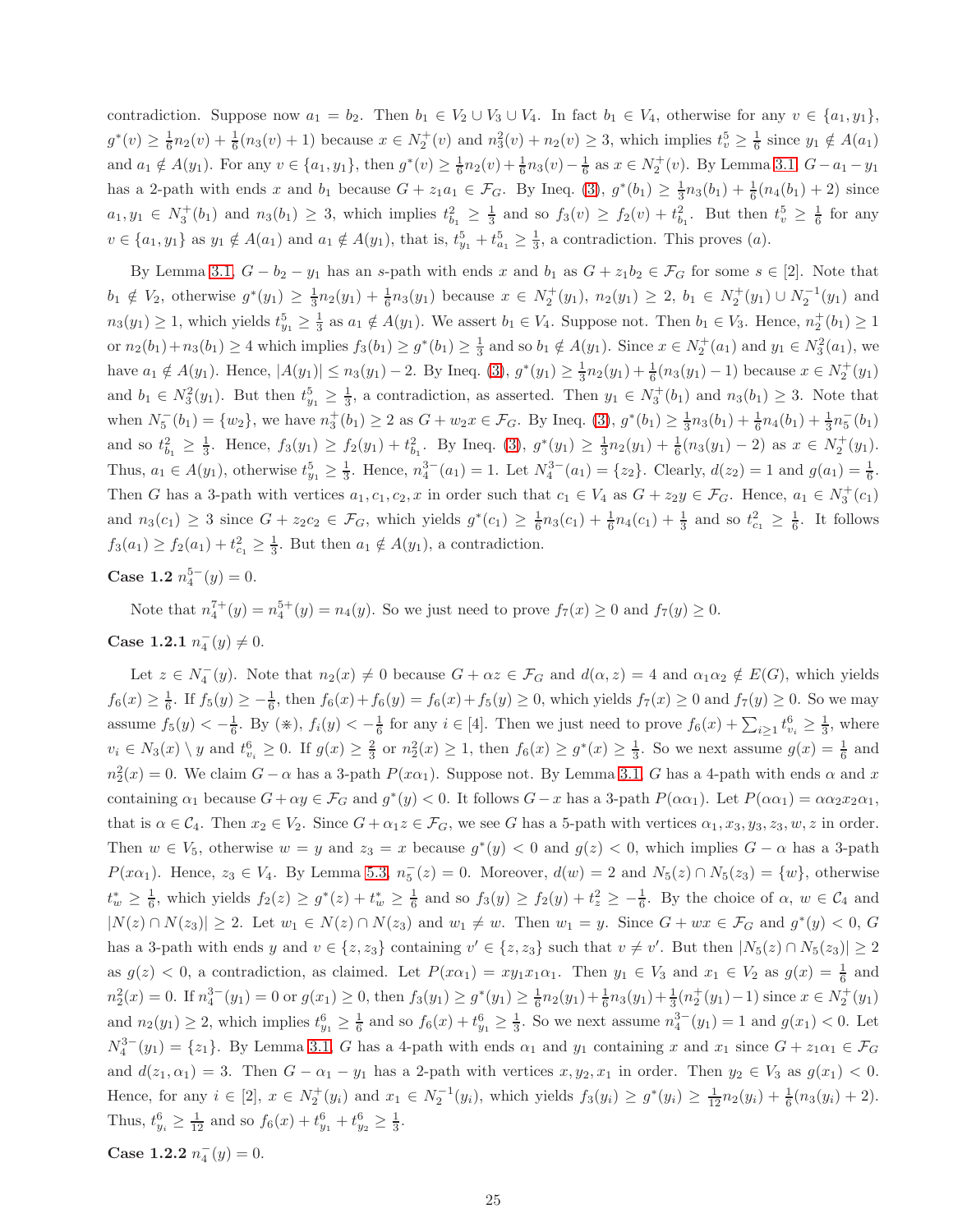By Observation [4.3\(](#page-5-1)1),  $N_4(y) = N_4^1(y)$  and  $d(y) = 2$  which yields no 4-cycle contains y. By the choice of  $\alpha, \alpha \notin C_4$ . Clearly,  $f_6(y) \geq -\frac{1}{6}$ . If  $g(x) \geq \frac{1}{6}$ , then  $f_6(x) + f_6(y) \geq 0$ , which yields  $f_7(x) \geq 0$  and  $f_7(y) \geq 0$ . So we next assume  $g(x) < 0$ . Let  $N_4(y) = \{z\}$  and  $N_4(z) = \{z_1\}$ . By Observation [4.3\(](#page-5-1)2),  $g(z_1) = \frac{1}{6}$ . Let  $N_3(z_1) = \{y_3\}$ . By Lemma [3.1,](#page-2-2) G has a 3-path  $P(x\alpha_1)$  because  $G + \alpha y \in \mathcal{F}_G$ ,  $g(x) < 0$  and no 4-cycle contains  $\alpha$ . Let  $P(x\alpha_1) = xy_1x_1\alpha_1$ . Then  $y_1 \in V_3$  and  $x_1 \in V_2$ , which means  $f_5(x) \geq g^*(x) \geq 0$ . So we just need to prove  $\sum_{i\geq 1} t_{v_i}^6 \geq \frac{1}{6}$ , where  $v_i \in N_3(x) \setminus y$ . Note that if  $n_4^{3-}(y_1) = 1$ , then  $G - \alpha_1 - y_1$  has a 2-path with vertices  $x, y_2, x_1$ in order such that  $y_2 \in V_4$  as  $G + z_2 \alpha_1 \in \mathcal{F}_G$ , where  $N_4^{3-}(y_1) = \{z_2\}.$ 

Assume  $g(x_1) \ge 0$ . If  $n_4^{3-}(y_1) = 0$ , then  $g^*(y_1) \ge \frac{1}{6}n_2(y_1) + \frac{1}{6}n_3(y_1)$  as  $n_2^+(y_1) + n_2(y_1) \ge 3$ , which yields  $t_{y_1}^6 \geq \frac{1}{6}$ . If  $n_4^{3-}(y_1) = 1$ , then for any  $i \in [2]$ ,  $g^*(y_i) \geq \frac{1}{12}n_2(y_i) + \frac{1}{6}(n_3(y_i) + 2)$  since  $n_2^+(y_i) + n_2(y_i) \geq 3$  and  $x \in N_2^{-1}(y_i)$ , which means  $t_{y_i}^6 \geq \frac{1}{12}$  and so  $t_{y_1}^6 + t_{y_2}^6 \geq \frac{1}{6}$ .

So we further assume  $g(x_1) < 0$ . Suppose  $n_4^{3-}(y_1) = 1$ . Then  $x, x_1 \in N_2^{-1}(y_i)$  for any  $i \in [2]$ . Note that  $n_2(y_1) + n_3(y_1) \ge 3$  as  $G + z_2 \alpha \in \mathcal{F}_G$  and  $d(\alpha, z_2) = 4$ . Similarly,  $n_2(y_2) + n_3(y_2) \ge 3$  when  $n_4^{3-}(y_2) \ne 0$ . Hence,  $g^*(y_i) \geq \frac{1}{12}n_2(y_i) + \frac{1}{6}n_3(y_i) + \frac{1}{3}n_4^{3-}(y_i)$ , which implies  $t_{y_i}^6 \geq \frac{1}{12}$  and so  $t_{y_1}^6 + t_{y_2}^6 \geq \frac{1}{6}$ . Suppose  $n_4^{3-}(y_1) = 0$ . If  $\delta(G) = 1$ , then  $x, x_1 \in N_2^{-1}(y_1)$  as  $G + \alpha y_1 \in \mathcal{F}_G$ . Hence,  $g^*(y_1) \geq \frac{1}{6} n_2(y_1) + \frac{1}{6} n_3(y_1)$ , which yields  $t_{y_1}^6 \geq \frac{1}{6}$ . If  $\delta(G) = 2$ , then G has a 4-path  $P(zx_1)$  or  $G - x - x_1$  has a 2-path with ends  $\alpha_1$  and  $y_1$  as  $G + yx_1 \in \mathcal{F}_G$ . We claim the later holds. Suppose not. Let  $P(zx_1) = za_1a_2a_3x_1$ . Then  $a_1 \in V_4 \cup V_5$ . If  $a_1 \in V_4$ , then  $a_1 = z_1$ ,  $a_2 = y_3$  and  $a_3 \in V_3$  as  $g(x_1) < 0$ . Note that  $n_5^-(z_1) = 0$  as  $\delta(G) = 2$ . Hence,  $f_1(z_1) \ge g^*(z_1) \ge \frac{1}{6}$  since  $y_3 \in N_3^+(z_1)$ , which means  $z_1 \in N_4^{1+}(z)$ . Thus,  $t_z^2 \ge \frac{1}{6}$ . If  $a_1 \in V_5$ , then  $a_2 \in V_4$ , which implies  $g^*(a_1) \ge \frac{1}{6}n_4(a_1)$  since  $z \in N_4^+(a_1)$  and  $n_4(a_1) \geq 2$ . Thus,  $t_z^2 \geq \frac{1}{6}$  as  $z_1 \in N_4^{1+}(z)$ . But then in both cases,  $f_3(y) \geq f_2(y) + t_z^2 \geq \frac{1}{6} \geq 0$ , a contradiction, as claimed. Thus,  $n_2(y_1) \ge 3$ , which implies  $g^*(y_1) \ge \frac{1}{6}n_2(y_1) + \frac{1}{6}n_3(y_1)$ . Hence,  $t_{y_1}^6 \ge \frac{1}{6}$ .

Case 2.  $n_3^{5-}(x) = 0$ .

Note that  $n_3^{7+}(x) = n_3^{5+}(x) = n_3(x)$ . By Theorem [4.7,](#page-6-1)  $\sum_{v \in N_3(x)} n_4^{5-}(v) \le 1$ .

Case 2.1  $\sum_{v \in N_3(x)} n_4^{5-}(v) = 1$ .

Let  $z \in N_4^{5-}(y)$ , where  $y \in N_3(x)$ . So we just need to prove that  $f_7(x) \ge 0$  and  $f_7(z) \ge 0$ . By Corollary [5.4,](#page-11-0) Lemmas [5.7](#page-13-0) and 5.1 $(a, b)$ ,  $g^*(z) < 0$  and G has a 3-path  $P = zww_1z_1$  such that  $d(v) = 2$  for any  $v \in V(P)$ , and  $yz_1 \notin E(G)$ , where  $z_1 \in V_4$  and  $w, w_1 \in V_5$ . Let  $N_3(z_1) = \{y_1\}$ . Note that  $f_6(z) \geq -\frac{1}{6}$ . Then  $f_3(y) < \frac{1}{6}$ , else  $f_5(z) \geq 0$ . We claim  $g^*(x) \geq \frac{1}{6}$ . Suppose not. Then  $n_2(x) = 0$ , otherwise  $g^*(x) \geq \frac{1}{6}$ . Since  $z \notin C_4$ , we see  $n_1(x) = 1$ by the choice of  $\alpha$ ,  $\alpha \notin C_4$ . It follows  $g(x) < 0$ . Clearly,  $n_3(y) \neq 0$  and G has a 4-path with ends y and  $\alpha_1$  containing x because  $\{G + \alpha z, G + \alpha_1 z\} \subseteq \mathcal{F}_G$ ,  $g(x) < 0$  and  $g^*(z) < 0$ . Note that G has no 3-path  $P(x\alpha_1)$ , otherwise let  $P(x\alpha_1) = xy_2x_1\alpha_1$ , we see  $x_1 \in V_2$  and  $y_2 \in V_3$ , which yields  $f_3(y) \ge g^*(y) \ge \frac{1}{6}$  as  $y_2 \in N_3^2(x)$ . Hence,  $G - \alpha_1$ has a 3-path  $P(xy)$ . Let  $P(xy) = xb_1b_2y$ . Then  $b_1 \in V_3$ . Note that  $b_2 \in V_4$ , otherwise  $f_3(y) \ge g^*(y) \ge \frac{1}{6}$ . By Lemma [5.5,](#page-11-1)  $n_5^{-}(b_2) = 0$ . Then  $g^*(b_2) \ge \frac{1}{6}n_3(b_2) + \frac{1}{6}n_4(b_2)$  as  $y \in N_3^{+}(b_2)$  and  $n_3(b_2) \ge 2$ , which yields  $t_{b_2}^2 \ge \frac{1}{6}$  and so  $f_3(y) \ge f_2(y) + t_{b_2}^2 \ge \frac{1}{6}$ , a contradiction. Then  $f_6(x) + f_6(z) \ge 0$ , which yields  $f_7(x) \ge 0$  and  $f_7(z) \ge 0$ .

Case 2.2  $\sum_{y \in N_3(x)} n_4^{5-}(y) = 0.$ 

Note that  $n_4^{7+}(v) = n_4^{5+}(v) = n_4(v)$  for any  $v \in N_3(x)$ . So we shall prove  $f_7(x) \ge 0$ . We assume  $f_7(x) < 0$ , then  $g^*(x) < 0$ . Since  $G + \alpha x \in \mathcal{F}_G$ , G has a 3-path  $P(\alpha_1 \alpha_2)$  where  $N(\alpha) = {\alpha_1, \alpha_2}$  or a 3-path  $P(xx_1)$  for some  $x_1 \in V_2$ . Suppose  $P(\alpha_1 \alpha_2)$  exists, that is  $\alpha \in \mathcal{C}_5$ . Let  $P(\alpha_1 \alpha_2) = \alpha_1 b_1 b_2 \alpha_2$  where  $b_1, b_2 \in V_2$ . In this case,  $\delta(G) = 2$ and  $v \in C_4 \cup C_5$  for any vertex  $v \in V(G)$  with  $d(v) = 2$  by the choice of  $\alpha$ . By Lemma [5.1,](#page-7-0)  $V_4^{*-} = V_5^{*-} = \emptyset$ . Since  $G + x\alpha_2 \in \mathcal{F}_G$ , G has a 5-path  $P(x\alpha_2)$ . Let  $P(x\alpha_2) = xc_1c_2c_3c_4\alpha_2$ . We have  $c_1 \in V_3$ ,  $c_4 \in V_2$ ,  $c_2 \in V_3 \cup V_4$ and  $c_3 \in V_3 \cup V_2$ . When  $c_2 \in V_3$ , then  $c_3 \in V_2$  as  $g^*(x) < 0$  and so  $g(c_i) = \frac{1}{6}$  for any  $i \in [2]$  and  $g(c_3) \geq \frac{1}{6}$ . It follows that  $f_5(c_3) \ge 0$  and  $f_5(c_2) \ge \frac{1}{6}$ , which yields  $f_7(x) \ge 0$  by Definition [4.6\(](#page-5-2)6). When  $c_2 \in V_4$ , then  $c_3 \in V_3$ .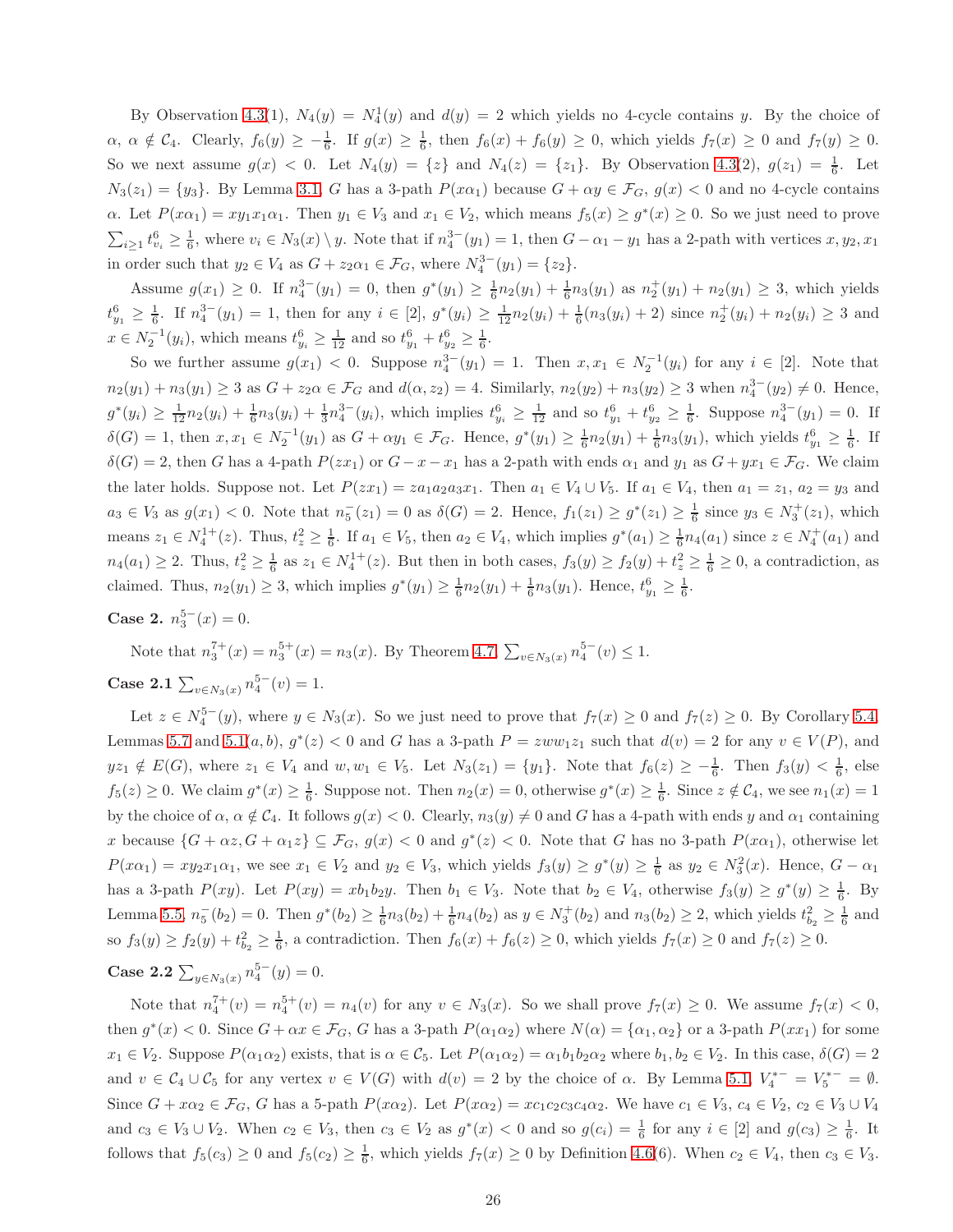Observe that  $g(c_1) < 0$ , otherwise  $g^*(x) \geq -\frac{1}{6}$  and  $t_{c_2}^2 \geq t_{c_2}^* \geq \frac{1}{6}$  and so  $t_{c_1}^6 \geq \frac{1}{6}$  yielding  $f_7(x) \geq 0$ . It follows that  $d(x) \geq 3$  otherwise  $x \in C_4 \cup C_5$ . We assert  $d(c_1) \geq 3$ . Suppose not. Then  $c_1 \notin C_4$ , otherwise there is another vertex  $c_0 \in (N(x) \cap N(c_2)) \setminus \{c_1, c_3\}$  and so  $t_{c_2}^2 \geq t_{c_2}^* \geq \frac{1}{6}$ ,  $t_{c_i}^6 \geq \frac{1}{6}$  for  $i \in \{0, 1\}$  yielding  $f_7(x) \geq 0$ . Then  $N_2(\alpha_1) \cap N_2(\alpha_2) = \emptyset$ ,  $c_1 \in \mathcal{C}_5$  and  $G - c_1$  has a 3-path  $P(xc_2)$ . Let  $P(xc_2) = xc_5c_6c_2$  where  $c_5 \in V_3$ . Then  $c_6 \in V_4$ otherwise  $g^*(x) \geq -\frac{1}{6}$  and  $t_{c_2}^* \geq \frac{1}{6}$  and so  $t_{c_1}^6 \geq \frac{1}{6}$  yielding  $f_7(x) \geq 0$ . Because  $G + c_5 \alpha \in \mathcal{F}_G$  and  $n_2(x) = 0$ , there is a 5-path  $P(\alpha c_5)$ . Let  $P(\alpha c_5) = \alpha w_1 w_2 w_3 w_4 c_5$  where  $w_1 \in V_1$  and  $w_2 \in V_2$ . When  $w_4 \in V_3$ , then  $g(w_4) = \frac{1}{6}$ ,  $w_3 \in V_2$  and  $g(w_3) \geq 0$ , which follows that  $f_6(w_4) \geq \frac{1}{6}$  and so  $f_7(x) \geq 0$  by Definition [4.6\(](#page-5-2)6). When  $w_4 \in V_4$ , we see  $w_3 \in V_3$  and  $n_3(w_4) \geq 2$ , which follows that  $t_{c_6}^* \geq \frac{1}{6}$  and  $t_{c_2}^* \geq \frac{1}{6}$  yielding  $t_{c_i}^6 \geq \frac{1}{6}$  for  $i \in \{1, 5\}$ , which follows that  $f_7(x) \ge 0$ . Thus  $d(c_1) \ge 3$ . There is another vertex  $c_{11} \in N_4(c_1) \setminus \{c_2\}$  and  $n_4(c_{11}) \ge 1$  because  $G + c_{11}\alpha \in \mathcal{F}_G$  and  $n_3(c_1) = n_2(x) = 0$ . We see  $t_{c_{11}}^2 \geq \frac{1}{6}$ . When  $N_2(\alpha_1) \cap N_2(\alpha_2) \neq \emptyset$ , then  $d(c_2) \geq 3$ , otherwise  $c_2 \in C_4$  and there is a vertex  $v \in (N_4(c_1) \cap N_4(c_3)) \setminus c_2$ , which follows that  $t_{c_1}^6 \geq \frac{1}{3}$  yielding  $f_7(x) \geq 0$ . We claim  $f_2(c_2) \geq \frac{1}{6}n_3(c_2)$ . Suppose not. Then  $n_3(c_2) + n_4(c_2) = 2$  and there is a vertex  $c_{21} \in N_5(c_2)$ . When  $d(c_{21}) \geq 3$  or  $g(c_{21}) = \frac{1}{6}$ , we see  $f_2(c_2) \ge \frac{1}{6}n_3(c_2)$ . Then we just consider the case  $N(c_{21}) = N_4(c_{21}) = \{v_1, c_2\}$ . By the choice of  $\alpha$ , we see  $c_{21} \in C_4 \cap C_5$ . If there is a vertex  $c_{22} \in (N_5(c_2) \cap N_5(v_1)) \setminus c_{21}$  or  $g(v_1) \geq 0$ , then  $f_2(c_2) \geq \frac{1}{6}n_3(c_2)$ . Thus  $v_1c_3 \in E(G)$  otherwise  $c_1v_1 \in E(G)$  but then  $G + v_1\alpha \notin \mathcal{F}_G$ . Note that there is a 3-path  $P(c_2v_1)$  with  $g(c_2) = \frac{2}{3}$ and  $g(v_1) < 0$ . Let  $P(c_2v_1) = c_2u_1u_2v_1$  where  $u_i \in V_5$  for  $i \in [2]$ , which follows  $f_2(c_2) \geq \frac{1}{6}n_3(c_2)$ , as claimed. Note that  $t_{c_{11}}^2 \geq \frac{1}{6}$ , we see  $t_{c_1}^6 \geq \frac{1}{3}$  and so  $f_7(x) \geq 0$ . When  $N_2(\alpha_1) \cap N_2(\alpha_2) = \emptyset$ , we see there is a vertex  $d_2 \in N_4(d_1)$ with  $n_3(d_2) \geq 2$  because  $G + d_1 \alpha \in \mathcal{F}_G$  for  $d_1 \in N_3(x) \setminus c_1$ . Similarly we have  $g(d_1) < 0$  and there is a vertex  $d_{11} \in N_4(d_1) \setminus d_2$  with  $t_{d_{11}}^2 \geq \frac{1}{6}$ , together with  $t_{c_{11}}^2 \geq \frac{1}{6}$  we see  $f_7(x) \geq 0$ .

Suppose  $P(xx_1)$  exists and let  $P(xx_1) = xy_1y_2x_1$ . By Observation [4.3\(](#page-5-1)1,2),  $y_i \in V_3^1$  for any  $i \in [2]$ . Hence,  $f_6(x) \geq g^*(x) \geq -\frac{1}{6}$ . So we just need to prove  $\sum_{i\geq 1} t_{v_i}^6 \geq \frac{1}{6}$ , where  $v_i \in N_3(x)$ . We shall proceed it by contradiction. Then,  $f_6(y_1) < \frac{1}{6}$  and so  $f_5(y_1) < \frac{1}{6}$ .

Note that  $g^*(x) < 0$ , we see G has no 3-path with ends x and  $\alpha_1$ . We assert that  $G - \alpha_1$  has no 3-path with ends x and y<sub>1</sub>. Suppose not. Let  $P(xy_1) = xy_3z_1y_1$ . Then  $y_3 \in V_3$ . By Observation [4.3\(](#page-5-1)1),  $g(y_3) < 0$  and so  $z_1 \in V_4$ . Note that  $n_4^{3-}(y_3) = 0$ , otherwise let  $z_3 \in N_4^{3-}(y_3)$ ,  $G + z_3 \alpha \in \mathcal{F}_G$  yields  $n_3(y_3) + n_2(x) \neq 0$  and so  $g(y_3) \geq 0$  or  $g(x) \geq 0$ . Furthermore,  $n_5^-(z_1) \neq 0$ , otherwise  $f_2(z_1) \geq g^*(z_1) - \frac{1}{6}n_4(z_1) \geq \frac{1}{6}n_3(z_1)$  as  $y_1 \in N_3^+(z_1)$ and  $n_3(z_1) \geq 2$ , which implies  $f_6(y_3) \geq f_3(y_3) \geq f_2(y_3) + t_{z_1}^2 \geq \frac{1}{6}$  and so  $t_{y_3}^6 \geq \frac{1}{6}$ . Let  $w_1 \in N_5^-(z_1)$ . Then  $G - x - z_1$  has a 2-path with vertices  $y_1, z_2, y_3$  in order such that  $z_2 \in V_4$  because  $G + w_1 x \in \mathcal{F}_G$ . Hence, for any  $i \in [2]$ ,  $f_2(z_i) \geq g^*(z_i) - \frac{1}{3}n_5(z_i) - \frac{1}{6}n_4(z_i) \geq \frac{1}{12}n_3(z_i)$  because  $y_1 \in N_3^+(z_i)$ ,  $y_3 \in N_3^{-1}(z_i)$  and  $n_5^-(z_i) \leq 1$ , which means  $t_{z_1}^2 \ge \frac{1}{12}$ . But then  $f_6(y_3) \ge f_3(y_3) \ge g^*(y_3) + t_{z_1}^2 + t_{z_2}^2 \ge \frac{1}{6}$  and so  $t_{y_3}^6 \ge \frac{1}{6}$ , a contradiction, as asserted. Thus, G has no 4-path with ends  $y_1$  and  $\alpha_1$ .

Since  $G + y_1 \alpha \in \mathcal{F}_G$ , G has a 4-path  $P(y_1 \alpha_2)$ . Let  $P(y_1 \alpha_2) = y_1 a_1 a_2 a_3 \alpha_2$ . Note that  $\delta(G) = 2$ . We claim  $n_4^{3-}(v) = 0$  for any  $v \in N_3(x)$ . Suppose not. Let  $z_1 \in N_4^{3-}(y)$  for some  $y \in N_3(x)$ . Then  $y = y_1$ , else  $G + \alpha z_1 \notin \mathcal{F}_G$ because  $d(z_1, \alpha) = 4$ ,  $g(y) < 0$  and  $g(x) < 0$ . By Corollary [5.4](#page-11-0) and Lemma [5.1\(](#page-7-0)*a, b*), *G* has a 3-path consisting of vertices of degree 2 with one end  $z_1$ . But then G has a 4-path with ends  $\alpha_1$  and  $y_1$  containing x because  $G + z_1 \alpha_1 \in \mathcal{F}_G$ , a contradiction, as claimed. Note that  $a_1 \in V_2 \cup V_3 \cup V_4$ .

Assume  $a_1 \in V_4$ . Then  $a_2 \in V_3$  and  $a_3 \in V_2$ . Then  $f_2(a_1) \geq g^*(a_1) - \frac{1}{6}n_3(a_1) \geq \frac{1}{6}n_4(a_1)$  since  $y_1 \in N_3^+(a_1)$ and  $n_3(a_1) \geq 2$ , which means  $t_{a_1}^2 \geq \frac{1}{6}$ . Hence,  $f_3(y_1) \geq f_2(y_1) + t_{a_1}^2 \geq \frac{1}{6}$ . Then  $n_4^{3-}(y_2) \neq 0$ , otherwise  $y_2 \notin A(y_1)$ yields  $f_6(y_1) \ge f_3(y_1) \ge \frac{1}{6}$  and so  $t_{y_1}^6 \ge \frac{1}{6}$ . Let  $z_2 \in N_4^{3-}(y_2)$ . Similarly, G has a 3-path  $P = z_2w_2w_3z_3$  such that  $d(v) = 2$  for any  $v \in V(P)$  and  $z_3y_2 \notin E(G)$ , where  $w_2, w_3 \in V_5$  and  $z_3 \in V_4$ . Since  $G + \alpha_i z_2 \in \mathcal{F}_G$  for some  $i \in [2]$  such that  $\alpha_i \in N_1(x_1)$ , G has a 4-path with ends  $y_2$  and  $\alpha_i$  containing  $x_1$ . Hence,  $g(x_1) > 0$  or  $n_3^2(x_1) \ge 1$ or G has a 3-path  $P(x_1y_2)$ . If  $g(x_1) > 0$  or  $n_3^2(x_1) \ge 1$ , then  $f_3(y_2) \ge g^*(y_2) \ge \frac{1}{6}$ . If 3-path  $P(x_1y_2)$  exists, then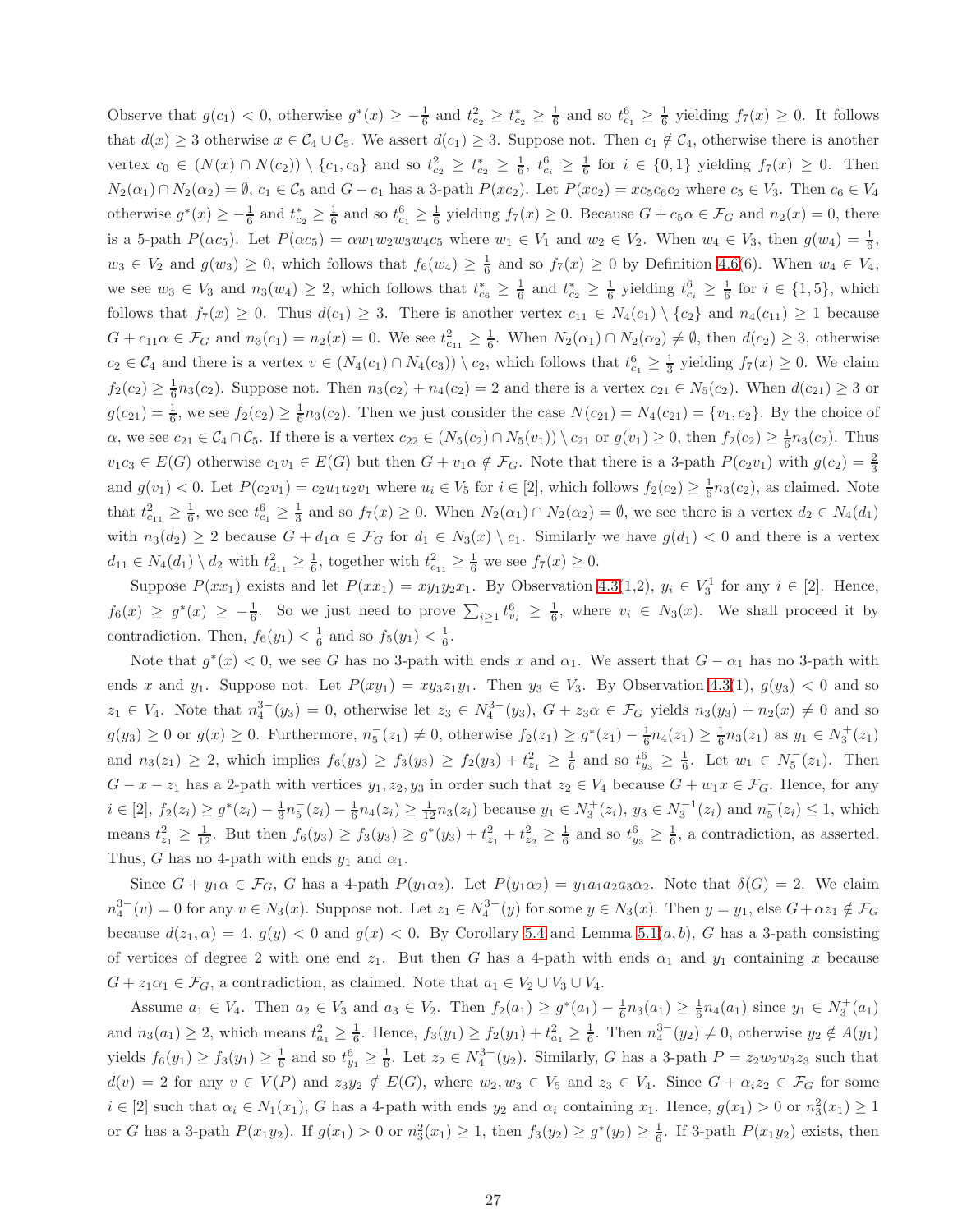let  $P(x_1y_2) = x_1x_1'y_2'y_2$ . Since  $y_2 \in V_3$ , we see  $y_2' \in V_4$  and  $x_1' \in V_3$ . Hence,  $f_2(y_2') \ge \frac{1}{6}n_3(y_2')$  as  $y_2 \in N_3^+(y_2'),$  $n_3(y_2') \ge 2$  and  $n_5^-(y_2') = 0$ , which yields  $t_{y_2'}^2 \ge \frac{1}{6}$  and so  $f_3(y_2) \ge f_2(y_2) + t_{y_2'}^2 \ge \frac{1}{6}$ . Thus, in both cases,  $y_2 \notin A(y_1)$ as  $f_3(z_2) \geq -\frac{1}{6}$  and  $f_3(y_2) + f_3(z_2) \geq 0$ . But then  $f_6(y_1) \geq f_3(y_1) \geq \frac{1}{6}$  and so  $t_{y_1}^6 \geq \frac{1}{6}$ , a contradiction.

Assume  $a_1 \in V_3$ . Then  $a_1 = y_2$ ,  $a_2 = x_1$  and  $a_3 \in V_2$  as  $y_1, y_2 \in V_3^1$ . Then  $f_5(y_1) \geq g^*(y_1) \geq 0$  and  $g^*(y_2) \geq \frac{1}{6}$  as  $g(x_1) > 0$ . Note that  $n_4^{3-}(y_2) \neq 0$ , otherwise  $f_5(y_2) \geq g^*(y_2) \geq \frac{1}{6}$ , which means  $f_6(y_1) \geq$  $f_5(y_1) + \frac{1}{6} \geq \frac{1}{6}$  by Definition [4.6\(](#page-5-2)6). Let  $z_2 \in N_4^{3-}(y_2)$ . Similarly, G has a 3-path  $P = z_2w_2w_3z_3$  such that  $d(v) = 2$  for any  $v \in V(P)$  and  $z_3y_2 \notin E(G)$ , where  $w_2, w_3 \in V_5$  and  $z_3 \in V_4$ . Let  $y_3 \in N_3(z_3)$ . We claim  $y_3x \notin E(G)$ . Suppose not. Then G has a 2-path with vertices  $y_2, z_4, y_3$  in order such that  $z_4 \in V_4$  because  $G + z_2w_3 \in \mathcal{F}_G$ . Then  $f_2(z_4) \geq g^*(z_4) - \frac{1}{6}n_4(z_4) \geq \frac{1}{6}n_3(z_4)$  because  $y_2 \in N_3^+(z_4)$  and  $n_3(z_4) \geq 2$ , which means  $t_{z_4}^2 \geq \frac{1}{6}$ . Hence,  $f_3(y_2) \geq f_2(y_2) + t_{z_4}^2 \geq \frac{1}{3}$  which means  $f_5(y_2) \geq f_3(y_2) - (-f_3(z_2)) \geq \frac{1}{6}$  because  $f_3(z_2) = -\frac{1}{6}$ . But then  $f_6(y_1) \ge f_5(y_1) + \frac{1}{6} \ge \frac{1}{6}$ , a contradiction, as claimed. Hence,  $G - x$  has a 3-path  $P(y_1y_2)$  because  $G + xz_2 \in \mathcal{F}_G$  and  $G - \alpha_1$  has no 3-path with ends x and  $y_1$ . Let  $P(y_1y_2) = y_1z_5z_6y_2$ . Clearly,  $z_5, z_6 \in V_4$  and  $f_2(z_6) \ge g^*(z_6) - \frac{1}{6}(n_4(z_6) - 1) \ge \frac{1}{6}n_3(z_6)$  because  $y_2 \in N_3^+(z_6)$  and  $z_5 \in N_4^{1+}(z_6)$ , which means  $t_{z_6}^2 \ge \frac{1}{6}$ . Similarly, we have  $f_3(y_2) \ge f_2(y_2) + t_{z_6}^2 \ge \frac{1}{3}$  and  $f_5(y_2) \ge \frac{1}{6}$ . But then  $f_6(y_1) \ge f_5(y_1) + \frac{1}{6} \ge \frac{1}{6}$ , a contradiction.

Assume  $a_1 \in V_2$ . Then  $a_1 = x$ ,  $a_2 = \alpha_1$  and  $a_3 \in V_2$  as  $g^*(x) < 0$ . Since  $\alpha \in C_4$ , then  $v \in C_4$  for any  $v \in V(G)$  with degree two. Then G has a 5-path with vertices  $x, b_1, b_2, b_3, x_2, \alpha_2$  in order as  $G + x\alpha_2 \in \mathcal{F}_G$ . Since G has no 3-path with ends x and  $\alpha_1$ , we see  $x_2 \in V_2$ . Note that  $b_1 \in V_3$  because  $g^*(x) < 0$  and  $d(\alpha) = 2$ . Then  $b_1 \in V_3^-$ , otherwise  $b_1 = y_1$  and we get a contradiction by similar analysis with the case  $a_1 \in V_3 \cup V_4$ . Hence,  $b_2 \in V_4$  and  $b_3 \in V_3$ . We claim  $t_{b_2}^2 \geq \frac{1}{6}$ . Suppose not. Then  $n_3^+(b_2) = 0$  and  $n_3(b_2) + n_4(b_2) = 2$  and  $n_3^{-1}(b_2) \leq 1$ , otherwise  $f_2(b_2) \ge g^*(b_2) \ge \frac{1}{6}n_3(b_2)$  since  $n_5^{-}(b_2) + n_4^{1-}(b_2) = 0$ . By the choice of  $\alpha$ ,  $n_5(b_2) \ne 0$ . Let  $w \in N_5(b_2)$ . Note that  $g^*(b_2) \geq \frac{1}{6}n_3(b_2) - \frac{1}{3}$ . Then  $n_4^+(w) \leq 1$  and  $d(w) = 2$ , otherwise  $t_w^* \geq \frac{1}{3}$  as  $b_2 \in N_4^+(w)$  which yields  $f_2(b_2) \ge g^*(b_2) + t_w^* \ge \frac{1}{6}n_3(b_2)$ . Let  $b_4 \in N(w) \setminus b_2$ . Since  $d(w) = 2$ , we have w belongs a 4-cycle, which means  $G - w$  has a 2-path  $P(b_2b_4)$ . Let  $P(b_2b_4) = b_2b_5b_4$ . Note that  $b_5 \in V_3 \cup V_5$ . In fact,  $b_5 \in V_3$ , that is,  $b_5 \in \{b_1, b_3\}$ , otherwise  $t_v^* \geq \frac{1}{6}$  for any  $v \in \{w, b_5\}$  which implies  $f_2(b_2) \geq g^*(b_2) + t_w^* + t_{b_5}^* \geq \frac{1}{6}n_3(b_2)$ . W.l.o.g., let  $b_5 = b_3$ . Then  $b_4 \in V_4^-$  as  $n_4^+(w) \leq 1$ . We further may assume  $N(b_2) \cap N(b_4) = \{w, b_5\}$ . Then for any  $i \in [2]$ , G has a 2-path with vertices  $\alpha_i, \alpha'_i, x_2$  in order because  $G + \alpha_i w \in \mathcal{F}_G$ . Note that  $\alpha'_1 = \alpha'_2$ , else G has a copy of  $C_6$  with vertices  $x_2, \alpha'_1, \alpha_1, \alpha, \alpha_2, \alpha'_2$  in order. This means  $\alpha$  belongs to a graph  $C_5^+$ . By the choice of  $\alpha$ , each vertex of degree two belongs to a graph  $C_5^+$  which yields G has a 2-path with ends  $b_3$  and  $b_i$  for some  $i \in \{2, 4\}$ . But then  $b_4 \in V_4^+$ or  $n_3(b_2) + n_4(b_2) \geq 3$ , a contradiction, as claimed. Thus,  $t_{b_2}^2 \geq \frac{1}{6}$ . We see  $n_4^-(b_1) = 0$ , otherwise  $G + b'_1 \alpha \notin \mathcal{F}_G$ because  $g(x) < 0$  and  $g(b_1) < 0$  for any  $b'_1 \in N_4^-(b_1)$ . Hence,  $f_6(b_1) \ge f_3(b_1) \ge f_2(b_1) + t_{b_2}^2 \ge \frac{1}{6}$  and so  $t_{b_1}^6 \ge \frac{1}{6}$ , a  $\Box$ contradiction.

Acknowledgments. Lan was partially supported by National Natural Science Foundation of China (No.12001154) and Special Funds for Jointly Building Universities of Tianjin (No.280000307). Shi and Zhang were partially supported by the National Natural Science Foundation of China (No.11922112), the Natural Science Foundation of Tianjin (Nos.20JCJQJC00090 and 20JCZDJC00840) and the Fundamental Research Funds for the Central Universities, Nankai University (No.63213037). Wang was partially supported by the National Natural Science Foundation of China (No.12071048) and the Science and Technology Commission of Shanghai Municipality (No.18dz2271000).

#### References

<span id="page-27-0"></span>[1] C. Barefoot, L. Clark, R. Entringer, T. Porter, L. Sz´ekely and Z. Tuza, Cycle-saturated graphs of minimum size, *Discrete Math.* 150(1996) 31–48.